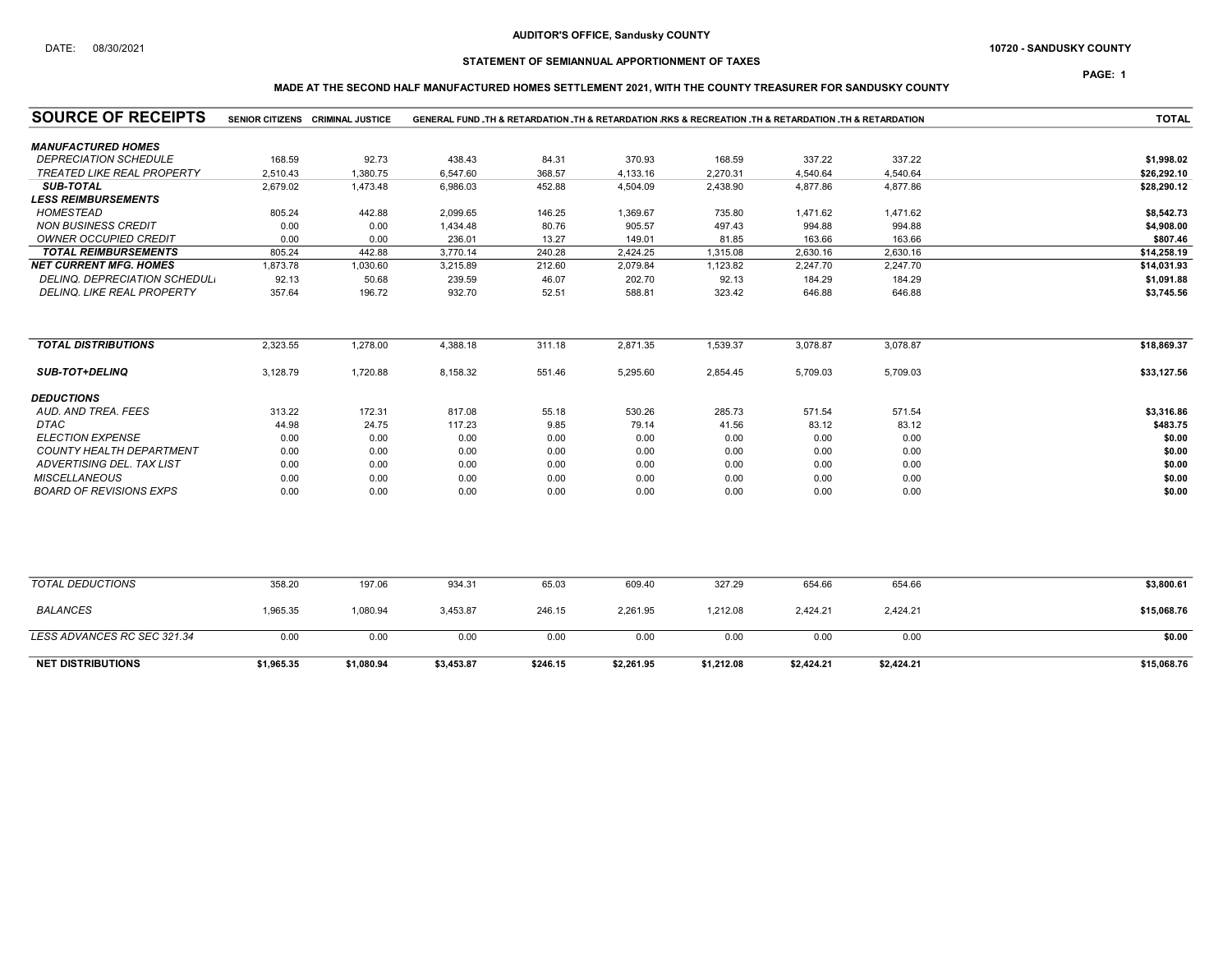### AUDITOR'S OFFICE, Sandusky COUNTY

## STATEMENT OF SEMIANNUAL APPORTIONMENT OF TAXES

## PAGE: 2

### MADE AT THE SECOND HALF MANUFACTURED HOMES SETTLEMENT 2021, WITH THE COUNTY TREASURER FOR BELLEVUE CSD

| <b>SOURCE OF RECEIPTS</b>         | GENERAL FUND (ENT IMPROVEMENT CURRENT EXPENSE (ENT IMPROVEMENT BOND (\$23,410,000) ERGENCY (\$925,000) | <b>TOTAL</b> |          |         |          |          |         |          |            |
|-----------------------------------|--------------------------------------------------------------------------------------------------------|--------------|----------|---------|----------|----------|---------|----------|------------|
| <b>MANUFACTURED HOMES</b>         |                                                                                                        |              |          |         |          |          |         |          |            |
| <b>DEPRECIATION SCHEDULE</b>      | 32.37                                                                                                  | 3.77         | 176.22   | 15.06   | 33.13    | 21.84    | 5.27    | 32.39    | \$320.05   |
| <b>TREATED LIKE REAL PROPERTY</b> | 364.19                                                                                                 | 42.35        | 1,389.43 | 114.05  | 372.66   | 245.62   | 59.29   | 364.19   | \$2,951.78 |
| <b>SUB-TOTAL</b>                  | 396.56                                                                                                 | 46.12        | 1,565.65 | 129.11  | 405.79   | 267.46   | 64.56   | 396.58   | \$3,271.83 |
| <b>LESS REIMBURSEMENTS</b>        |                                                                                                        |              |          |         |          |          |         |          |            |
| <b>HOMESTEAD</b>                  | 138.50                                                                                                 | 16.10        | 530.09   | 43.53   | 141.71   | 93.39    | 22.54   | 138.48   | \$1,124.34 |
| <b>NON BUSINESS CREDIT</b>        | 97.39                                                                                                  | 11.33        | 371.54   | 30.49   | 99.65    | 65.68    | 15.85   | 97.39    | \$789.32   |
| <b>OWNER OCCUPIED CREDIT</b>      | 14.80                                                                                                  | 1.72         | 56.49    | 4.64    | 15.15    | 9.98     | 2.41    | 14.80    | \$119.99   |
| <b>TOTAL REIMBURSEMENTS</b>       | 250.69                                                                                                 | 29.15        | 958.12   | 78.66   | 256.51   | 169.05   | 40.80   | 250.67   | \$2,033.65 |
| <b>NET CURRENT MFG. HOMES</b>     | 145.87                                                                                                 | 16.97        | 607.53   | 50.45   | 149.28   | 98.41    | 23.76   | 145.91   | \$1,238.18 |
| DELINQ. DEPRECIATION SCHEDUL.     | 0.00                                                                                                   | 0.00         | 0.00     | 0.00    | 0.00     | 0.00     | 0.00    | 0.00     | \$0.00     |
| DELINQ. LIKE REAL PROPERTY        | 57.78                                                                                                  | 6.72         | 220.42   | 18.09   | 59.12    | 38.97    | 9.41    | 57.78    | \$468.29   |
| <b>TOTAL DISTRIBUTIONS</b>        | 203.65                                                                                                 | 23.69        | 827.95   | 68.54   | 208.40   | 137.38   | 33.17   | 203.69   | \$1,706.47 |
|                                   |                                                                                                        |              |          |         |          |          |         |          |            |
| SUB-TOT+DELINQ                    | 454.34                                                                                                 | 52.84        | 1,786.07 | 147.20  | 464.91   | 306.43   | 73.97   | 454.36   | \$3,740.12 |
| <b>DEDUCTIONS</b>                 |                                                                                                        |              |          |         |          |          |         |          |            |
| AUD. AND TREA. FEES               | 45.36                                                                                                  | 5.33         | 178.59   | 14.72   | 46.51    | 30.65    | 7.39    | 45.43    | \$373.98   |
| DTAC                              | 5.77                                                                                                   | 0.67         | 22.03    | 1.81    | 5.91     | 3.90     | 0.94    | 5.78     | \$46.81    |
| <b>ELECTION EXPENSE</b>           | 0.00                                                                                                   | 0.00         | 0.00     | 0.00    | 0.00     | 0.00     | 0.00    | 0.00     | \$0.00     |
| <b>COUNTY HEALTH DEPARTMENT</b>   | 0.00                                                                                                   | 0.00         | 0.00     | 0.00    | 0.00     | 0.00     | 0.00    | 0.00     | \$0.00     |
| ADVERTISING DEL. TAX LIST         | 0.00                                                                                                   | 0.00         | 0.00     | 0.00    | 0.00     | 0.00     | 0.00    | 0.00     | \$0.00     |
| <b>MISCELLANEOUS</b>              | 0.00                                                                                                   | 0.00         | 0.00     | 0.00    | 0.00     | 0.00     | 0.00    | 0.00     | \$0.00     |
| <b>BOARD OF REVISIONS EXPS</b>    | 0.00                                                                                                   | 0.00         | 0.00     | 0.00    | 0.00     | 0.00     | 0.00    | 0.00     | \$0.00     |
|                                   |                                                                                                        |              |          |         |          |          |         |          |            |
| <b>TOTAL DEDUCTIONS</b>           | 51.13                                                                                                  | 6.00         | 200.62   | 16.53   | 52.42    | 34.55    | 8.33    | 51.21    | \$420.79   |
| <b>BALANCES</b>                   | 152.52                                                                                                 | 17.69        | 627.33   | 52.01   | 155.98   | 102.83   | 24.84   | 152.48   | \$1,285.68 |
| LESS ADVANCES RC SEC 321.34       | 0.00                                                                                                   | 0.00         | 0.00     | 0.00    | 0.00     | 0.00     | 0.00    | 0.00     | \$0.00     |
| <b>NET DISTRIBUTIONS</b>          | \$152.52                                                                                               | \$17.69      | \$627.33 | \$52.01 | \$155.98 | \$102.83 | \$24.84 | \$152.48 | \$1,285.68 |

COMMENTS

PLEASE SIGN AND RETURN TO THIS OFFICE, REVISED CODE, SEC. 321.34 'IT IS HEREBY CERTIFIED THAT THE ABOVE FUNDS FOR RETIREMENT OF BONDS HAVE BEEN RECEIVED AND PAID INTO THE BOND RETIREMENT FUND' **SECULTS** THE COUNTY AUDITOR

J Day DEPUTY AUDITOR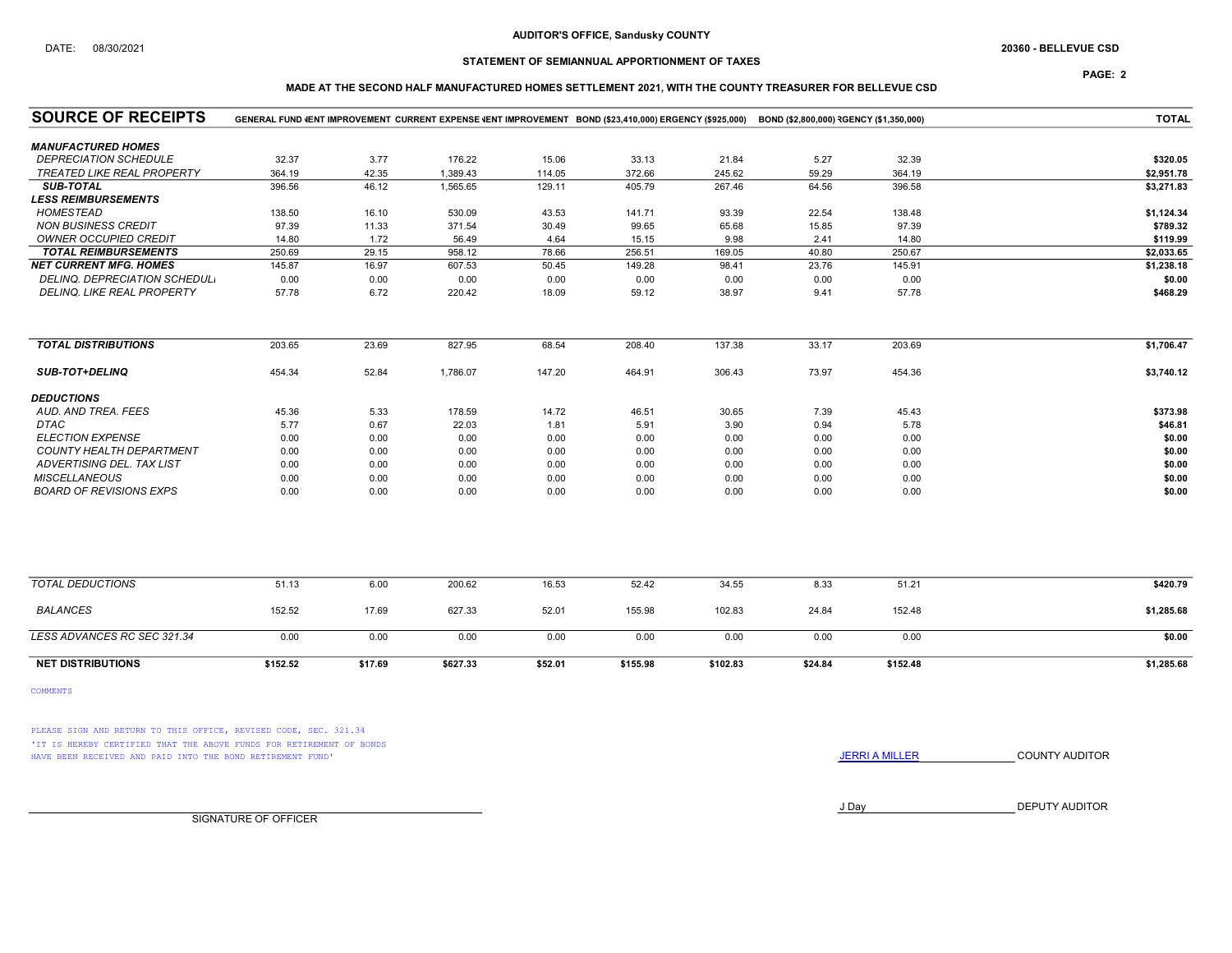### AUDITOR'S OFFICE, Sandusky COUNTY

## STATEMENT OF SEMIANNUAL APPORTIONMENT OF TAXES

### PAGE: 3

### MADE AT THE SECOND HALF MANUFACTURED HOMES SETTLEMENT 2021, WITH THE COUNTY TREASURER FOR CLYDE EVSD

| <b>SOURCE OF RECEIPTS</b>         |            |            |          |            | GENERAL FUND CURRENT EXPENSE CURRENT EXPENSE CURRENT EXPENSE VENT IMPROVEMENT CURRENT EXPENSE BOND (\$2,500,000) RGENCY (\$1,265,000) ERGENCY (\$539,000) | <b>TOTAL</b> |          |            |            |             |
|-----------------------------------|------------|------------|----------|------------|-----------------------------------------------------------------------------------------------------------------------------------------------------------|--------------|----------|------------|------------|-------------|
| <b>MANUFACTURED HOMES</b>         |            |            |          |            |                                                                                                                                                           |              |          |            |            |             |
| <b>DEPRECIATION SCHEDULE</b>      | 246.11     | 1,383.57   | 166.30   | 498.89     | 99.77                                                                                                                                                     | 382.48       | 46.56    | 345.89     | 146.34     | \$3,315.91  |
| <b>TREATED LIKE REAL PROPERTY</b> | 4.309.87   | 9.938.32   | 1,194.50 | 4,469.29   | 821.46                                                                                                                                                    | 3,640.59     | 815.37   | 6.057.09   | 2.562.62   | \$33,809.11 |
| <b>SUB-TOTAL</b>                  | 4,555.98   | 11,321.89  | 1,360.80 | 4,968.18   | 921.23                                                                                                                                                    | 4,023.07     | 861.93   | 6,402.98   | 2,708.96   | \$37,125.02 |
| <b>LESS REIMBURSEMENTS</b>        |            |            |          |            |                                                                                                                                                           |              |          |            |            |             |
| <b>HOMESTEAD</b>                  | 1,449.51   | 3,739.00   | 449.39   | 1,621.53   | 301.96                                                                                                                                                    | 1,309.25     | 274.22   | 2,037.17   | 861.89     | \$12,043.92 |
| <b>NON BUSINESS CREDIT</b>        | 917.60     | 2,115.96   | 254.32   | 951.54     | 174.89                                                                                                                                                    | 775.10       | 173.60   | 1,289.60   | 545.61     | \$7,198.22  |
| <b>OWNER OCCUPIED CREDIT</b>      | 165.50     | 381.65     | 45.88    | 171.63     | 31.54                                                                                                                                                     | 139.80       | 31.31    | 232.61     | 98.40      | \$1,298.32  |
| <b>TOTAL REIMBURSEMENTS</b>       | 2,532.61   | 6,236.61   | 749.59   | 2,744.70   | 508.39                                                                                                                                                    | 2,224.15     | 479.13   | 3,559.38   | 1,505.90   | \$20.540.46 |
| <b>NET CURRENT MFG. HOMES</b>     | 2,023.37   | 5,085.28   | 611.21   | 2,223.48   | 412.84                                                                                                                                                    | 1,798.92     | 382.80   | 2,843.60   | 1.203.06   | \$16.584.56 |
| DELINQ. DEPRECIATION SCHEDUL.     | 151.79     | 853.33     | 102.56   | 307.69     | 61.54                                                                                                                                                     | 235.90       | 28.72    | 213.33     | 90.25      | \$2,045.11  |
| <b>DELINQ. LIKE REAL PROPERTY</b> | 695.15     | 1,602.97   | 192.68   | 720.86     | 132.50                                                                                                                                                    | 587.20       | 131.52   | 976.97     | 413.33     | \$5,453.18  |
| <b>TOTAL DISTRIBUTIONS</b>        | 2,870.31   | 7,541.58   | 906.45   | 3,252.03   | 606.88                                                                                                                                                    | 2,622.02     | 543.04   | 4,033.90   | 1.706.64   | \$24,082.85 |
|                                   |            |            |          |            |                                                                                                                                                           |              |          |            |            |             |
| <b>SUB-TOT+DELINQ</b>             | 5,402.92   | 13,778.19  | 1,656.04 | 5,996.73   | 1,115.27                                                                                                                                                  | 4,846.17     | 1,022.17 | 7,593.28   | 3,212.54   | \$44,623.31 |
| <b>DEDUCTIONS</b>                 |            |            |          |            |                                                                                                                                                           |              |          |            |            |             |
| AUD, AND TREA, FEES               | 540.24     | 1,377.83   | 165.60   | 599.69     | 111.53                                                                                                                                                    | 484.60       | 102.20   | 759.35     | 321.30     | \$4,462.34  |
| <b>DTAC</b>                       | 84.69      | 245.64     | 29.53    | 102.86     | 19.40                                                                                                                                                     | 82.31        | 16.02    | 119.02     | 50.36      | \$749.83    |
| <b>ELECTION EXPENSE</b>           | 0.00       | 0.00       | 0.00     | 0.00       | 0.00                                                                                                                                                      | 0.00         | 0.00     | 0.00       | 0.00       | \$0.00      |
| <b>COUNTY HEALTH DEPARTMENT</b>   | 0.00       | 0.00       | 0.00     | 0.00       | 0.00                                                                                                                                                      | 0.00         | 0.00     | 0.00       | 0.00       | \$0.00      |
| <b>ADVERTISING DEL. TAX LIST</b>  | 0.00       | 0.00       | 0.00     | 0.00       | 0.00                                                                                                                                                      | 0.00         | 0.00     | 0.00       | 0.00       | \$0.00      |
| <b>MISCELLANEOUS</b>              | 0.00       | 0.00       | 0.00     | 0.00       | 0.00                                                                                                                                                      | 0.00         | 0.00     | 0.00       | 0.00       | \$0.00      |
| <b>BOARD OF REVISIONS EXPS</b>    | 0.00       | 0.00       | 0.00     | 0.00       | 0.00                                                                                                                                                      | 0.00         | 0.00     | 0.00       | 0.00       | \$0.00      |
|                                   |            |            |          |            |                                                                                                                                                           |              |          |            |            |             |
| <b>TOTAL DEDUCTIONS</b>           | 624.93     | 1,623.47   | 195.13   | 702.55     | 130.93                                                                                                                                                    | 566.91       | 118.22   | 878.37     | 371.66     | \$5,212.17  |
| <b>BALANCES</b>                   | 2,245.38   | 5,918.11   | 711.32   | 2,549.48   | 475.95                                                                                                                                                    | 2,055.11     | 424.82   | 3,155.53   | 1,334.98   | \$18,870.68 |
| LESS ADVANCES RC SEC 321.34       | 0.00       | 0.00       | 0.00     | 0.00       | 0.00                                                                                                                                                      | 0.00         | 0.00     | 0.00       | 0.00       | \$0.00      |
| <b>NET DISTRIBUTIONS</b>          | \$2,245.38 | \$5.918.11 | \$711.32 | \$2,549.48 | \$475.95                                                                                                                                                  | \$2,055.11   | \$424.82 | \$3.155.53 | \$1,334.98 | \$18.870.68 |

COMMENTS

PLEASE SIGN AND RETURN TO THIS OFFICE, REVISED CODE, SEC. 321.34 'IT IS HEREBY CERTIFIED THAT THE ABOVE FUNDS FOR RETIREMENT OF BONDS HAVE BEEN RECEIVED AND PAID INTO THE BOND RETIREMENT FUND' **SECULTS** THE COUNTY AUDITOR

J Day DEPUTY AUDITOR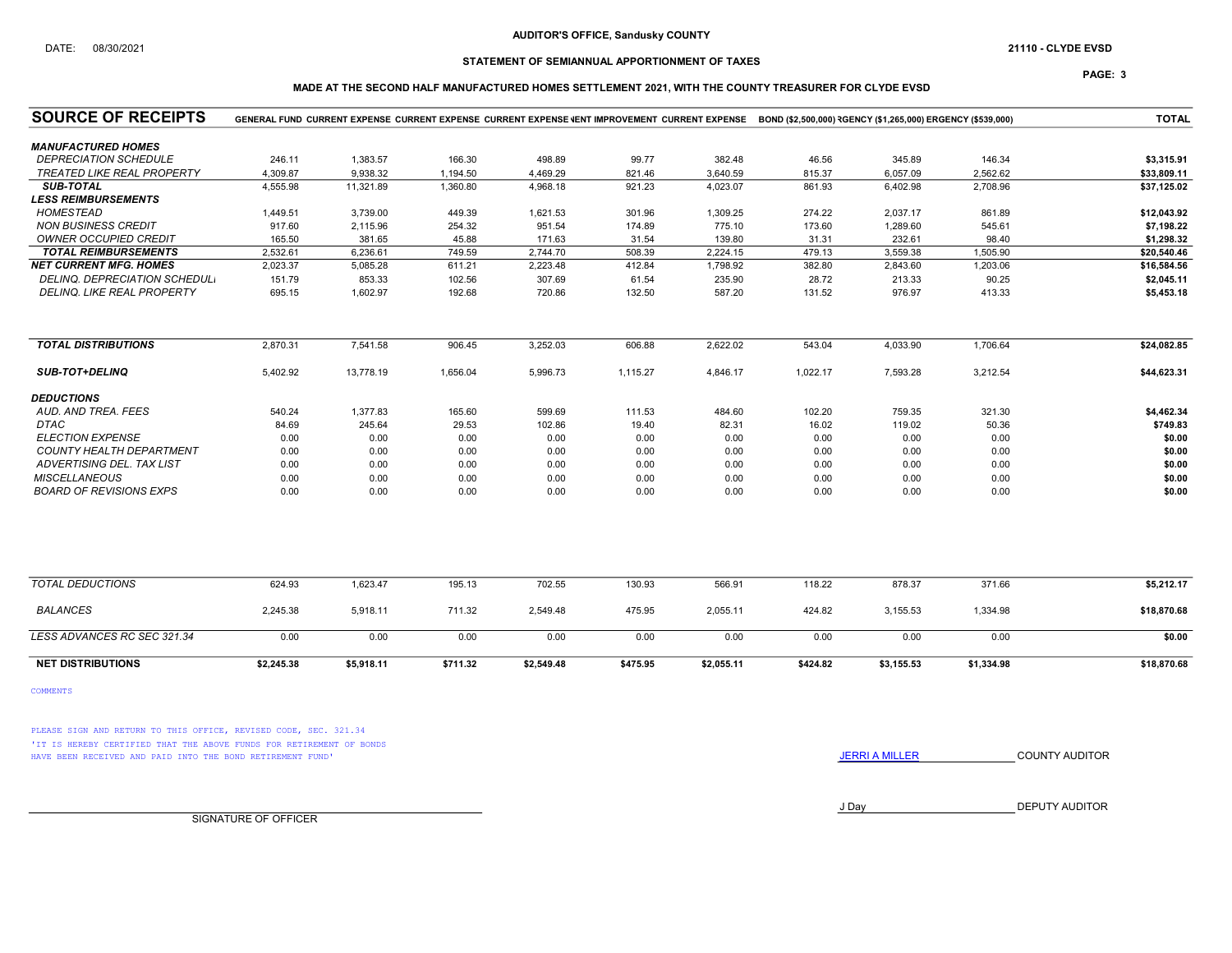PAGE: 4

### MADE AT THE SECOND HALF MANUFACTURED HOMES SETTLEMENT 2021, WITH THE COUNTY TREASURER FOR FREMONT CSD

| <b>SOURCE OF RECEIPTS</b>         | BOND (\$58,636,592) |            |            |            | GENERAL FUND CURRENT EXPENSE CURRENT EXPENSE BOND (\$18,635,000) VENT IMPROVEMENT |          | <b>TOTAL</b> |
|-----------------------------------|---------------------|------------|------------|------------|-----------------------------------------------------------------------------------|----------|--------------|
| <b>MANUFACTURED HOMES</b>         |                     |            |            |            |                                                                                   |          |              |
| <b>DEPRECIATION SCHEDULE</b>      | 260.49              | 232.74     | 1,274.73   | 271.57     | 105.32                                                                            | 74.82    | \$2,219.67   |
| <b>TREATED LIKE REAL PROPERTY</b> | 5,040.64            | 4,504.37   | 13.584.82  | 3,360.22   | 2,037.70                                                                          | 1,337.06 | \$29,864.81  |
| <b>SUB-TOTAL</b>                  | 5,301.13            | 4,737.11   | 14,859.55  | 3,631.79   | 2,143.02                                                                          | 1,411.88 | \$32,084.48  |
| <b>LESS REIMBURSEMENTS</b>        |                     |            |            |            |                                                                                   |          |              |
| <b>HOMESTEAD</b>                  | 1,667.27            | 1,489.92   | 4,898.65   | 1,180.75   | 674.00                                                                            | 446.28   | \$10,356.87  |
| <b>NON BUSINESS CREDIT</b>        | 0.00                | 942.44     | 2,842.35   | 703.04     | 426.34                                                                            | 279.75   | \$5,193.92   |
| <b>OWNER OCCUPIED CREDIT</b>      | 0.00                | 145.86     | 439.92     | 108.80     | 65.99                                                                             | 43.30    | \$803.87     |
| <b>TOTAL REIMBURSEMENTS</b>       | 1,667.27            | 2,578.22   | 8,180.92   | 1,992.59   | 1,166.33                                                                          | 769.33   | \$16,354.66  |
| <b>NET CURRENT MFG. HOMES</b>     | 3,633.86            | 2,158.89   | 6,678.63   | 1,639.20   | 976.69                                                                            | 642.55   | \$15,729.82  |
| DELINQ. DEPRECIATION SCHEDUL.     | 137.79              | 123.12     | 674.28     | 143.65     | 55.70                                                                             | 39.58    | \$1,174.12   |
| DELINQ. LIKE REAL PROPERTY        | 607.63              | 542.98     | 1,637.58   | 405.06     | 245.63                                                                            | 161.18   | \$3,600.06   |
|                                   |                     |            |            |            |                                                                                   |          |              |
| <b>TOTAL DISTRIBUTIONS</b>        | 4,379.28            | 2,824.99   | 8,990.49   | 2,187.91   | 1,278.02                                                                          | 843.31   | \$20,504.00  |
| <b>SUB-TOT+DELINQ</b>             | 6,046.55            | 5,403.21   | 17,171.41  | 4,180.50   | 2,444.35                                                                          | 1,612.64 | \$36,858.66  |
| <b>DEDUCTIONS</b>                 |                     |            |            |            |                                                                                   |          |              |
| AUD. AND TREA. FEES               | 606.50              | 542.01     | 1,722.16   | 419.28     | 245.15                                                                            | 161.77   | \$3,696.87   |
| DTAC                              | 74.54               | 66.61      | 231.19     | 54.87      | 30.13                                                                             | 20.08    | \$477.42     |
| <b>ELECTION EXPENSE</b>           | 0.00                | 0.00       | 0.00       | 0.00       | 0.00                                                                              | 0.00     | \$0.00       |
| COUNTY HEALTH DEPARTMENT          | 0.00                | 0.00       | 0.00       | 0.00       | 0.00                                                                              | 0.00     | \$0.00       |
| ADVERTISING DEL. TAX LIST         | 0.00                | 0.00       | 0.00       | 0.00       | 0.00                                                                              | 0.00     | \$0.00       |
| <b>MISCELLANEOUS</b>              | 0.00                | 0.00       | 0.00       | 0.00       | 0.00                                                                              | 0.00     | \$0.00       |
| <b>BOARD OF REVISIONS EXPS</b>    | 0.00                | 0.00       | 0.00       | 0.00       | 0.00                                                                              | 0.00     | \$0.00       |
|                                   |                     |            |            |            |                                                                                   |          |              |
| <b>TOTAL DEDUCTIONS</b>           | 681.04              | 608.62     | 1,953.35   | 474.15     | 275.28                                                                            | 181.85   | \$4,174.29   |
| <b>BALANCES</b>                   | 3,698.24            | 2,216.37   | 7,037.14   | 1,713.76   | 1,002.74                                                                          | 661.46   | \$16,329.71  |
| LESS ADVANCES RC SEC 321.34       | 0.00                | 0.00       | 0.00       | 0.00       | 0.00                                                                              | 0.00     | \$0.00       |
| <b>NET DISTRIBUTIONS</b>          | \$3.698.24          | \$2,216.37 | \$7,037.14 | \$1,713.76 | \$1,002.74                                                                        | \$661.46 | \$16,329.71  |

COMMENTS

PLEASE SIGN AND RETURN TO THIS OFFICE, REVISED CODE, SEC. 321.34 'IT IS HEREBY CERTIFIED THAT THE ABOVE FUNDS FOR RETIREMENT OF BONDS HAVE BEEN RECEIVED AND PAID INTO THE BOND RETIREMENT FUND' **SECULTS** THE COUNTY AUDITOR

J Day DEPUTY AUDITOR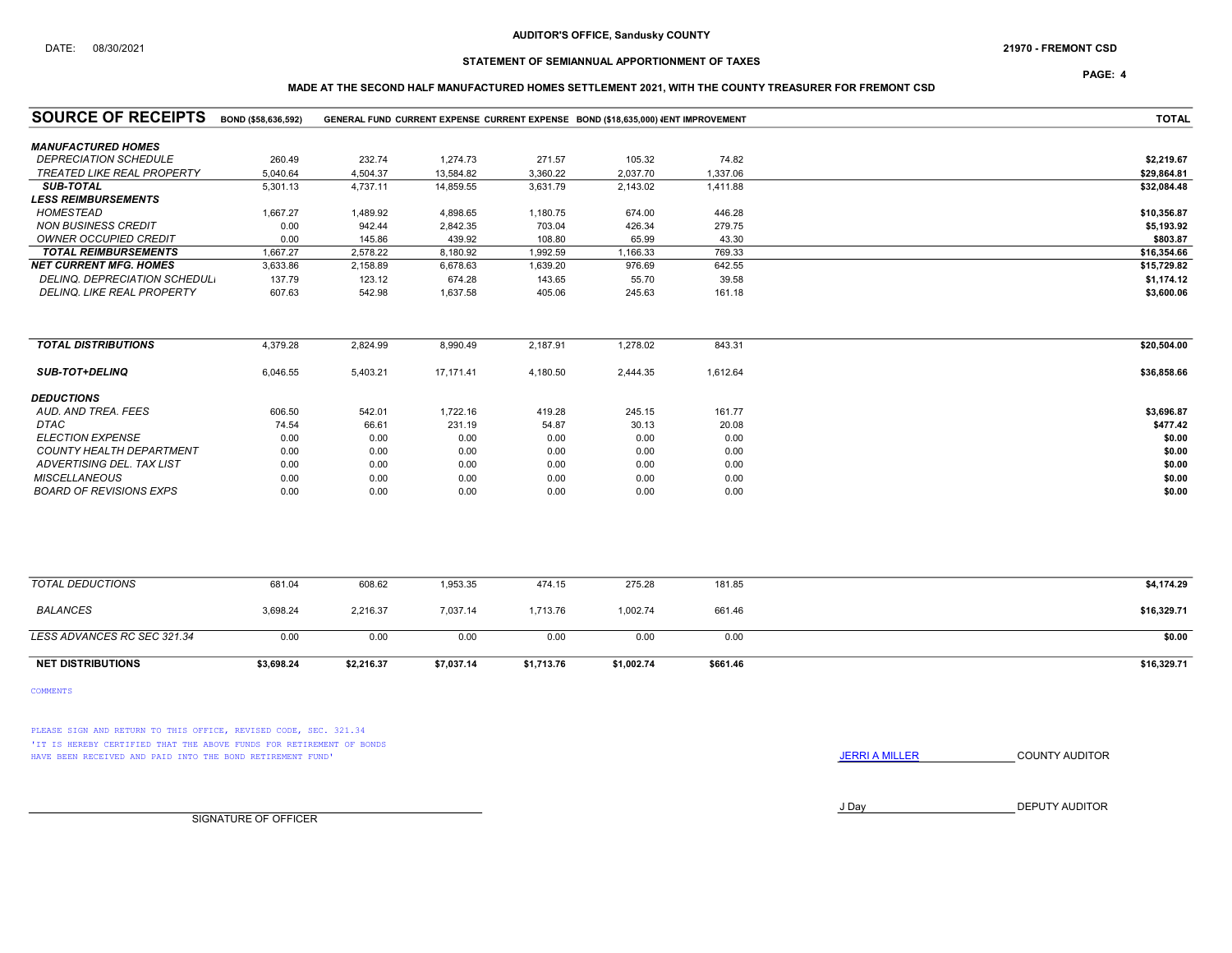### AUDITOR'S OFFICE, Sandusky COUNTY

### DATE: 08/30/2021 22070 - GIBSONBURG EVSD

PAGE: 5

## STATEMENT OF SEMIANNUAL APPORTIONMENT OF TAXES

## MADE AT THE SECOND HALF MANUFACTURED HOMES SETTLEMENT 2021, WITH THE COUNTY TREASURER FOR GIBSONBURG EVSD

| <b>SOURCE OF RECEIPTS</b>            |          | GENERAL FUND CURRENT EXPENSE CURRENT EXPENSE JENT IMPROVEMENT CURRENT EXPENSE CURRENT EXPENSE CURRENT EXPENSE BOND (\$1,500,000) |         |         |          |          |          |         | BOND (\$4,279,000) SSROOM FACILITIES |         | <b>TOTAL</b> |
|--------------------------------------|----------|----------------------------------------------------------------------------------------------------------------------------------|---------|---------|----------|----------|----------|---------|--------------------------------------|---------|--------------|
| <b>MANUFACTURED HOMES</b>            |          |                                                                                                                                  |         |         |          |          |          |         |                                      |         |              |
| <b>DEPRECIATION SCHEDULE</b>         | 39.93    | 201.92                                                                                                                           | 22.19   | 11.09   | 66.57    | 87.65    | 83.21    | 4.44    | 23.29                                | 5.55    | \$545.84     |
| <b>TREATED LIKE REAL PROPERTY</b>    | 183.65   | 353.32                                                                                                                           | 44.30   | 19.66   | 132.93   | 175.01   | 182.28   | 20.40   | 107.13                               | 16.83   | \$1,235.51   |
| <b>SUB-TOTAL</b>                     | 223.58   | 555.24                                                                                                                           | 66.49   | 30.75   | 199.50   | 262.66   | 265.49   | 24.84   | 130.42                               | 22.38   | \$1,781.35   |
| <b>LESS REIMBURSEMENTS</b>           |          |                                                                                                                                  |         |         |          |          |          |         |                                      |         |              |
| <b>HOMESTEAD</b>                     | 14.12    | 40.77                                                                                                                            | 4.77    | 2.25    | 14.31    | 18.85    | 18.75    | 1.56    | 8.23                                 | 1.50    | \$125.11     |
| <b>NON BUSINESS CREDIT</b>           | 55.28    | 106.34                                                                                                                           | 13.34   | 5.92    | 40.01    | 52.68    | 54.86    | 6.14    | 32.25                                | 5.06    | \$371.88     |
| <b>OWNER OCCUPIED CREDIT</b>         | 10.02    | 19.29                                                                                                                            | 2.42    | 1.08    | 7.26     | 9.54     | 9.95     | 1.11    | 5.85                                 | 0.92    | \$67.44      |
| <b>TOTAL REIMBURSEMENTS</b>          | 79.42    | 166.40                                                                                                                           | 20.53   | 9.25    | 61.58    | 81.07    | 83.56    | 8.81    | 46.33                                | 7.48    | \$564.43     |
| <b>NET CURRENT MFG. HOMES</b>        | 144.16   | 388.84                                                                                                                           | 45.96   | 21.50   | 137.92   | 181.59   | 181.93   | 16.03   | 84.09                                | 14.90   | \$1,216.92   |
| <b>DELINQ. DEPRECIATION SCHEDUL.</b> | 0.00     | 0.00                                                                                                                             | 0.00    | 0.00    | 0.00     | 0.00     | 0.00     | 0.00    | 0.00                                 | 0.00    | \$0.00       |
| DELINQ. LIKE REAL PROPERTY           | 0.00     | 0.00                                                                                                                             | 0.00    | 0.00    | 0.00     | 0.00     | 0.00     | 0.00    | 0.00                                 | 0.00    | \$0.00       |
| <b>TOTAL DISTRIBUTIONS</b>           | 144.16   | 388.84                                                                                                                           | 45.96   | 21.50   | 137.92   | 181.59   | 181.93   | 16.03   | 84.09                                | 14.90   | \$1,216.92   |
| <b>SUB-TOT+DELINQ</b>                | 223.58   | 555.24                                                                                                                           | 66.49   | 30.75   | 199.50   | 262.66   | 265.49   | 24.84   | 130.42                               | 22.38   | \$1,781.35   |
| <b>DEDUCTIONS</b>                    |          |                                                                                                                                  |         |         |          |          |          |         |                                      |         |              |
| AUD. AND TREA. FEES                  | 22.36    | 55.52                                                                                                                            | 6.64    | 3.07    | 19.93    | 26.25    | 26.54    | 2.50    | 13.08                                | 2.24    | \$178.13     |
| DTAC                                 | 0.00     | 0.00                                                                                                                             | 0.00    | 0.00    | 0.00     | 0.00     | 0.00     | 0.00    | 0.00                                 | 0.00    | \$0.00       |
| <b>ELECTION EXPENSE</b>              | 0.00     | 0.00                                                                                                                             | 0.00    | 0.00    | 0.00     | 0.00     | 0.00     | 0.00    | 0.00                                 | 0.00    | \$0.00       |
| <b>COUNTY HEALTH DEPARTMENT</b>      | 0.00     | 0.00                                                                                                                             | 0.00    | 0.00    | 0.00     | 0.00     | 0.00     | 0.00    | 0.00                                 | 0.00    | \$0.00       |
| ADVERTISING DEL. TAX LIST            | 0.00     | 0.00                                                                                                                             | 0.00    | 0.00    | 0.00     | 0.00     | 0.00     | 0.00    | 0.00                                 | 0.00    | \$0.00       |
| <b>MISCELLANEOUS</b>                 | 0.00     | 0.00                                                                                                                             | 0.00    | 0.00    | 0.00     | 0.00     | 0.00     | 0.00    | 0.00                                 | 0.00    | \$0.00       |
| <b>BOARD OF REVISIONS EXPS</b>       | 0.00     | 0.00                                                                                                                             | 0.00    | 0.00    | 0.00     | 0.00     | 0.00     | 0.00    | 0.00                                 | 0.00    | \$0.00       |
|                                      |          |                                                                                                                                  |         |         |          |          |          |         |                                      |         |              |
| <b>TOTAL DEDUCTIONS</b>              | 22.36    | 55.52                                                                                                                            | 6.64    | 3.07    | 19.93    | 26.25    | 26.54    | 2.50    | 13.08                                | 2.24    | \$178.13     |
| <b>BALANCES</b>                      | 121.80   | 333.32                                                                                                                           | 39.32   | 18.43   | 117.99   | 155.34   | 155.39   | 13.53   | 71.01                                | 12.66   | \$1,038.79   |
| LESS ADVANCES RC SEC 321.34          | 0.00     | 0.00                                                                                                                             | 0.00    | 0.00    | 0.00     | 0.00     | 0.00     | 0.00    | 0.00                                 | 0.00    | \$0.00       |
| <b>NET DISTRIBUTIONS</b>             | \$121.80 | \$333.32                                                                                                                         | \$39.32 | \$18.43 | \$117.99 | \$155.34 | \$155.39 | \$13.53 | \$71.01                              | \$12.66 | \$1,038.79   |

COMMENTS

PLEASE SIGN AND RETURN TO THIS OFFICE, REVISED CODE, SEC. 321.34 'IT IS HEREBY CERTIFIED THAT THE ABOVE FUNDS FOR RETIREMENT OF BONDS HAVE BEEN RECEIVED AND PAID INTO THE BOND RETIREMENT FUND' **SECULTS** THE COUNTY AUDITOR

J Day DEPUTY AUDITOR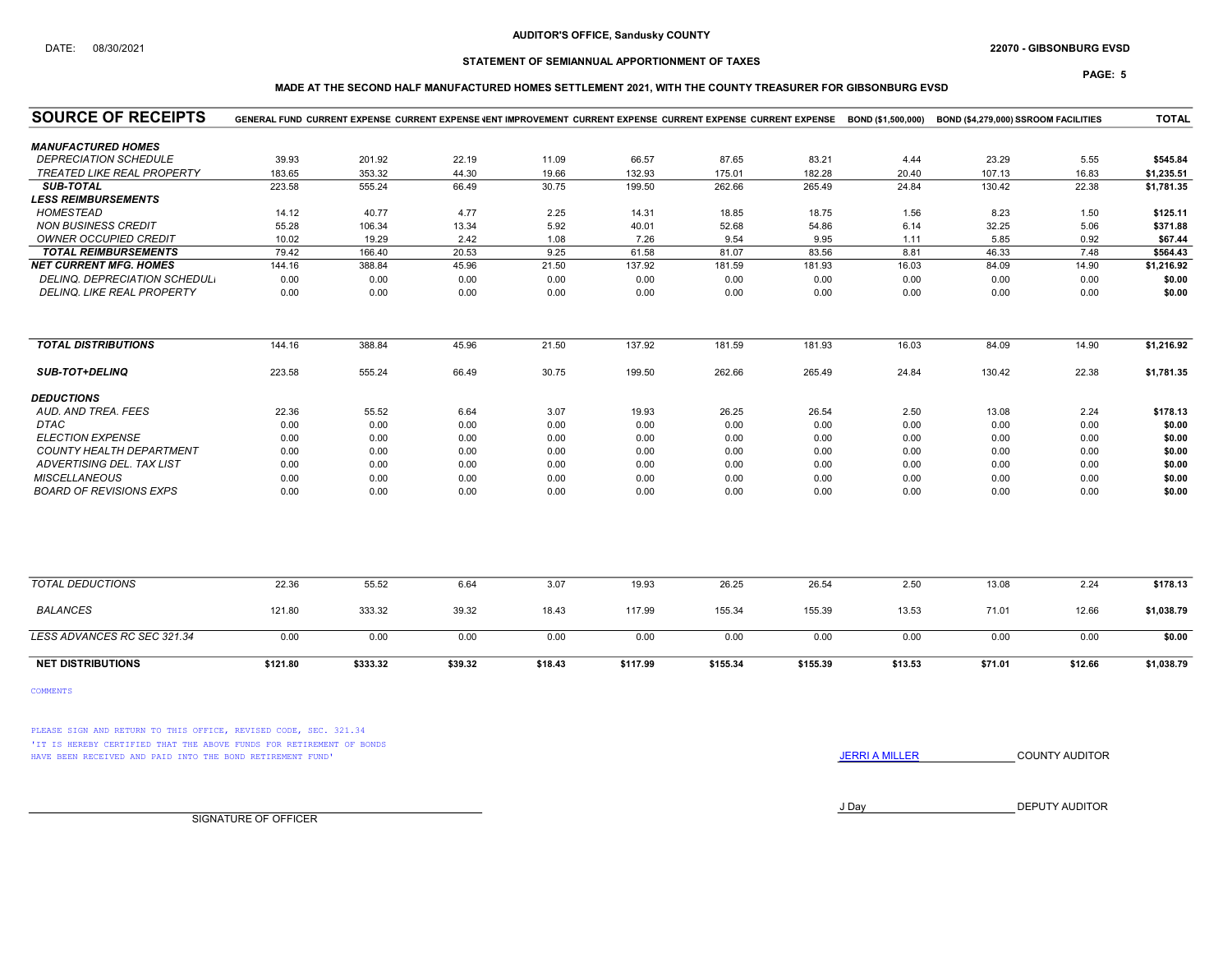PAGE: 6

## MADE AT THE SECOND HALF MANUFACTURED HOMES SETTLEMENT 2021, WITH THE COUNTY TREASURER FOR LAKOTA LSD (SANDUSKY CO.)

| <b>SOURCE OF RECEIPTS</b>         | GENERAL FUND CURRENT EXPENSE CURRENT EXPENSE CURRENT EXPENSE CURRENT EXPENSE BOND (\$12,230,000) | <b>TOTAL</b> |          |         |          |         |            |
|-----------------------------------|--------------------------------------------------------------------------------------------------|--------------|----------|---------|----------|---------|------------|
| <b>MANUFACTURED HOMES</b>         |                                                                                                  |              |          |         |          |         |            |
| <b>DEPRECIATION SCHEDULE</b>      | 68.09                                                                                            | 205.74       | 87.33    | 74.01   | 103.61   | 53.29   | \$592.07   |
| <b>TREATED LIKE REAL PROPERTY</b> | 160.19                                                                                           | 254.04       | 107.85   | 99.65   | 141.90   | 125.36  | \$888.99   |
| <b>SUB-TOTAL</b>                  | 228.28                                                                                           | 459.78       | 195.18   | 173.66  | 245.51   | 178.65  | \$1,481.06 |
| <b>LESS REIMBURSEMENTS</b>        |                                                                                                  |              |          |         |          |         |            |
| <b>HOMESTEAD</b>                  | 56.15                                                                                            | 95.66        | 40.61    | 37.07   | 52.67    | 43.94   | \$326.10   |
| <b>NON BUSINESS CREDIT</b>        | 41.61                                                                                            | 65.98        | 28.02    | 25.88   | 36.85    | 32.57   | \$230.91   |
| <b>OWNER OCCUPIED CREDIT</b>      | 5.81                                                                                             | 9.21         | 3.91     | 3.61    | 5.15     | 4.54    | \$32.23    |
| <b>TOTAL REIMBURSEMENTS</b>       | 103.57                                                                                           | 170.85       | 72.54    | 66.56   | 94.67    | 81.05   | \$589.24   |
| <b>NET CURRENT MFG. HOMES</b>     | 124.71                                                                                           | 288.93       | 122.64   | 107.10  | 150.84   | 97.60   | \$891.82   |
| DELINQ. DEPRECIATION SCHEDUL.     | 2.56                                                                                             | 7.76         | 3.29     | 2.79    | 3.91     | 2.01    | \$22.32    |
| DELINQ. LIKE REAL PROPERTY        | 0.00                                                                                             | 0.00         | 0.00     | 0.00    | 0.00     | 0.00    | \$0.00     |
| <b>TOTAL DISTRIBUTIONS</b>        | 127.27                                                                                           | 296.69       | 125.93   | 109.89  | 154.75   | 99.61   | \$914.14   |
|                                   |                                                                                                  |              |          |         |          |         |            |
| <b>SUB-TOT+DELINQ</b>             | 230.84                                                                                           | 467.54       | 198.47   | 176.45  | 249.42   | 180.66  | \$1,503.38 |
| <b>DEDUCTIONS</b>                 |                                                                                                  |              |          |         |          |         |            |
| AUD. AND TREA. FEES               | 23.14                                                                                            | 46.75        | 19.82    | 17.63   | 24.97    | 18.08   | \$150.39   |
| <b>DTAC</b>                       | 0.25                                                                                             | 0.77         | 0.33     | 0.28    | 0.39     | 0.20    | \$2.22     |
| <b>ELECTION EXPENSE</b>           | 0.00                                                                                             | 0.00         | 0.00     | 0.00    | 0.00     | 0.00    | \$0.00     |
| <b>COUNTY HEALTH DEPARTMENT</b>   | 0.00                                                                                             | 0.00         | 0.00     | 0.00    | 0.00     | 0.00    | \$0.00     |
| ADVERTISING DEL. TAX LIST         | 0.00                                                                                             | 0.00         | 0.00     | 0.00    | 0.00     | 0.00    | \$0.00     |
| <b>MISCELLANEOUS</b>              | 0.00                                                                                             | 0.00         | 0.00     | 0.00    | 0.00     | 0.00    | \$0.00     |
| <b>BOARD OF REVISIONS EXPS</b>    | 0.00                                                                                             | 0.00         | 0.00     | 0.00    | 0.00     | 0.00    | \$0.00     |
|                                   |                                                                                                  |              |          |         |          |         |            |
| <b>TOTAL DEDUCTIONS</b>           | 23.39                                                                                            | 47.52        | 20.15    | 17.91   | 25.36    | 18.28   | \$152.61   |
| <b>BALANCES</b>                   | 103.88                                                                                           | 249.17       | 105.78   | 91.98   | 129.39   | 81.33   | \$761.53   |
| LESS ADVANCES RC SEC 321.34       | 0.00                                                                                             | 0.00         | 0.00     | 0.00    | 0.00     | 0.00    | \$0.00     |
| <b>NET DISTRIBUTIONS</b>          | \$103.88                                                                                         | \$249.17     | \$105.78 | \$91.98 | \$129.39 | \$81.33 | \$761.53   |

COMMENTS

PLEASE SIGN AND RETURN TO THIS OFFICE, REVISED CODE, SEC. 321.34 'IT IS HEREBY CERTIFIED THAT THE ABOVE FUNDS FOR RETIREMENT OF BONDS HAVE BEEN RECEIVED AND PAID INTO THE BOND RETIREMENT FUND' **SECULTS** THE COUNTY AUDITOR

J Day DEPUTY AUDITOR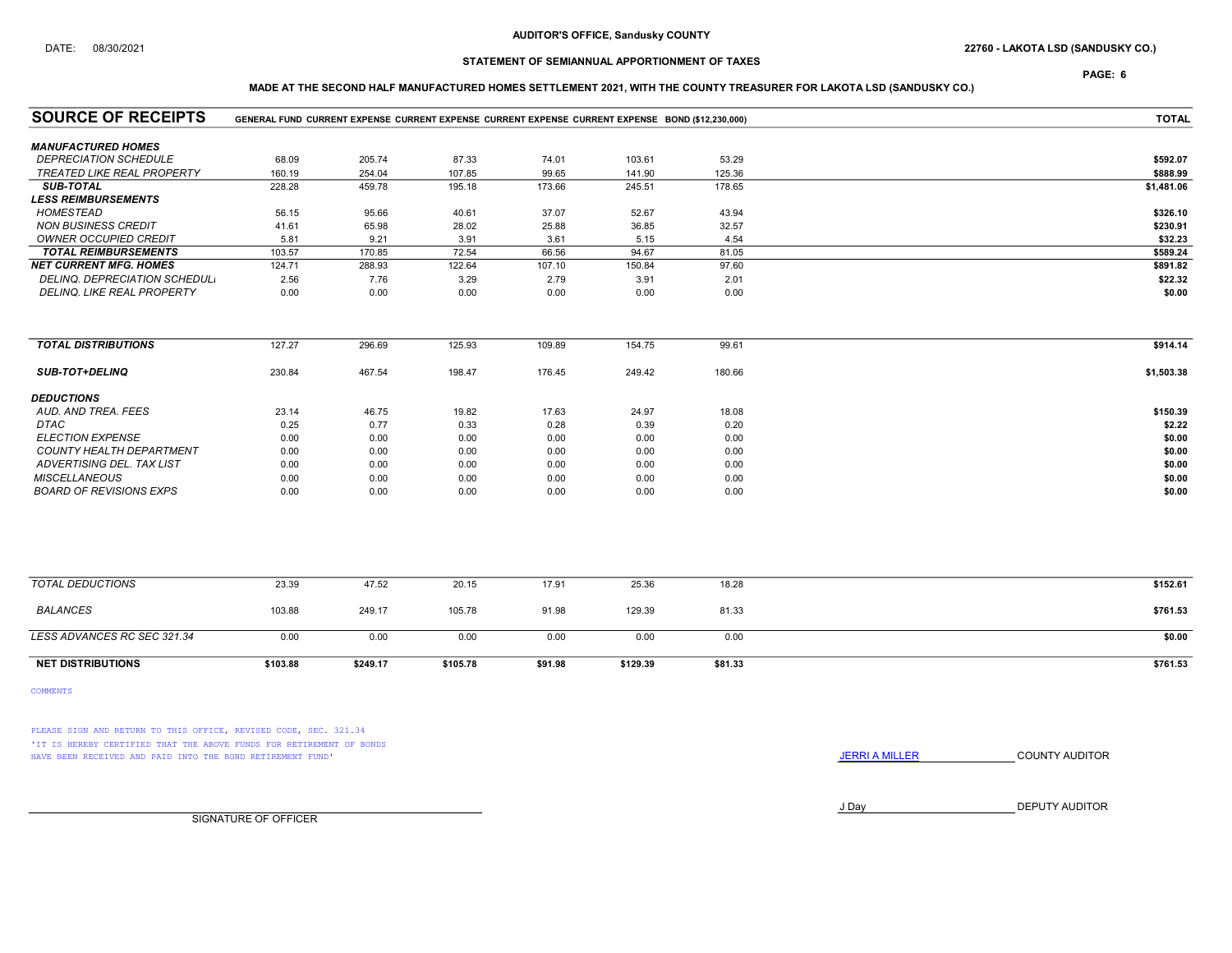### DATE: 08/30/2021 23190 - MARGARETTA LSD

## STATEMENT OF SEMIANNUAL APPORTIONMENT OF TAXES

## PAGE: 7

### MADE AT THE SECOND HALF MANUFACTURED HOMES SETTLEMENT 2021, WITH THE COUNTY TREASURER FOR MARGARETTA LSD

| <b>SOURCE OF RECEIPTS</b>       |          | GENERAL FUND CURRENT EXPENSE CURRENT EXPENSE CURRENT EXPENSE CURRENT EXPENSE (ENT IMPROVEMENT CURRENT EXPENSE RGENCY (\$1,205,950) |          |          |          |          |          |          | <b>TOTAL</b> |
|---------------------------------|----------|------------------------------------------------------------------------------------------------------------------------------------|----------|----------|----------|----------|----------|----------|--------------|
| <b>MANUFACTURED HOMES</b>       |          |                                                                                                                                    |          |          |          |          |          |          |              |
| <b>DEPRECIATION SCHEDULE</b>    | 75.49    | 284.75                                                                                                                             | 91.39    | 88.74    | 89.40    | 19.87    | 102.64   | 45.16    | \$797.44     |
| TREATED LIKE REAL PROPERTY      | 594.60   | 481.05                                                                                                                             | 214.00   | 306.94   | 350.61   | 89.88    | 534.86   | 355.71   | \$2,927.65   |
| <b>SUB-TOTAL</b>                | 670.09   | 765.80                                                                                                                             | 305.39   | 395.68   | 440.01   | 109.75   | 637.50   | 400.87   | \$3,725.09   |
| <b>LESS REIMBURSEMENTS</b>      |          |                                                                                                                                    |          |          |          |          |          |          |              |
| <b>HOMESTEAD</b>                | 68.07    | 144.91                                                                                                                             | 50.29    | 55.12    | 58.16    | 13.68    | 75.17    | 40.71    | \$506.11     |
| <b>NON BUSINESS CREDIT</b>      | 163.29   | 132.10                                                                                                                             | 58.77    | 84.29    | 96.28    | 24.68    | 146.88   | 97.68    | \$803.97     |
| <b>OWNER OCCUPIED CREDIT</b>    | 20.28    | 16.40                                                                                                                              | 7.30     | 10.47    | 11.96    | 3.06     | 18.24    | 12.13    | \$99.84      |
| <b>TOTAL REIMBURSEMENTS</b>     | 251.64   | 293.41                                                                                                                             | 116.36   | 149.88   | 166.40   | 41.42    | 240.29   | 150.52   | \$1,409.92   |
| <b>NET CURRENT MFG. HOMES</b>   | 418.45   | 472.39                                                                                                                             | 189.03   | 245.80   | 273.61   | 68.33    | 397.21   | 250.35   | \$2,315.17   |
| DELINQ. DEPRECIATION SCHEDUL.   | 121.09   | 456.70                                                                                                                             | 146.57   | 142.32   | 143.38   | 31.86    | 164.62   | 72.43    | \$1,278.97   |
| DELINQ. LIKE REAL PROPERTY      | 155.85   | 126.09                                                                                                                             | 56.09    | 80.45    | 91.90    | 23.56    | 140.19   | 93.24    | \$767.37     |
|                                 |          |                                                                                                                                    |          |          |          |          |          |          |              |
| <b>TOTAL DISTRIBUTIONS</b>      | 695.39   | 1,055.18                                                                                                                           | 391.69   | 468.57   | 508.89   | 123.75   | 702.02   | 416.02   | \$4,361.51   |
| <b>SUB-TOT+DELINQ</b>           | 947.03   | 1,348.59                                                                                                                           | 508.05   | 618.45   | 675.29   | 165.17   | 942.31   | 566.54   | \$5,771.43   |
| <b>DEDUCTIONS</b>               |          |                                                                                                                                    |          |          |          |          |          |          |              |
| AUD. AND TREA. FEES             | 94.72    | 134.85                                                                                                                             | 50.80    | 61.86    | 67.55    | 16.49    | 94.24    | 56.67    | \$577.18     |
| <b>DTAC</b>                     | 27.70    | 58.28                                                                                                                              | 20.27    | 22.27    | 23.53    | 5.55     | 30.48    | 16.56    | \$204.64     |
| <b>ELECTION EXPENSE</b>         | 0.00     | 0.00                                                                                                                               | 0.00     | 0.00     | 0.00     | 0.00     | 0.00     | 0.00     | \$0.00       |
| <b>COUNTY HEALTH DEPARTMENT</b> | 0.00     | 0.00                                                                                                                               | 0.00     | 0.00     | 0.00     | 0.00     | 0.00     | 0.00     | \$0.00       |
| ADVERTISING DEL. TAX LIST       | 0.00     | 0.00                                                                                                                               | 0.00     | 0.00     | 0.00     | 0.00     | 0.00     | 0.00     | \$0.00       |
| <b>MISCELLANEOUS</b>            | 0.00     | 0.00                                                                                                                               | 0.00     | 0.00     | 0.00     | 0.00     | 0.00     | 0.00     | \$0.00       |
| <b>BOARD OF REVISIONS EXPS</b>  | 0.00     | 0.00                                                                                                                               | 0.00     | 0.00     | 0.00     | 0.00     | 0.00     | 0.00     | \$0.00       |
|                                 |          |                                                                                                                                    |          |          |          |          |          |          |              |
| <b>TOTAL DEDUCTIONS</b>         | 122.42   | 193.13                                                                                                                             | 71.07    | 84.13    | 91.08    | 22.04    | 124.72   | 73.23    | \$781.82     |
| <b>BALANCES</b>                 | 572.97   | 862.05                                                                                                                             | 320.62   | 384.44   | 417.81   | 101.71   | 577.30   | 342.79   | \$3,579.69   |
| LESS ADVANCES RC SEC 321.34     | 0.00     | 0.00                                                                                                                               | 0.00     | 0.00     | 0.00     | 0.00     | 0.00     | 0.00     | \$0.00       |
| <b>NET DISTRIBUTIONS</b>        | \$572.97 | \$862.05                                                                                                                           | \$320.62 | \$384.44 | \$417.81 | \$101.71 | \$577.30 | \$342.79 | \$3,579.69   |

COMMENTS

PLEASE SIGN AND RETURN TO THIS OFFICE, REVISED CODE, SEC. 321.34 'IT IS HEREBY CERTIFIED THAT THE ABOVE FUNDS FOR RETIREMENT OF BONDS HAVE BEEN RECEIVED AND PAID INTO THE BOND RETIREMENT FUND' **SECULTS** THE COUNTY AUDITOR

J Day DEPUTY AUDITOR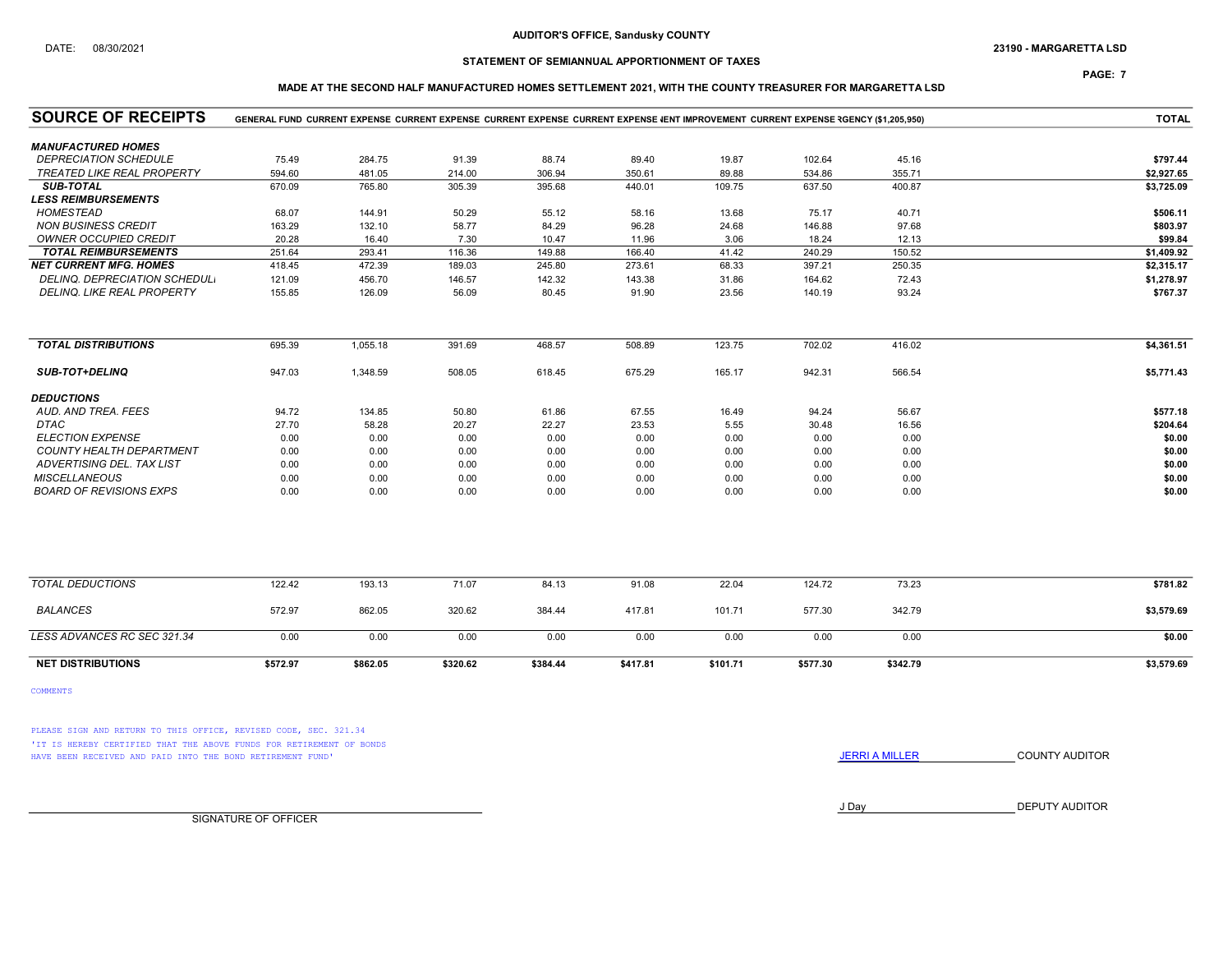### AUDITOR'S OFFICE, Sandusky COUNTY

### STATEMENT OF SEMIANNUAL APPORTIONMENT OF TAXES

PAGE: 8

### MADE AT THE SECOND HALF MANUFACTURED HOMES SETTLEMENT 2021, WITH THE COUNTY TREASURER FOR OLD FORT LSD

| <b>SOURCE OF RECEIPTS</b>         | GENERAL FUND CURRENT EXPENSE CURRENT EXPENSE CURRENT EXPENSE<br>BOND (\$610,000) SSROOM FACILITIES NT EXPENSE (DUAL) IPROVEMENT (DUAL) |         |        |        |        |        |        |        | <b>TOTAL</b> |
|-----------------------------------|----------------------------------------------------------------------------------------------------------------------------------------|---------|--------|--------|--------|--------|--------|--------|--------------|
| <b>MANUFACTURED HOMES</b>         |                                                                                                                                        |         |        |        |        |        |        |        |              |
| <b>DEPRECIATION SCHEDULE</b>      | 0.00                                                                                                                                   | 0.00    | 0.00   | 0.00   | 0.00   | 0.00   | 0.00   | 0.00   | \$0.00       |
| <b>TREATED LIKE REAL PROPERTY</b> | 10.44                                                                                                                                  | 19.21   | 6.24   | 7.28   | 1.07   | 0.67   | 6.50   | 2.70   | \$54.11      |
| <b>SUB-TOTAL</b>                  | 10.44                                                                                                                                  | 19.21   | 6.24   | 7.28   | 1.07   | 0.67   | 6.50   | 2.70   | \$54.11      |
| <b>LESS REIMBURSEMENTS</b>        |                                                                                                                                        |         |        |        |        |        |        |        |              |
| <b>HOMESTEAD</b>                  | 0.00                                                                                                                                   | 0.00    | 0.00   | 0.00   | 0.00   | 0.00   | 0.00   | 0.00   | \$0.00       |
| <b>NON BUSINESS CREDIT</b>        | 2.20                                                                                                                                   | 4.04    | 1.31   | 1.53   | 0.22   | 0.14   | 1.37   | 0.57   | \$11.38      |
| <b>OWNER OCCUPIED CREDIT</b>      | 0.09                                                                                                                                   | 0.17    | 0.05   | 0.06   | 0.01   | 0.01   | 0.06   | 0.02   | \$0.47       |
| <b>TOTAL REIMBURSEMENTS</b>       | 2.29                                                                                                                                   | 4.21    | 1.36   | 1.59   | 0.23   | 0.15   | 1.43   | 0.59   | \$11.85      |
| <b>NET CURRENT MFG. HOMES</b>     | 8.15                                                                                                                                   | 15.00   | 4.88   | 5.69   | 0.84   | 0.52   | 5.07   | 2.11   | \$42.26      |
| DELINQ. DEPRECIATION SCHEDUL.     | 0.00                                                                                                                                   | 0.00    | 0.00   | 0.00   | 0.00   | 0.00   | 0.00   | 0.00   | \$0.00       |
| DELINQ. LIKE REAL PROPERTY        | 0.00                                                                                                                                   | 0.00    | 0.00   | 0.00   | 0.00   | 0.00   | 0.00   | 0.00   | \$0.00       |
|                                   |                                                                                                                                        |         |        |        |        |        |        |        |              |
| <b>TOTAL DISTRIBUTIONS</b>        | 8.15                                                                                                                                   | 15.00   | 4.88   | 5.69   | 0.84   | 0.52   | 5.07   | 2.11   | \$42.26      |
| <b>SUB-TOT+DELINQ</b>             | 10.44                                                                                                                                  | 19.21   | 6.24   | 7.28   | 1.07   | 0.67   | 6.50   | 2.70   | \$54.11      |
| <b>DEDUCTIONS</b>                 |                                                                                                                                        |         |        |        |        |        |        |        |              |
| AUD, AND TREA, FEES               | 1.04                                                                                                                                   | 1.90    | 0.62   | 0.72   | 0.10   | 0.07   | 0.65   | 0.27   | \$5.37       |
| <b>DTAC</b>                       | 0.00                                                                                                                                   | 0.00    | 0.00   | 0.00   | 0.00   | 0.00   | 0.00   | 0.00   | \$0.00       |
| <b>ELECTION EXPENSE</b>           | 0.00                                                                                                                                   | 0.00    | 0.00   | 0.00   | 0.00   | 0.00   | 0.00   | 0.00   | \$0.00       |
| COUNTY HEALTH DEPARTMENT          | 0.00                                                                                                                                   | 0.00    | 0.00   | 0.00   | 0.00   | 0.00   | 0.00   | 0.00   | \$0.00       |
| ADVERTISING DEL. TAX LIST         | 0.00                                                                                                                                   | 0.00    | 0.00   | 0.00   | 0.00   | 0.00   | 0.00   | 0.00   | \$0.00       |
| <b>MISCELLANEOUS</b>              | 0.00                                                                                                                                   | 0.00    | 0.00   | 0.00   | 0.00   | 0.00   | 0.00   | 0.00   | \$0.00       |
| <b>BOARD OF REVISIONS EXPS</b>    | 0.00                                                                                                                                   | 0.00    | 0.00   | 0.00   | 0.00   | 0.00   | 0.00   | 0.00   | \$0.00       |
|                                   |                                                                                                                                        |         |        |        |        |        |        |        |              |
| <b>TOTAL DEDUCTIONS</b>           | 1.04                                                                                                                                   | 1.90    | 0.62   | 0.72   | 0.10   | 0.07   | 0.65   | 0.27   | \$5.37       |
| <b>BALANCES</b>                   | 7.11                                                                                                                                   | 13.10   | 4.26   | 4.97   | 0.74   | 0.45   | 4.42   | 1.84   | \$36.89      |
| LESS ADVANCES RC SEC 321.34       | 0.00                                                                                                                                   | 0.00    | 0.00   | 0.00   | 0.00   | 0.00   | 0.00   | 0.00   | \$0.00       |
| <b>NET DISTRIBUTIONS</b>          | \$7.11                                                                                                                                 | \$13.10 | \$4.26 | \$4.97 | \$0.74 | \$0.45 | \$4.42 | \$1.84 | \$36.89      |

COMMENTS

PLEASE SIGN AND RETURN TO THIS OFFICE, REVISED CODE, SEC. 321.34 'IT IS HEREBY CERTIFIED THAT THE ABOVE FUNDS FOR RETIREMENT OF BONDS HAVE BEEN RECEIVED AND PAID INTO THE BOND RETIREMENT FUND' **SECULTS** THE COUNTY AUDITOR

J Day DEPUTY AUDITOR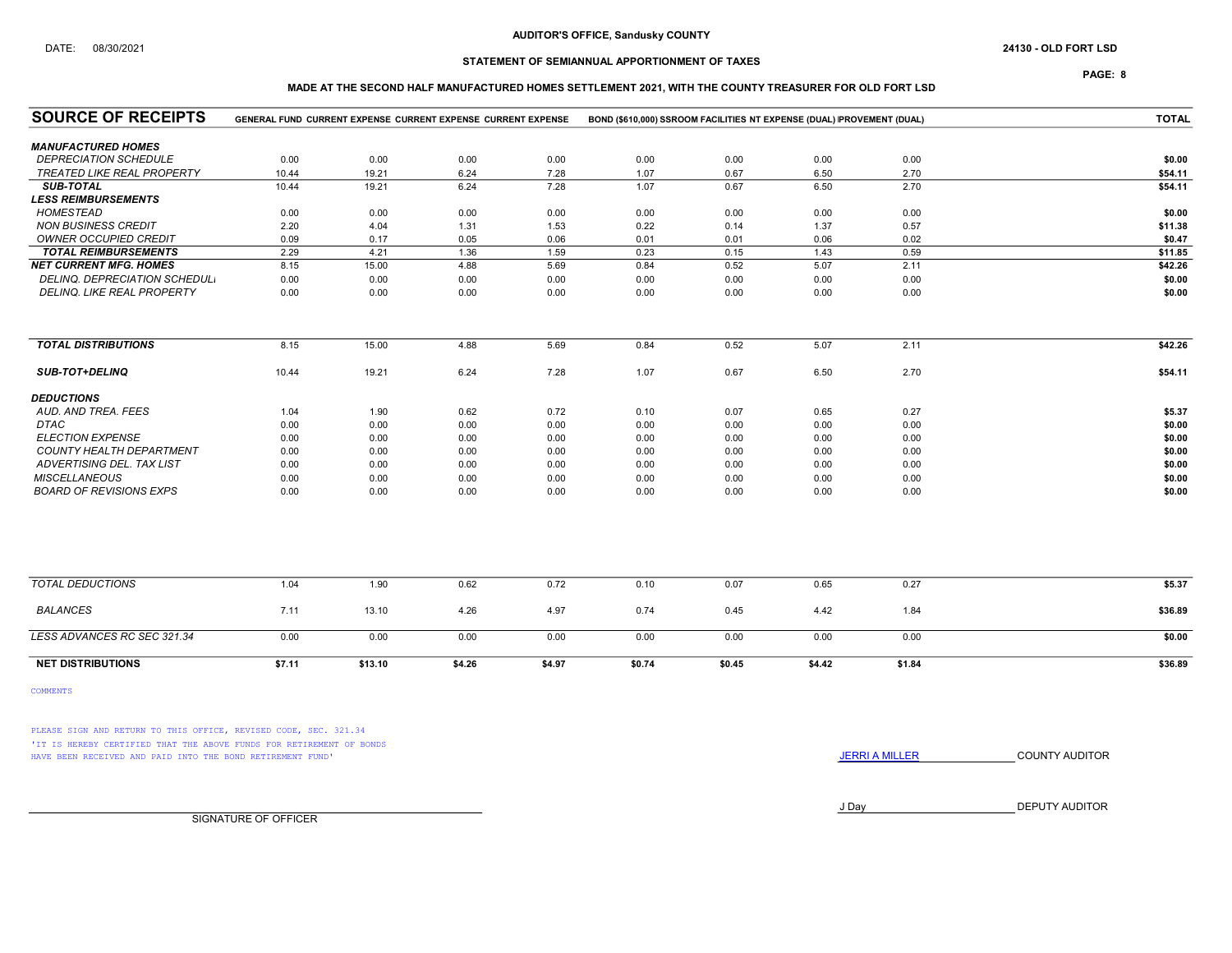### AUDITOR'S OFFICE, Sandusky COUNTY

## DATE: 08/30/2021 26050 - WOODMORE LSD

## STATEMENT OF SEMIANNUAL APPORTIONMENT OF TAXES

## PAGE: 9

### MADE AT THE SECOND HALF MANUFACTURED HOMES SETTLEMENT 2021, WITH THE COUNTY TREASURER FOR WOODMORE LSD

| <b>SOURCE OF RECEIPTS</b><br>GENERAL FUND CURRENT EXPENSE CURRENT EXPENSE CURRENT EXPENSE (ENT IMPROVEMENT ERGENCY (\$829,000) ERGENCY (\$600,000) BOND (\$15,709,840) (ENT IMPROVEMENT |        |        |        |        |        |        |        | <b>TOTAL</b> |        |           |
|-----------------------------------------------------------------------------------------------------------------------------------------------------------------------------------------|--------|--------|--------|--------|--------|--------|--------|--------------|--------|-----------|
| <b>MANUFACTURED HOMES</b>                                                                                                                                                               |        |        |        |        |        |        |        |              |        |           |
| <b>DEPRECIATION SCHEDULE</b>                                                                                                                                                            | 0.00   | 0.00   | 0.00   | 0.00   | 0.00   | 0.00   | 0.00   | 0.00         | 0.00   | \$0.00    |
| <b>TREATED LIKE REAL PROPERTY</b>                                                                                                                                                       | 16.39  | 43.87  | 14.60  | 7.10   | 10.44  | 17.21  | 12.29  | 18.85        | 1.76   | \$142.51  |
| <b>SUB-TOTAL</b>                                                                                                                                                                        | 16.39  | 43.87  | 14.60  | 7.10   | 10.44  | 17.21  | 12.29  | 18.85        | 1.76   | \$142.51  |
| <b>LESS REIMBURSEMENTS</b>                                                                                                                                                              |        |        |        |        |        |        |        |              |        |           |
| <b>HOMESTEAD</b>                                                                                                                                                                        | 3.12   | 8.33   | 2.78   | 1.35   | 1.98   | 3.27   | 2.34   | 3.58         | 0.33   | \$27.08   |
| <b>NON BUSINESS CREDIT</b>                                                                                                                                                              | 12.97  | 34.71  | 11.56  | 5.62   | 8.27   | 13.62  | 9.73   | 14.92        | 1.39   | \$112.79  |
| <b>OWNER OCCUPIED CREDIT</b>                                                                                                                                                            | 1.00   | 2.68   | 0.89   | 0.43   | 0.64   | 1.05   | 0.75   | 1.15         | 0.11   | \$8.70    |
| <b>TOTAL REIMBURSEMENTS</b>                                                                                                                                                             | 17.09  | 45.72  | 15.23  | 7.40   | 10.89  | 17.94  | 12.82  | 19.65        | 1.83   | \$148.57  |
| <b>NET CURRENT MFG. HOMES</b>                                                                                                                                                           | (0.70) | (1.85) | (0.63) | (0.30) | (0.45) | (0.73) | (0.53) | (0.80)       | (0.07) | ( \$6.06) |
| DELINQ. DEPRECIATION SCHEDUL.                                                                                                                                                           | 0.00   | 0.00   | 0.00   | 0.00   | 0.00   | 0.00   | 0.00   | 0.00         | 0.00   | \$0.00    |
| DELINQ. LIKE REAL PROPERTY                                                                                                                                                              | 3.35   | 8.96   | 2.98   | 1.45   | 2.13   | 3.52   | 2.51   | 3.85         | 0.36   | \$29.11   |
| <b>TOTAL DISTRIBUTIONS</b>                                                                                                                                                              | 2.65   | 7.11   | 2.35   | 1.15   | 1.68   | 2.79   | 1.98   | 3.05         | 0.29   | \$23.05   |
|                                                                                                                                                                                         |        |        |        |        |        |        |        |              |        |           |
| <b>SUB-TOT+DELINQ</b>                                                                                                                                                                   | 19.74  | 52.83  | 17.58  | 8.55   | 12.57  | 20.73  | 14.80  | 22.70        | 2.12   | \$171.62  |
| <b>DEDUCTIONS</b>                                                                                                                                                                       |        |        |        |        |        |        |        |              |        |           |
| AUD. AND TREA. FEES                                                                                                                                                                     | 2.02   | 5.30   | 1.75   | 0.85   | 1.27   | 2.07   | 1.47   | 2.25         | 0.20   | \$17.18   |
| <b>DTAC</b>                                                                                                                                                                             | 0.34   | 0.90   | 0.30   | 0.14   | 0.21   | 0.35   | 0.25   | 0.38         | 0.04   | \$2.91    |
| <b>ELECTION EXPENSE</b>                                                                                                                                                                 | 0.00   | 0.00   | 0.00   | 0.00   | 0.00   | 0.00   | 0.00   | 0.00         | 0.00   | \$0.00    |
| <b>COUNTY HEALTH DEPARTMENT</b>                                                                                                                                                         | 0.00   | 0.00   | 0.00   | 0.00   | 0.00   | 0.00   | 0.00   | 0.00         | 0.00   | \$0.00    |
| ADVERTISING DEL. TAX LIST                                                                                                                                                               | 0.00   | 0.00   | 0.00   | 0.00   | 0.00   | 0.00   | 0.00   | 0.00         | 0.00   | \$0.00    |
| <b>MISCELLANEOUS</b>                                                                                                                                                                    | 0.00   | 0.00   | 0.00   | 0.00   | 0.00   | 0.00   | 0.00   | 0.00         | 0.00   | \$0.00    |
| <b>BOARD OF REVISIONS EXPS</b>                                                                                                                                                          | 0.00   | 0.00   | 0.00   | 0.00   | 0.00   | 0.00   | 0.00   | 0.00         | 0.00   | \$0.00    |
|                                                                                                                                                                                         |        |        |        |        |        |        |        |              |        |           |
| <b>TOTAL DEDUCTIONS</b>                                                                                                                                                                 | 2.36   | 6.20   | 2.05   | 0.99   | 1.48   | 2.42   | 1.72   | 2.63         | 0.24   | \$20.09   |
| <b>BALANCES</b>                                                                                                                                                                         | 0.29   | 0.91   | 0.30   | 0.16   | 0.20   | 0.37   | 0.26   | 0.42         | 0.05   | \$2.96    |
| LESS ADVANCES RC SEC 321.34                                                                                                                                                             | 0.00   | 0.00   | 0.00   | 0.00   | 0.00   | 0.00   | 0.00   | 0.00         | 0.00   | \$0.00    |
| <b>NET DISTRIBUTIONS</b>                                                                                                                                                                | \$0.29 | \$0.91 | \$0.30 | \$0.16 | \$0.20 | \$0.37 | \$0.26 | \$0.42       | \$0.05 | \$2.96    |
| <b>COMMENTS</b>                                                                                                                                                                         |        |        |        |        |        |        |        |              |        |           |

PLEASE SIGN AND RETURN TO THIS OFFICE, REVISED CODE, SEC. 321.34 'IT IS HEREBY CERTIFIED THAT THE ABOVE FUNDS FOR RETIREMENT OF BONDS

HAVE BEEN RECEIVED AND PAID INTO THE BOND RETIREMENT FUND' **SECULTS** THE COUNTY AUDITOR

J Day DEPUTY AUDITOR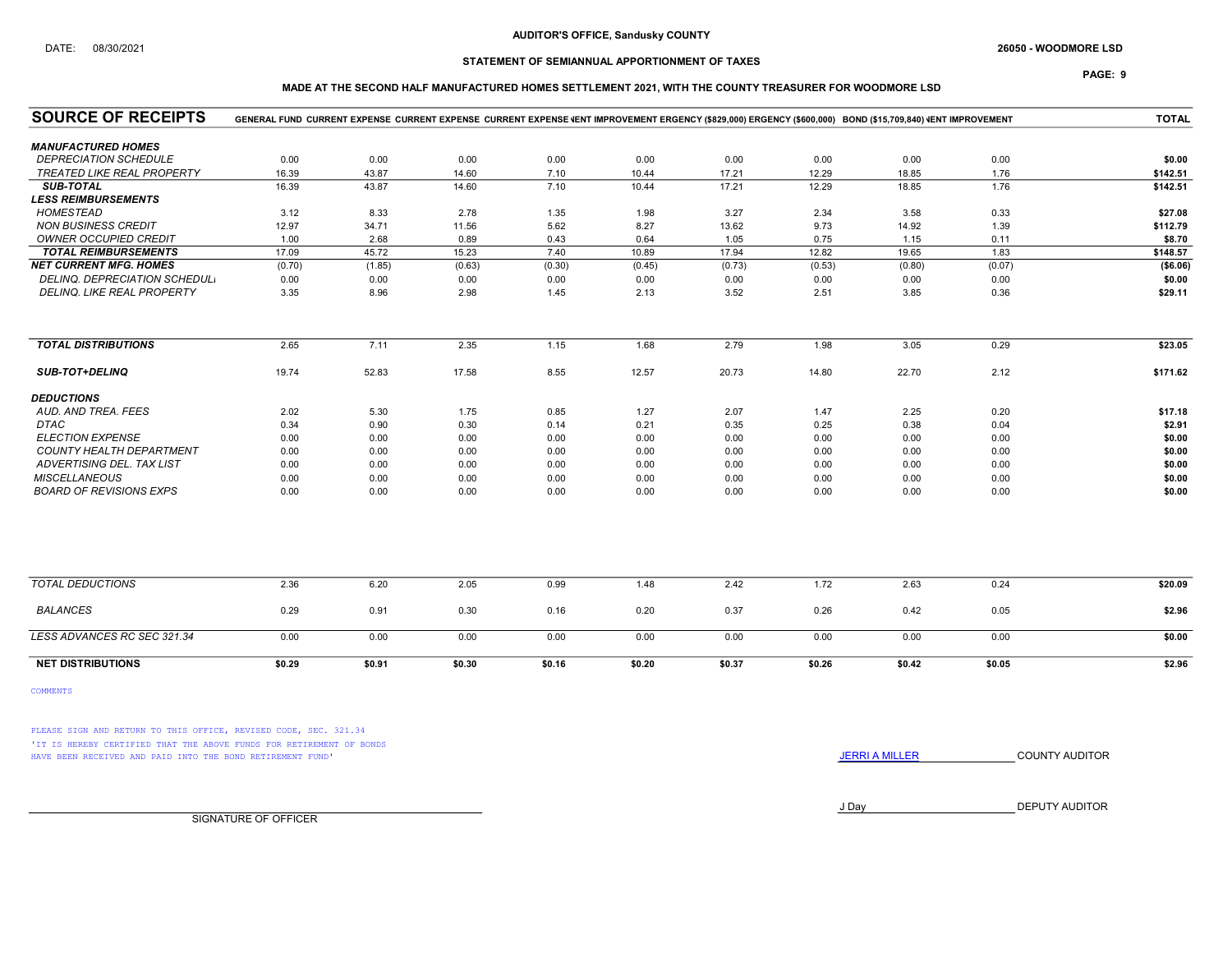### MADE AT THE SECOND HALF MANUFACTURED HOMES SETTLEMENT 2021, WITH THE COUNTY TREASURER FOR EHOVE JVSD

| <b>SOURCE OF RECEIPTS</b> CURRENT EXPENSE VENT IMPROVEMENT CURRENT EXPENSE CURRENT EXPENSE |        |        |        | <b>TOTAL</b> |          |
|--------------------------------------------------------------------------------------------|--------|--------|--------|--------------|----------|
| <b>MANUFACTURED HOMES</b>                                                                  |        |        |        |              |          |
| <b>DEPRECIATION SCHEDULE</b>                                                               | 10.39  | 10.39  | 40.50  | 31.17        | \$92.45  |
| <b>TREATED LIKE REAL PROPERTY</b>                                                          | 84.99  | 89.96  | 159.54 | 254.88       | \$589.37 |
| <b>SUB-TOTAL</b>                                                                           | 95.38  | 100.35 | 200.04 | 286.05       | \$681.82 |
| <b>LESS REIMBURSEMENTS</b>                                                                 |        |        |        |              |          |
| <b>HOMESTEAD</b>                                                                           | 20.13  | 21.14  | 43.43  | 60.37        | \$145.07 |
| <b>NON BUSINESS CREDIT</b>                                                                 | 0.00   | 0.00   | 43.30  | 69.18        | \$112.48 |
| OWNER OCCUPIED CREDIT                                                                      | 0.00   | 0.00   | 5.91   | 9.44         | \$15.35  |
| <b>TOTAL REIMBURSEMENTS</b>                                                                | 20.13  | 21.14  | 92.64  | 138.99       | \$272.90 |
| <b>NET CURRENT MFG. HOMES</b>                                                              | 75.25  | 79.21  | 107.40 | 147.06       | \$408.92 |
| DELINQ. DEPRECIATION SCHEDUL.                                                              | 10.62  | 10.62  | 41.43  | 31.86        | \$94.53  |
| DELINQ. LIKE REAL PROPERTY                                                                 | 18.35  | 19.41  | 34.42  | 54.99        | \$127.17 |
| <b>TOTAL DISTRIBUTIONS</b>                                                                 | 104.22 | 109.24 | 183.25 | 233.91       | \$630.62 |
| <b>SUB-TOT+DELINQ</b>                                                                      | 124.35 | 130.38 | 275.89 | 372.90       | \$903.52 |
| <b>DEDUCTIONS</b>                                                                          |        |        |        |              |          |
| AUD. AND TREA. FEES                                                                        | 12.48  | 13.06  | 27.50  | 37.33        | \$90.37  |
| <b>DTAC</b>                                                                                | 2.90   | 3.00   | 7.57   | 8.70         | \$22.17  |
| <b>ELECTION EXPENSE</b>                                                                    | 0.00   | 0.00   | 0.00   | 0.00         | \$0.00   |
| COUNTY HEALTH DEPARTMENT                                                                   | 0.00   | 0.00   | 0.00   | 0.00         | \$0.00   |
| ADVERTISING DEL. TAX LIST                                                                  | 0.00   | 0.00   | 0.00   | 0.00         | \$0.00   |
| <b>MISCELLANEOUS</b>                                                                       | 0.00   | 0.00   | 0.00   | 0.00         | \$0.00   |
| <b>BOARD OF REVISIONS EXPS</b>                                                             | 0.00   | 0.00   | 0.00   | 0.00         | \$0.00   |
|                                                                                            |        |        |        |              |          |
| <b>TOTAL DEDUCTIONS</b>                                                                    | 15.38  | 16.06  | 35.07  | 46.03        | \$112.54 |
| <b>BALANCES</b>                                                                            | 88.84  | 93.18  | 148.18 | 187.88       | \$518.08 |
| LESS ADVANCES RC SEC 321.34                                                                | 0.00   | 0.00   | 0.00   | 0.00         | \$0.00   |

NET DISTRIBUTIONS \$88.84 \$93.18 \$148.18 \$187.88 \$518.08 \$518.08

COMMENTS

PLEASE SIGN AND RETURN TO THIS OFFICE, REVISED CODE, SEC. 321.34 'IT IS HEREBY CERTIFIED THAT THE ABOVE FUNDS FOR RETIREMENT OF BONDS

HAVE BEEN RECEIVED AND PAID INTO THE BOND RETIREMENT FUND' **SECULTS** THE COUNTY AUDITOR

J Day DEPUTY AUDITOR

SIGNATURE OF OFFICER

PAGE: 10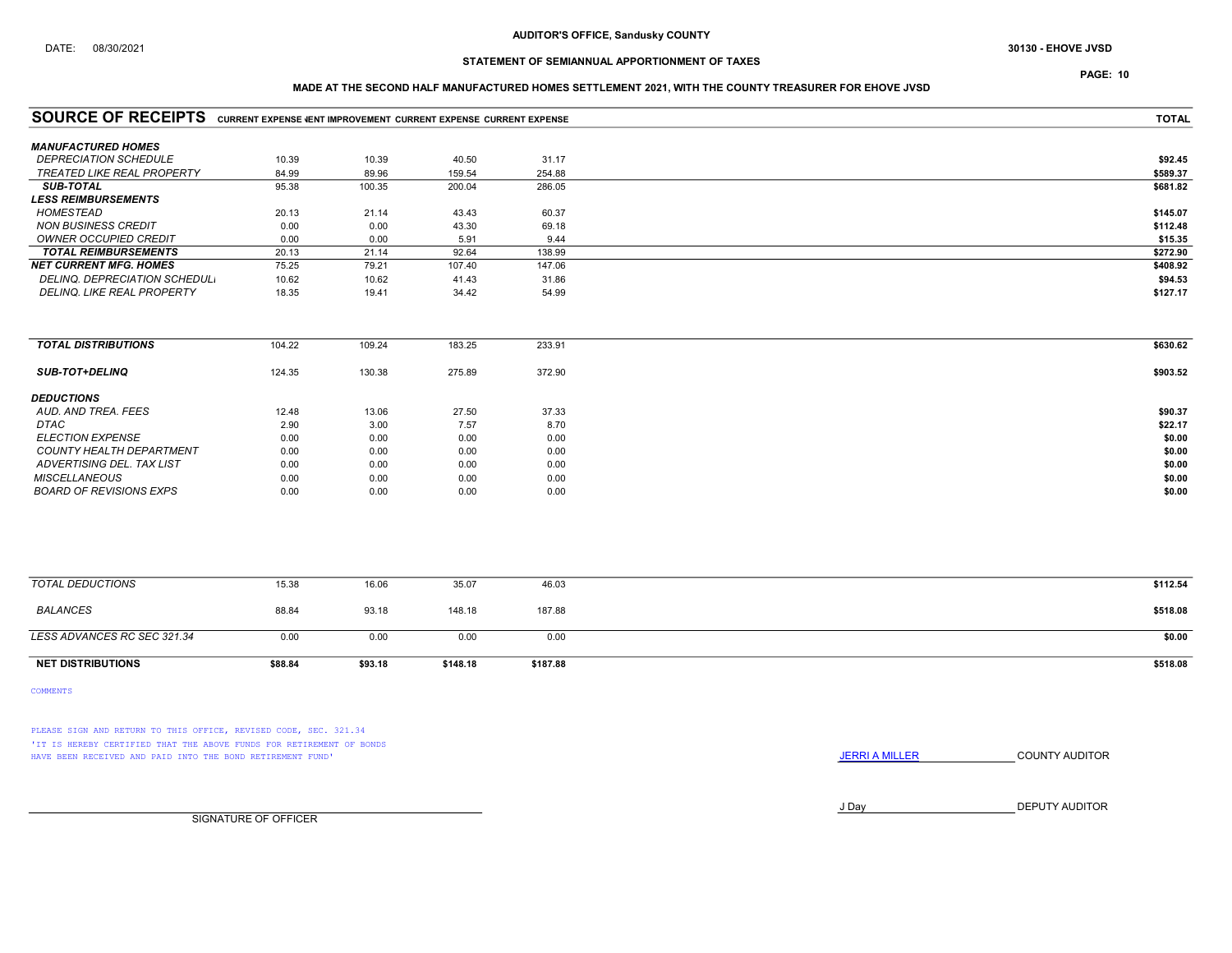## DATE: 08/30/2021 30300 - PENTA COUNTY JVSD

## STATEMENT OF SEMIANNUAL APPORTIONMENT OF TAXES

## PAGE: 11

### MADE AT THE SECOND HALF MANUFACTURED HOMES SETTLEMENT 2021, WITH THE COUNTY TREASURER FOR PENTA COUNTY JVSD

| <b>SOURCE OF RECEIPTS</b> CURRENT EXPENSE CURRENT EXPENSE CURRENT EXPENSE WENT IMP-ONGOING |        |        | <b>TOTAL</b> |        |          |
|--------------------------------------------------------------------------------------------|--------|--------|--------------|--------|----------|
| <b>MANUFACTURED HOMES</b>                                                                  |        |        |              |        |          |
| <b>DEPRECIATION SCHEDULE</b>                                                               | 0.00   | 0.00   | 0.00         | 0.00   | \$0.00   |
| TREATED LIKE REAL PROPERTY                                                                 | 2.24   | 2.98   | 2.98         | 3.26   | \$11.46  |
| <b>SUB-TOTAL</b>                                                                           | 2.24   | 2.98   | 2.98         | 3.26   | \$11.46  |
| <b>LESS REIMBURSEMENTS</b>                                                                 |        |        |              |        |          |
| HOMESTEAD                                                                                  | 0.42   | 0.57   | 0.57         | 0.62   | \$2.18   |
| <b>NON BUSINESS CREDIT</b>                                                                 | 1.76   | 2.36   | 2.36         | 2.58   | \$9.06   |
| OWNER OCCUPIED CREDIT                                                                      | 0.14   | 0.18   | 0.18         | 0.19   | \$0.69   |
| <b>TOTAL REIMBURSEMENTS</b>                                                                | 2.32   | 3.11   | 3.11         | 3.39   | \$11.93  |
| <b>NET CURRENT MFG. HOMES</b>                                                              | (0.08) | (0.13) | (0.13)       | (0.13) | (\$0.47) |
| DELINQ. DEPRECIATION SCHEDUL.                                                              | 0.00   | 0.00   | 0.00         | 0.00   | \$0.00   |
| <b>DELINQ. LIKE REAL PROPERTY</b>                                                          | 0.46   | 0.61   | 0.61         | 0.67   | \$2.35   |
|                                                                                            |        |        |              |        |          |
| <b>TOTAL DISTRIBUTIONS</b>                                                                 | 0.38   | 0.48   | 0.48         | 0.54   | \$1.88   |
| SUB-TOT+DELINQ                                                                             | 2.70   | 3.59   | 3.59         | 3.93   | \$13.81  |
| <b>DEDUCTIONS</b>                                                                          |        |        |              |        |          |
| AUD. AND TREA. FEES                                                                        | 0.28   | 0.35   | 0.35         | 0.40   | \$1.38   |
| <b>DTAC</b>                                                                                | 0.04   | 0.06   | 0.06         | 0.07   | \$0.23   |
| <b>ELECTION EXPENSE</b>                                                                    | 0.00   | 0.00   | 0.00         | 0.00   | \$0.00   |
| <b>COUNTY HEALTH DEPARTMENT</b>                                                            | 0.00   | 0.00   | 0.00         | 0.00   | \$0.00   |
| ADVERTISING DEL. TAX LIST                                                                  | 0.00   | 0.00   | 0.00         | 0.00   | \$0.00   |
| <b>MISCELLANEOUS</b>                                                                       | 0.00   | 0.00   | 0.00         | 0.00   | \$0.00   |
| <b>BOARD OF REVISIONS EXPS</b>                                                             | 0.00   | 0.00   | 0.00         | 0.00   | \$0.00   |
|                                                                                            |        |        |              |        |          |
| <b>TOTAL DEDUCTIONS</b>                                                                    | 0.32   | 0.41   | 0.41         | 0.47   | \$1.61   |
| <b>BALANCES</b>                                                                            | 0.06   | 0.07   | 0.07         | 0.07   | \$0.27   |
| LESS ADVANCES RC SEC 321.34                                                                | 0.00   | 0.00   | 0.00         | 0.00   | \$0.00   |
| <b>NET DISTRIBUTIONS</b>                                                                   | \$0.06 | \$0.07 | \$0.07       | \$0.07 | \$0.27   |

COMMENTS

PLEASE SIGN AND RETURN TO THIS OFFICE, REVISED CODE, SEC. 321.34 'IT IS HEREBY CERTIFIED THAT THE ABOVE FUNDS FOR RETIREMENT OF BONDS HAVE BEEN RECEIVED AND PAID INTO THE BOND RETIREMENT FUND' **SECULTS** THE COUNTY AUDITOR

J Day DEPUTY AUDITOR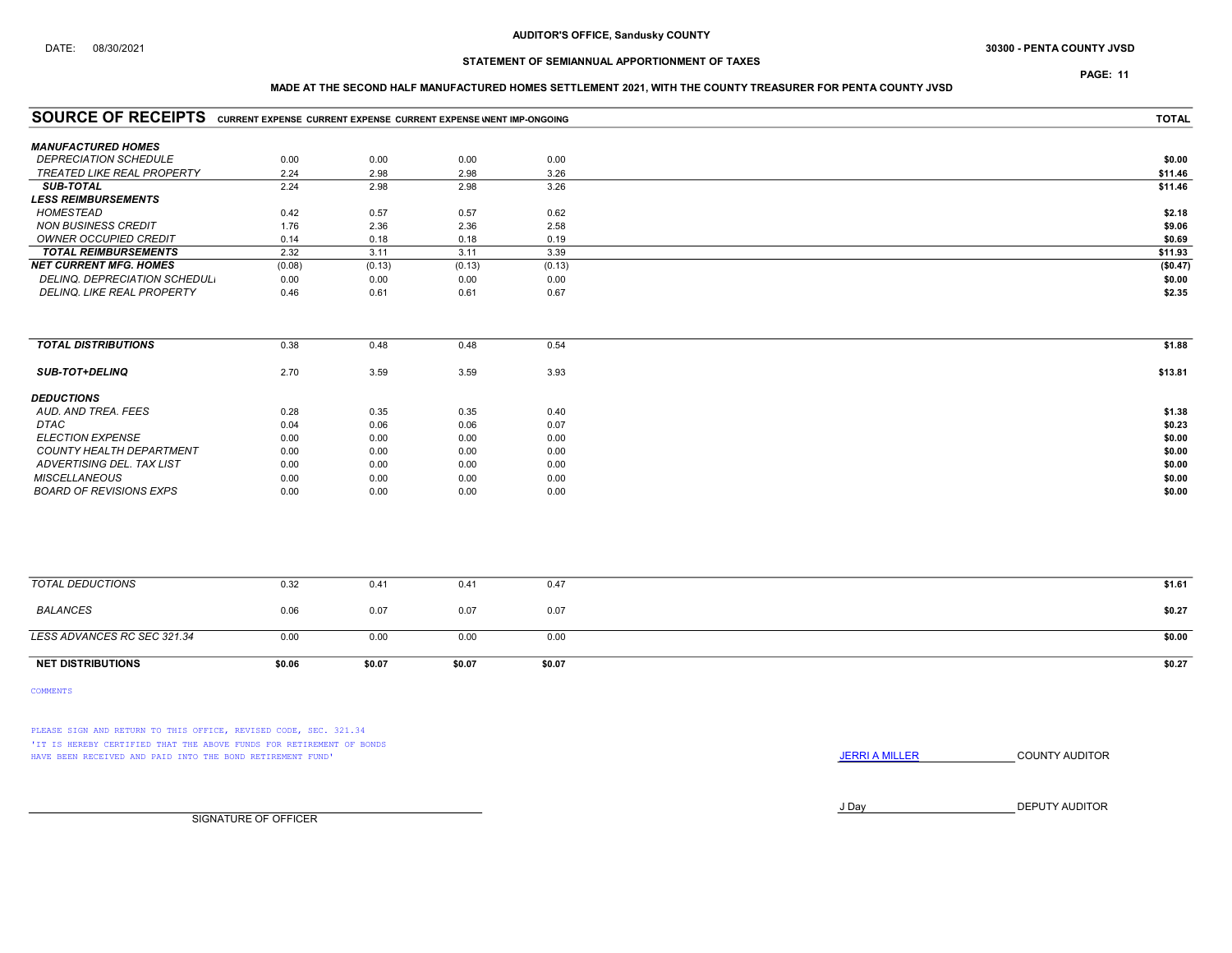### MADE AT THE SECOND HALF MANUFACTURED HOMES SETTLEMENT 2021, WITH THE COUNTY TREASURER FOR VANGUARD JVSD

| <b>SOURCE OF RECEIPTS</b>         | <b>CURRENT EXPENSE</b> | <b>TOTAL</b> |
|-----------------------------------|------------------------|--------------|
| <b>MANUFACTURED HOMES</b>         |                        |              |
|                                   |                        |              |
| <b>DEPRECIATION SCHEDULE</b>      | 236.55                 | \$236.55     |
| <b>TREATED LIKE REAL PROPERTY</b> | 3.720.42               | \$3,720.42   |
| <b>SUB-TOTAL</b>                  | 3,956.97               | \$3,956.97   |
| <b>LESS REIMBURSEMENTS</b>        |                        |              |
| HOMESTEAD                         | 1,220.16               | \$1,220.16   |
| NON BUSINESS CREDIT               | 795.57                 | \$795.57     |
| OWNER OCCUPIED CREDIT             | 133.66                 | \$133.66     |
| <b>TOTAL REIMBURSEMENTS</b>       | 2.149.39               | \$2,149.39   |
| <b>NET CURRENT MFG. HOMES</b>     | 1,807.58               | \$1,807.58   |
| DELINQ, DEPRECIATION SCHEDUL.     | 113.43                 | \$113.43     |
| <b>DELINQ. LIKE REAL PROPERTY</b> | 507.46                 | \$507.46     |
|                                   |                        |              |

| <b>TOTAL DISTRIBUTIONS</b> | 2,428.47 | \$2,428.47 |
|----------------------------|----------|------------|
| <b>SUB-TOT+DELINQ</b>      | 4,577.86 | \$4,577.86 |
| <b>DEDUCTIONS</b>          |          |            |
| AUD. AND TREA. FEES        | 458.41   | \$458.41   |
| DTAC                       | 62.08    | \$62.08    |
| <b>ELECTION EXPENSE</b>    | 0.00     | \$0.00     |
| COUNTY HEALTH DEPARTMENT   | 0.00     | \$0.00     |
| ADVERTISING DEL. TAX LIST  | 0.00     | \$0.00     |
| <b>MISCELLANEOUS</b>       | 0.00     | \$0.00     |
| BOARD OF REVISIONS EXPS    | 0.00     | \$0.00     |

| TOTAL DEDUCTIONS            | 520.49     | \$520.49   |
|-----------------------------|------------|------------|
| BALANCES                    | 1,907.98   | \$1,907.98 |
| LESS ADVANCES RC SEC 321.34 | 0.00       | \$0.00     |
| <b>NET DISTRIBUTIONS</b>    | \$1,907.98 | \$1,907.98 |

COMMENTS

PLEASE SIGN AND RETURN TO THIS OFFICE, REVISED CODE, SEC. 321.34 'IT IS HEREBY CERTIFIED THAT THE ABOVE FUNDS FOR RETIREMENT OF BONDS HAVE BEEN RECEIVED AND PAID INTO THE BOND RETIREMENT FUND' **JERRIA MILLER COUNTY AUDITOR** 

J Day DEPUTY AUDITOR

SIGNATURE OF OFFICER

PAGE: 12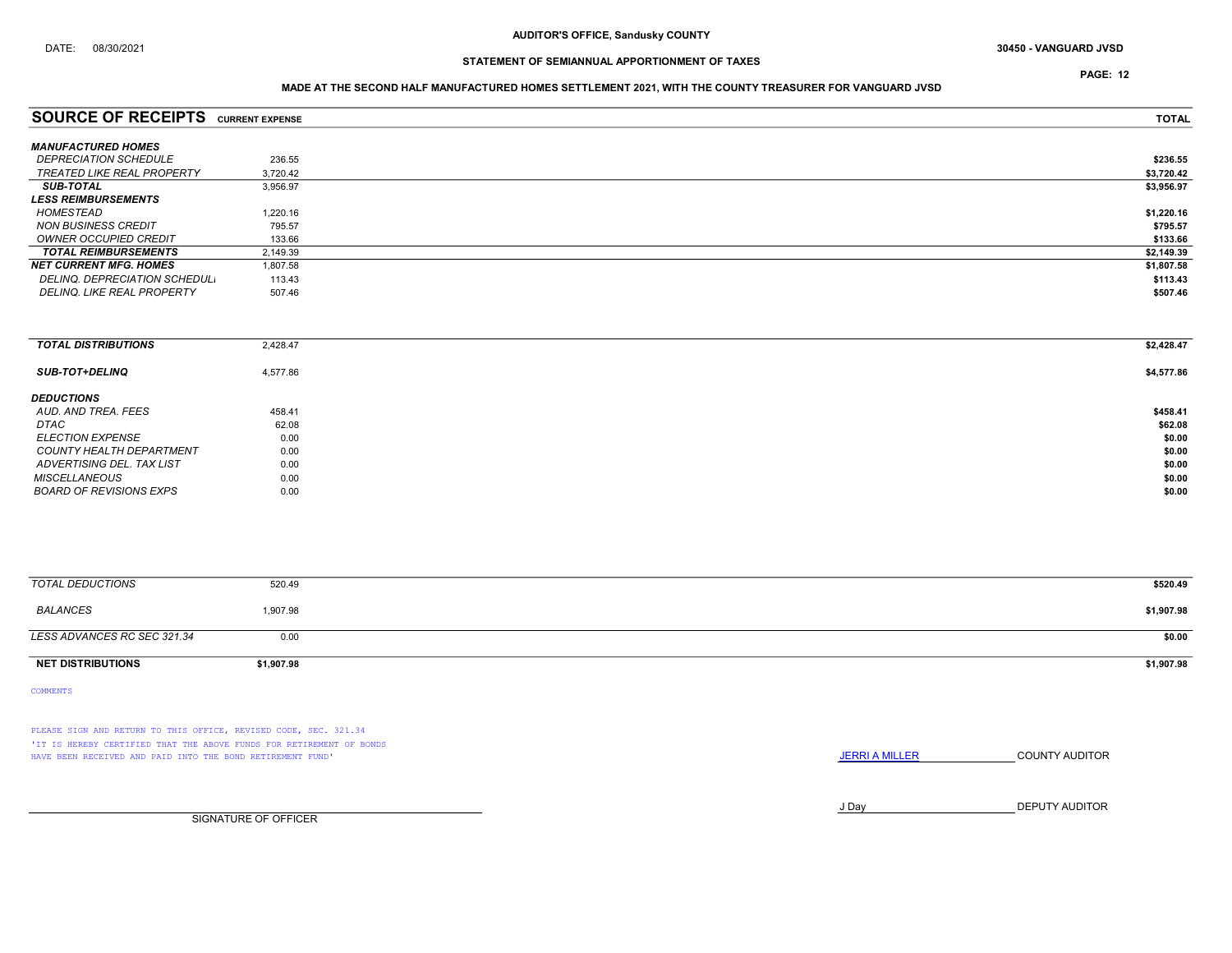### AUDITOR'S OFFICE, Sandusky COUNTY

## STATEMENT OF SEMIANNUAL APPORTIONMENT OF TAXES

PAGE: 13

### MADE AT THE SECOND HALF MANUFACTURED HOMES SETTLEMENT 2021, WITH THE COUNTY TREASURER FOR BALLVILLE TWP

| <b>SOURCE OF RECEIPTS ROAD IMPROVEMENT</b> |         | FIRE & E.M.S. CURRENT EXPENSE |         | <b>GENERAL FUND ROAD AND BRIDGE</b> |         | FIRE & E.M.S. (OAD IMPROVEMENT |         | <b>TOTAL</b> |
|--------------------------------------------|---------|-------------------------------|---------|-------------------------------------|---------|--------------------------------|---------|--------------|
| <b>MANUFACTURED HOMES</b>                  |         |                               |         |                                     |         |                                |         |              |
| <b>DEPRECIATION SCHEDULE</b>               | 1.79    | 1.79                          | 8.97    | 7.18                                | 10.77   | 10.77                          | 7.18    | \$48.45      |
| <b>TREATED LIKE REAL PROPERTY</b>          | 26.74   | 28.54                         | 147.95  | 118.85                              | 178.28  | 160.44                         | 106.96  | \$767.76     |
| <b>SUB-TOTAL</b>                           | 28.53   | 30.33                         | 156.92  | 126.03                              | 189.05  | 171.21                         | 114.14  | \$816.21     |
| <b>LESS REIMBURSEMENTS</b>                 |         |                               |         |                                     |         |                                |         |              |
| HOMESTEAD                                  | 15.77   | 16.71                         | 86.34   | 69.33                               | 104.00  | 94.63                          | 63.08   | \$449.86     |
| <b>NON BUSINESS CREDIT</b>                 | 0.00    | 0.00                          | 0.00    | 22.21                               | 33.31   | 29.98                          | 19.98   | \$105.48     |
| <b>OWNER OCCUPIED CREDIT</b>               | 0.00    | 0.00                          | 0.00    | 4.22                                | 6.33    | 5.69                           | 3.80    | \$20.04      |
| <b>TOTAL REIMBURSEMENTS</b>                | 15.77   | 16.71                         | 86.34   | 95.76                               | 143.64  | 130.30                         | 86.86   | \$575.38     |
| <b>NET CURRENT MFG. HOMES</b>              | 12.76   | 13.62                         | 70.58   | 30.27                               | 45.41   | 40.91                          | 27.28   | \$240.83     |
| DELINQ. DEPRECIATION SCHEDUL.              | 0.00    | 0.00                          | 0.00    | 0.00                                | 0.00    | 0.00                           | 0.00    | \$0.00       |
| DELINQ. LIKE REAL PROPERTY                 | 2.25    | 2.41                          | 12.47   | 10.02                               | 15.03   | 13.52                          | 9.02    | \$64.72      |
|                                            |         |                               |         |                                     |         |                                |         |              |
| <b>TOTAL DISTRIBUTIONS</b>                 | 15.01   | 16.03                         | 83.05   | 40.29                               | 60.44   | 54.43                          | 36.30   | \$305.55     |
| <b>SUB-TOT+DELINQ</b>                      | 30.78   | 32.74                         | 169.39  | 136.05                              | 204.08  | 184.73                         | 123.16  | \$880.93     |
| <b>DEDUCTIONS</b>                          |         |                               |         |                                     |         |                                |         |              |
| AUD, AND TREA, FEES                        | 3.09    | 3.28                          | 16.95   | 13.60                               | 20.41   | 18.46                          | 12.32   | \$88.11      |
| <b>DTAC</b>                                | 0.23    | 0.24                          | 1.25    | 1.00                                | 1.50    | 1.35                           | 0.90    | \$6.47       |
| <b>ELECTION EXPENSE</b>                    | 0.00    | 0.00                          | 0.00    | 0.00                                | 0.00    | 0.00                           | 0.00    | \$0.00       |
| COUNTY HEALTH DEPARTMENT                   | 0.00    | 0.00                          | 0.00    | 0.00                                | 0.00    | 0.00                           | 0.00    | \$0.00       |
| ADVERTISING DEL. TAX LIST                  | 0.00    | 0.00                          | 0.00    | 0.00                                | 0.00    | 0.00                           | 0.00    | \$0.00       |
| <b>MISCELLANEOUS</b>                       | 0.00    | 0.00                          | 0.00    | 0.00                                | 0.00    | 0.00                           | 0.00    | \$0.00       |
| <b>BOARD OF REVISIONS EXPS</b>             | 0.00    | 0.00                          | 0.00    | 0.00                                | 0.00    | 0.00                           | 0.00    | \$0.00       |
|                                            |         |                               |         |                                     |         |                                |         |              |
| <b>TOTAL DEDUCTIONS</b>                    | 3.32    | 3.52                          | 18.20   | 14.60                               | 21.91   | 19.81                          | 13.22   | \$94.58      |
| <b>BALANCES</b>                            | 11.69   | 12.51                         | 64.85   | 25.69                               | 38.53   | 34.62                          | 23.08   | \$210.97     |
| LESS ADVANCES RC SEC 321.34                | 0.00    | 0.00                          | 0.00    | 0.00                                | 0.00    | 0.00                           | 0.00    | \$0.00       |
| <b>NET DISTRIBUTIONS</b>                   | \$11.69 | \$12.51                       | \$64.85 | \$25.69                             | \$38.53 | \$34.62                        | \$23.08 | \$210.97     |

COMMENTS

PLEASE SIGN AND RETURN TO THIS OFFICE, REVISED CODE, SEC. 321.34 'IT IS HEREBY CERTIFIED THAT THE ABOVE FUNDS FOR RETIREMENT OF BONDS HAVE BEEN RECEIVED AND PAID INTO THE BOND RETIREMENT FUND' **SECULTS** THE COUNTY AUDITOR

J Day DEPUTY AUDITOR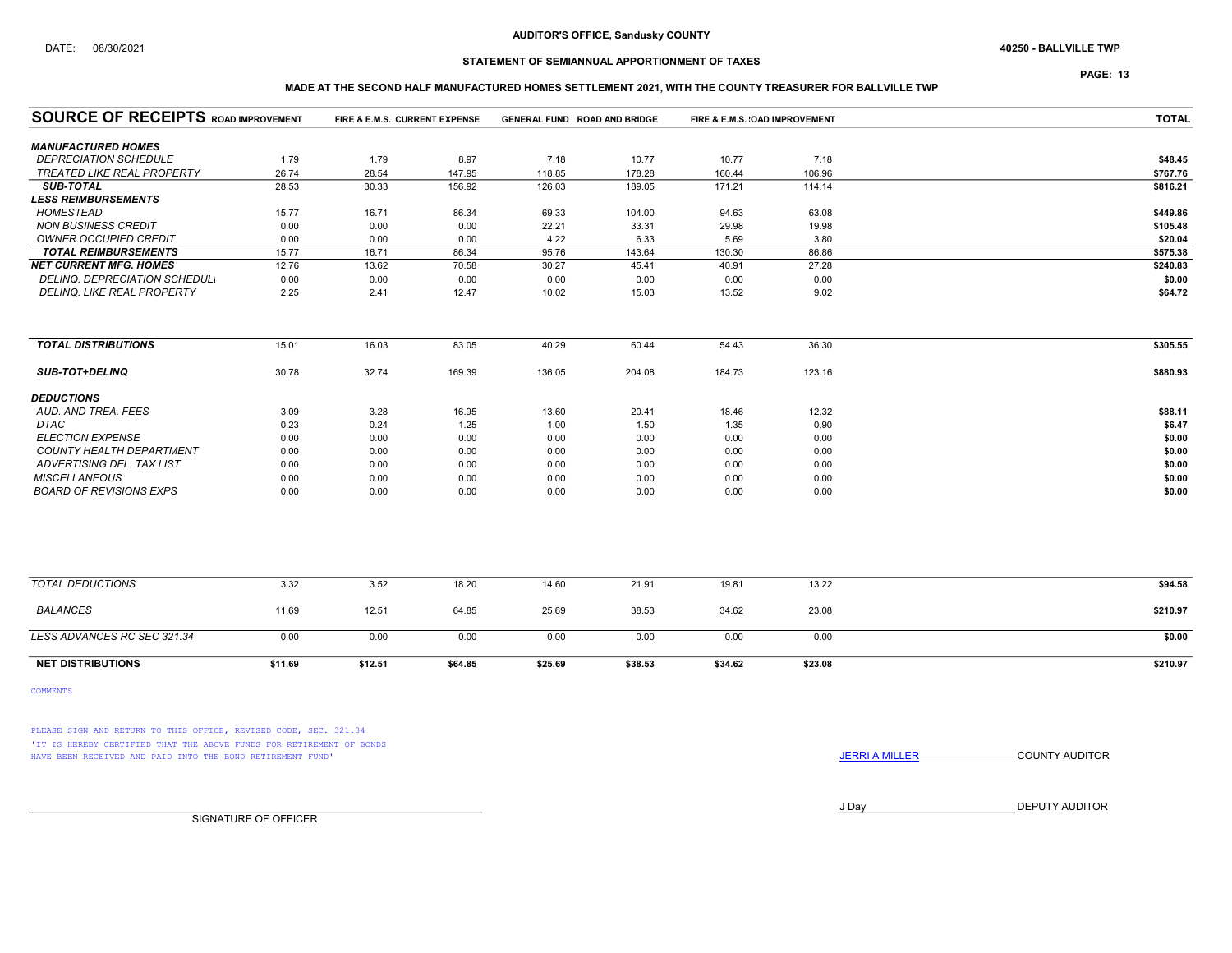### DATE: 08/30/2021 42090 - GREEN CREEK TWP

## STATEMENT OF SEMIANNUAL APPORTIONMENT OF TAXES

PAGE: 14

### MADE AT THE SECOND HALF MANUFACTURED HOMES SETTLEMENT 2021, WITH THE COUNTY TREASURER FOR GREEN CREEK TWP

| <b>SOURCE OF RECEIPTS</b>           |          | GENERAL FUND ROAD AND BRIDGE | FIRE & E.M.S. | <b>TOTAL</b> |
|-------------------------------------|----------|------------------------------|---------------|--------------|
|                                     |          |                              |               |              |
| <b>MANUFACTURED HOMES</b>           |          |                              |               |              |
| <i><b>DEPRECIATION SCHEDULE</b></i> | 71.72    | 43.03                        | 59.17         | \$173.92     |
| <b>TREATED LIKE REAL PROPERTY</b>   | 1.141.03 | 684.61                       | 807.03        | \$2,632.67   |
| <b>SUB-TOTAL</b>                    | 1.212.75 | 727.64                       | 866.20        | \$2,806.59   |
| <b>LESS REIMBURSEMENTS</b>          |          |                              |               |              |
| HOMESTEAD                           | 393.55   | 236.11                       | 281.78        | \$911.44     |
| <b>NON BUSINESS CREDIT</b>          | 247.29   | 148.38                       | 174.91        | \$570.58     |
| OWNER OCCUPIED CREDIT               | 46.25    | 27.75                        | 32.72         | \$106.72     |
| <b>TOTAL REIMBURSEMENTS</b>         | 687.09   | 412.24                       | 489.41        | \$1,588.74   |
| <b>NET CURRENT MFG. HOMES</b>       | 525.66   | 315.40                       | 376.79        | \$1,217.85   |
| DELINQ. DEPRECIATION SCHEDUL.       | 0.00     | 0.00                         | 0.00          | \$0.00       |
| DELINQ. LIKE REAL PROPERTY          | 176.65   | 105.99                       | 124.94        | \$407.58     |
|                                     |          |                              |               |              |

| <b>TOTAL DISTRIBUTIONS</b>     | 702.31   | 421.39 | 501.73 | \$1,625.43 |
|--------------------------------|----------|--------|--------|------------|
| <b>SUB-TOT+DELINQ</b>          | 1,389.40 | 833.63 | 991.14 | \$3,214.17 |
| <b>DEDUCTIONS</b>              |          |        |        |            |
| AUD, AND TREA, FEES            | 138.96   | 83.35  | 99.12  | \$321.43   |
| <b>DTAC</b>                    | 17.67    | 10.60  | 12.49  | \$40.76    |
| <b>ELECTION EXPENSE</b>        | 0.00     | 0.00   | 0.00   | \$0.00     |
| COUNTY HEALTH DEPARTMENT       | 0.00     | 0.00   | 0.00   | \$0.00     |
| ADVERTISING DEL. TAX LIST      | 0.00     | 0.00   | 0.00   | \$0.00     |
| <b>MISCELLANEOUS</b>           | 0.00     | 0.00   | 0.00   | \$0.00     |
| <b>BOARD OF REVISIONS EXPS</b> | 0.00     | 0.00   | 0.00   | \$0.00     |
|                                |          |        |        |            |

| TOTAL DEDUCTIONS            | 156.63   | 93.95    | 111.61   | \$362.19   |
|-----------------------------|----------|----------|----------|------------|
| <b>BALANCES</b>             | 545.68   | 327.44   | 390.12   | \$1,263.24 |
| LESS ADVANCES RC SEC 321.34 | 0.00     | 0.00     | 0.00     | \$0.00     |
| <b>NET DISTRIBUTIONS</b>    | \$545.68 | \$327.44 | \$390.12 | \$1,263.24 |

COMMENTS

PLEASE SIGN AND RETURN TO THIS OFFICE, REVISED CODE, SEC. 321.34 'IT IS HEREBY CERTIFIED THAT THE ABOVE FUNDS FOR RETIREMENT OF BONDS HAVE BEEN RECEIVED AND PAID INTO THE BOND RETIREMENT FUND' **SECULTS** THE COUNTY AUDITOR

J Day DEPUTY AUDITOR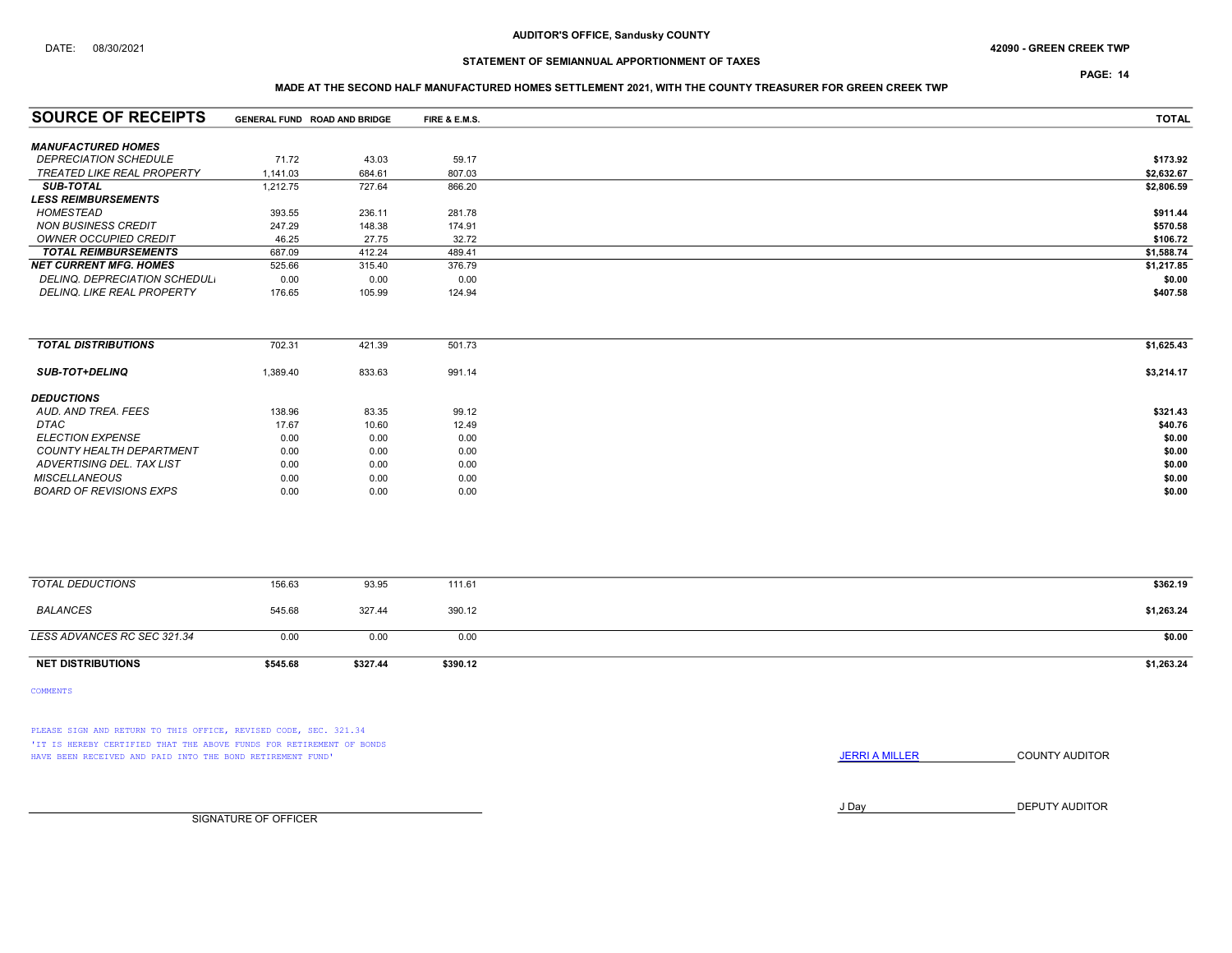PAGE: 15

### MADE AT THE SECOND HALF MANUFACTURED HOMES SETTLEMENT 2021, WITH THE COUNTY TREASURER FOR RICE TWP

| <b>SOURCE OF RECEIPTS</b>         | <b>FIRE</b> | <b>GENERAL FUND D AND BRIDGE FUND</b> |        | <b>TOTAL</b> |
|-----------------------------------|-------------|---------------------------------------|--------|--------------|
| <b>MANUFACTURED HOMES</b>         |             |                                       |        |              |
| <b>DEPRECIATION SCHEDULE</b>      | 16.18       | 13.76                                 | 12.14  | \$42.08      |
| <b>TREATED LIKE REAL PROPERTY</b> | 496.90      | 422.37                                | 372.68 | \$1,291.95   |
| <b>SUB-TOTAL</b>                  | 513.08      | 436.13                                | 384.82 | \$1,334.03   |
| <b>LESS REIMBURSEMENTS</b>        |             |                                       |        |              |
| <b>HOMESTEAD</b>                  | 0.82        | 0.70                                  | 0.61   | \$2.13       |
| <b>NON BUSINESS CREDIT</b>        | 0.00        | 79.56                                 | 70.20  | \$149.76     |
| OWNER OCCUPIED CREDIT             | 0.00        | 0.59                                  | 0.52   | \$1.11       |
| <b>TOTAL REIMBURSEMENTS</b>       | 0.82        | 80.85                                 | 71.33  | \$153.00     |
| <b>NET CURRENT MFG. HOMES</b>     | 512.26      | 355.28                                | 313.49 | \$1,181.03   |
| DELINQ, DEPRECIATION SCHEDUL,     | 26.17       | 22.24                                 | 19.62  | \$68.03      |
| <b>DELINQ. LIKE REAL PROPERTY</b> | 0.00        | 0.00                                  | 0.00   | \$0.00       |

| <b>TOTAL DISTRIBUTIONS</b>     | 538.43 | 377.52 | 333.11 | \$1,249.06 |
|--------------------------------|--------|--------|--------|------------|
| <b>SUB-TOT+DELINQ</b>          | 539.25 | 458.37 | 404.44 | \$1,402.06 |
| <b>DEDUCTIONS</b>              |        |        |        |            |
| AUD, AND TREA, FEES            | 53.94  | 45.84  | 40.42  | \$140.20   |
| <b>DTAC</b>                    | 2.62   | 2.22   | 1.96   | \$6.80     |
| <b>ELECTION EXPENSE</b>        | 0.00   | 0.00   | 0.00   | \$0.00     |
| COUNTY HEALTH DEPARTMENT       | 0.00   | 0.00   | 0.00   | \$0.00     |
| ADVERTISING DEL. TAX LIST      | 0.00   | 0.00   | 0.00   | \$0.00     |
| <b>MISCELLANEOUS</b>           | 0.00   | 0.00   | 0.00   | \$0.00     |
| <b>BOARD OF REVISIONS EXPS</b> | 0.00   | 0.00   | 0.00   | \$0.00     |
|                                |        |        |        |            |

| TOTAL DEDUCTIONS            | 56.56    | 48.06    | 42.38    | \$147.00   |
|-----------------------------|----------|----------|----------|------------|
| <b>BALANCES</b>             | 481.87   | 329.46   | 290.73   | \$1,102.06 |
| LESS ADVANCES RC SEC 321.34 | 0.00     | 0.00     | 0.00     | \$0.00     |
| <b>NET DISTRIBUTIONS</b>    | \$481.87 | \$329.46 | \$290.73 | \$1,102.06 |

COMMENTS

PLEASE SIGN AND RETURN TO THIS OFFICE, REVISED CODE, SEC. 321.34 'IT IS HEREBY CERTIFIED THAT THE ABOVE FUNDS FOR RETIREMENT OF BONDS HAVE BEEN RECEIVED AND PAID INTO THE BOND RETIREMENT FUND' **JERRIA MILLER COUNTY AUDITOR** 

J Day DEPUTY AUDITOR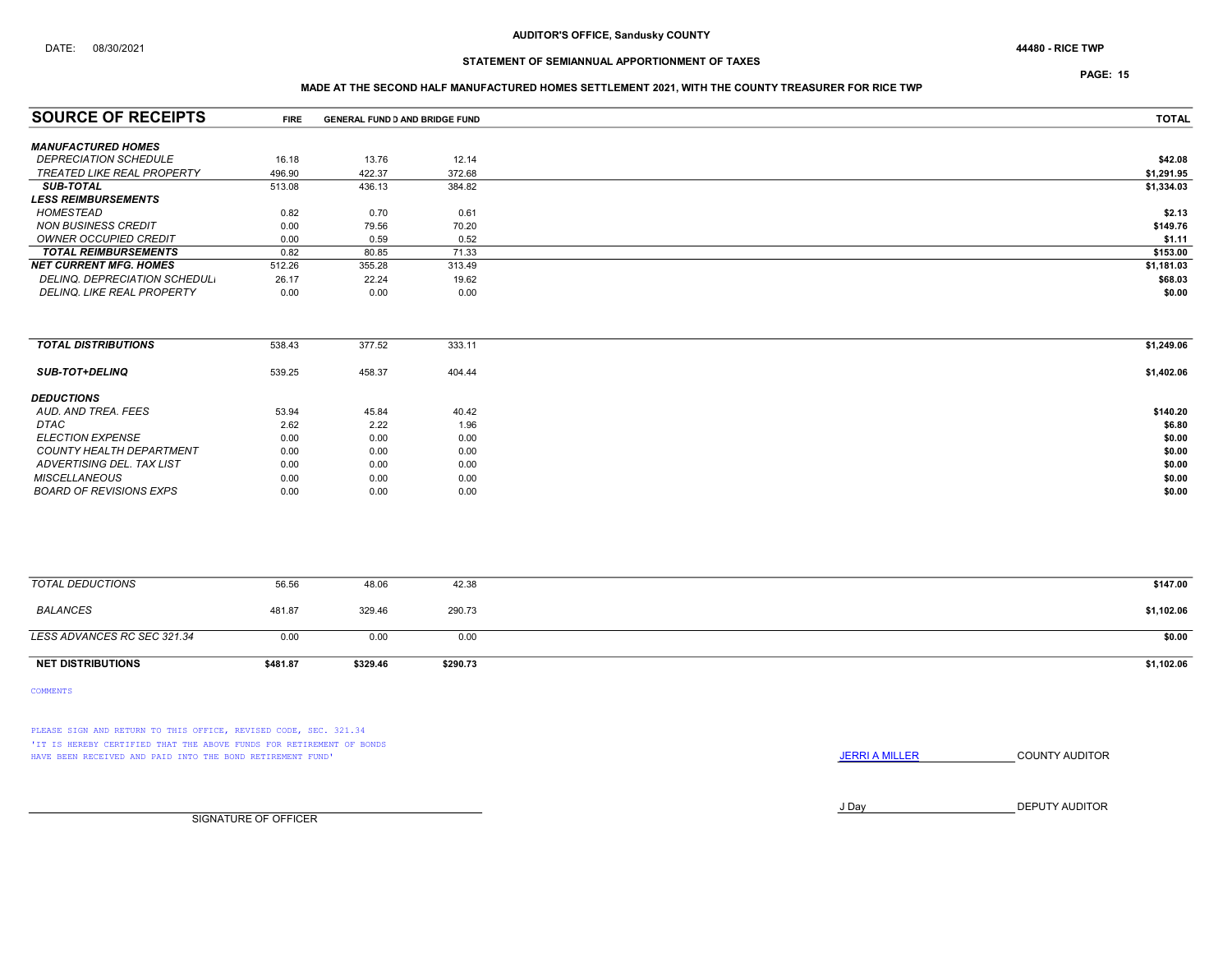PAGE: 16

### MADE AT THE SECOND HALF MANUFACTURED HOMES SETTLEMENT 2021, WITH THE COUNTY TREASURER FOR RILEY TWP

| <b>SOURCE OF RECEIPTS</b>         | GENERAL FUND ROAD AND BRIDGE |      | <b>FIRE</b> | <b>TOTAL</b> |
|-----------------------------------|------------------------------|------|-------------|--------------|
| <b>MANUFACTURED HOMES</b>         |                              |      |             |              |
| <b>DEPRECIATION SCHEDULE</b>      | 0.82                         | 1.18 | 0.90        | \$2.90       |
| TREATED LIKE REAL PROPERTY        | 1.91                         | 2.80 | 1.59        | \$6.30       |
| <b>SUB-TOTAL</b>                  | 2.73                         | 3.98 | 2.49        | \$9.20       |
| <b>LESS REIMBURSEMENTS</b>        |                              |      |             |              |
| HOMESTEAD                         | 0.81                         | 1.19 | 0.68        | \$2.68       |
| NON BUSINESS CREDIT               | 1.19                         | 1.73 | 0.99        | \$3.91       |
| <b>OWNER OCCUPIED CREDIT</b>      | 0.10                         | 0.14 | 0.08        | \$0.32       |
| <b>TOTAL REIMBURSEMENTS</b>       | 2.10                         | 3.06 | 1.75        | \$6.91       |
| <b>NET CURRENT MFG. HOMES</b>     | 0.63                         | 0.92 | 0.74        | \$2.29       |
| DELINQ. DEPRECIATION SCHEDUL.     | 0.00                         | 0.00 | 0.00        | \$0.00       |
| <b>DELINQ. LIKE REAL PROPERTY</b> | 0.00                         | 0.00 | 0.00        | \$0.00       |

| <b>TOTAL DISTRIBUTIONS</b> | 0.63 | 0.92 | 0.74 | \$2.29 |
|----------------------------|------|------|------|--------|
| <b>SUB-TOT+DELINQ</b>      | 2.73 | 3.98 | 2.49 | \$9.20 |
| <b>DEDUCTIONS</b>          |      |      |      |        |
| AUD. AND TREA. FEES        | 0.29 | 0.39 | 0.25 | \$0.93 |
| DTAC                       | 0.00 | 0.00 | 0.00 | \$0.00 |
| <i>ELECTION EXPENSE</i>    | 0.00 | 0.00 | 0.00 | \$0.00 |
| COUNTY HEALTH DEPARTMENT   | 0.00 | 0.00 | 0.00 | \$0.00 |
| ADVERTISING DEL. TAX LIST  | 0.00 | 0.00 | 0.00 | \$0.00 |
| <b>MISCELLANEOUS</b>       | 0.00 | 0.00 | 0.00 | \$0.00 |
| BOARD OF REVISIONS EXPS    | 0.00 | 0.00 | 0.00 | \$0.00 |

| <b>NET DISTRIBUTIONS</b>    | \$0.34 | \$0.53 | \$0.49 | \$1.36 |
|-----------------------------|--------|--------|--------|--------|
| LESS ADVANCES RC SEC 321.34 | 0.00   | 0.00   | 0.00   | \$0.00 |
| BALANCES                    | 0.34   | 0.53   | 0.49   | \$1.36 |
| TOTAL DEDUCTIONS            | 0.29   | 0.39   | 0.25   | \$0.93 |
|                             |        |        |        |        |

COMMENTS

PLEASE SIGN AND RETURN TO THIS OFFICE, REVISED CODE, SEC. 321.34 'IT IS HEREBY CERTIFIED THAT THE ABOVE FUNDS FOR RETIREMENT OF BONDS HAVE BEEN RECEIVED AND PAID INTO THE BOND RETIREMENT FUND' **SECULTS** THE COUNTY AUDITOR

J Day DEPUTY AUDITOR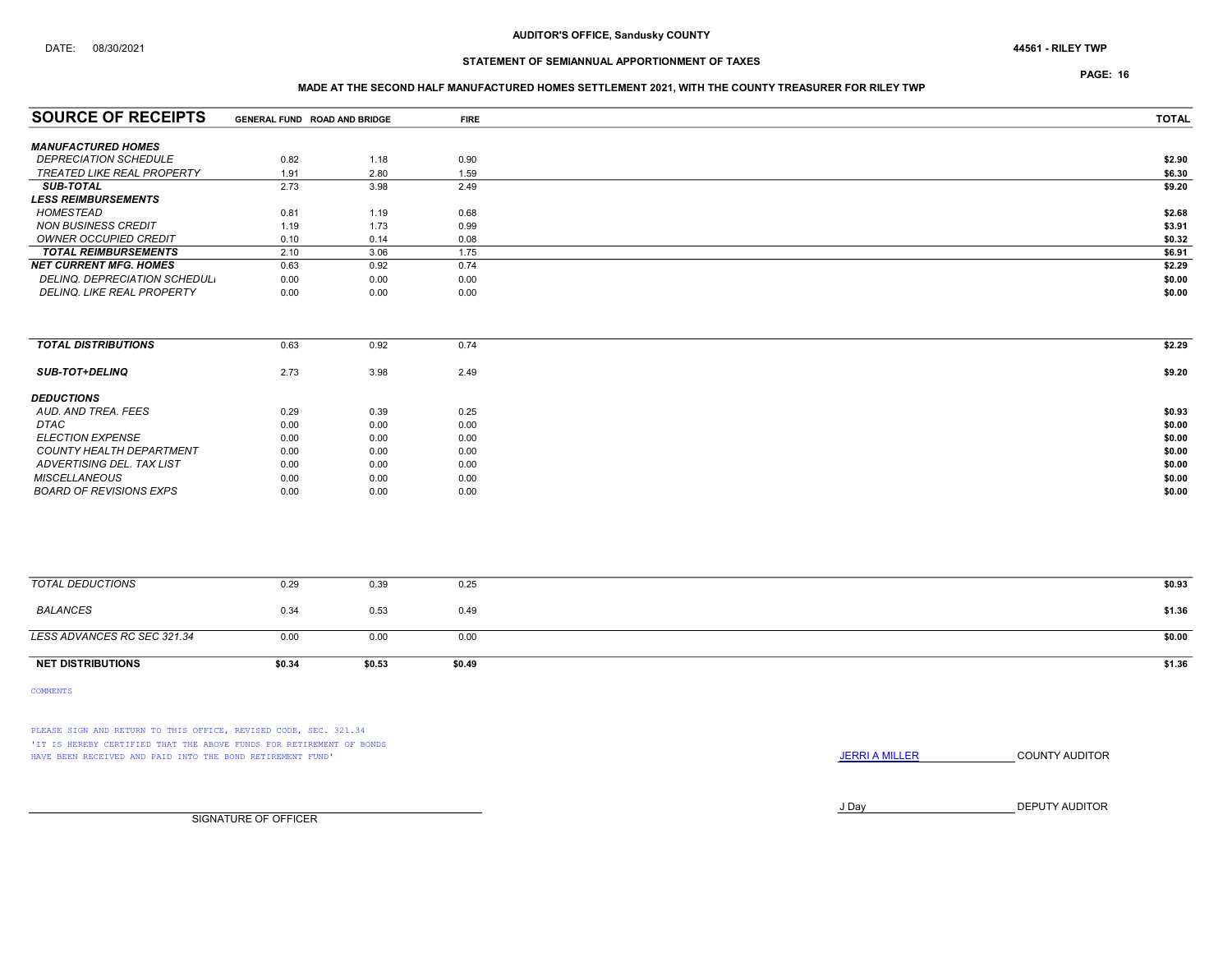## DATE: 08/30/2021 44812 - SANDUSKY TWP

## STATEMENT OF SEMIANNUAL APPORTIONMENT OF TAXES

PAGE: 17

### MADE AT THE SECOND HALF MANUFACTURED HOMES SETTLEMENT 2021, WITH THE COUNTY TREASURER FOR SANDUSKY TWP

| <b>SOURCE OF RECEIPTS</b>       |        | GENERAL FUND ROAD AND BRIDGE CURRENT EXPENSE (OAD IMPROVEMENT |        |        | <b>FIRE</b> | <b>TOTAL</b> |
|---------------------------------|--------|---------------------------------------------------------------|--------|--------|-------------|--------------|
| <b>MANUFACTURED HOMES</b>       |        |                                                               |        |        |             |              |
| <b>DEPRECIATION SCHEDULE</b>    | 3.25   | 4.75                                                          | 1.25   | 1.25   | 2.50        | \$13.00      |
| TREATED LIKE REAL PROPERTY      | 50.35  | 73.59                                                         | 13.14  | 13.14  | 35.48       | \$185.70     |
| <b>SUB-TOTAL</b>                | 53.60  | 78.34                                                         | 14.39  | 14.39  | 37.98       | \$198.70     |
| <b>LESS REIMBURSEMENTS</b>      |        |                                                               |        |        |             |              |
| <b>HOMESTEAD</b>                | 23.18  | 33.89                                                         | 6.30   | 6.30   | 16.47       | \$86.14      |
| <b>NON BUSINESS CREDIT</b>      | 14.45  | 21.13                                                         | 3.78   | 3.78   | 10.19       | \$53.33      |
| OWNER OCCUPIED CREDIT           | 1.48   | 2.16                                                          | 0.39   | 0.39   | 1.04        | \$5.46       |
| <b>TOTAL REIMBURSEMENTS</b>     | 39.11  | 57.18                                                         | 10.47  | 10.47  | 27.70       | \$144.93     |
| <b>NET CURRENT MFG. HOMES</b>   | 14.49  | 21.16                                                         | 3.92   | 3.92   | 10.28       | \$53.77      |
| DELINQ. DEPRECIATION SCHEDUL.   | 0.00   | 0.00                                                          | 0.00   | 0.00   | 0.00        | \$0.00       |
| DELINQ. LIKE REAL PROPERTY      | 0.00   | 0.00                                                          | 0.00   | 0.00   | 0.00        | \$0.00       |
|                                 |        |                                                               |        |        |             |              |
| <b>TOTAL DISTRIBUTIONS</b>      | 14.49  | 21.16                                                         | 3.92   | 3.92   | 10.28       | \$53.77      |
| <b>SUB-TOT+DELINQ</b>           | 53.60  | 78.34                                                         | 14.39  | 14.39  | 37.98       | \$198.70     |
| <b>DEDUCTIONS</b>               |        |                                                               |        |        |             |              |
| AUD. AND TREA. FEES             | 5.51   | 8.13                                                          | 1.50   | 1.50   | 3.93        | \$20.57      |
| <b>DTAC</b>                     | 0.00   | 0.00                                                          | 0.00   | 0.00   | 0.00        | \$0.00       |
| <b>ELECTION EXPENSE</b>         | 0.00   | 0.00                                                          | 0.00   | 0.00   | 0.00        | \$0.00       |
| <b>COUNTY HEALTH DEPARTMENT</b> | 0.00   | 0.00                                                          | 0.00   | 0.00   | 0.00        | \$0.00       |
| ADVERTISING DEL. TAX LIST       | 0.00   | 0.00                                                          | 0.00   | 0.00   | 0.00        | \$0.00       |
| <b>MISCELLANEOUS</b>            | 0.00   | 0.00                                                          | 0.00   | 0.00   | 0.00        | \$0.00       |
| <b>BOARD OF REVISIONS EXPS</b>  | 0.00   | 0.00                                                          | 0.00   | 0.00   | 0.00        | \$0.00       |
|                                 |        |                                                               |        |        |             |              |
| <b>TOTAL DEDUCTIONS</b>         | 5.51   | 8.13                                                          | 1.50   | 1.50   | 3.93        | \$20.57      |
| <b>BALANCES</b>                 | 8.98   | 13.03                                                         | 2.42   | 2.42   | 6.35        | \$33.20      |
| LESS ADVANCES RC SEC 321.34     | 0.00   | 0.00                                                          | 0.00   | 0.00   | 0.00        | \$0.00       |
| <b>NET DISTRIBUTIONS</b>        | \$8.98 | \$13.03                                                       | \$2.42 | \$2.42 | \$6.35      | \$33.20      |

COMMENTS

PLEASE SIGN AND RETURN TO THIS OFFICE, REVISED CODE, SEC. 321.34 'IT IS HEREBY CERTIFIED THAT THE ABOVE FUNDS FOR RETIREMENT OF BONDS HAVE BEEN RECEIVED AND PAID INTO THE BOND RETIREMENT FUND' **SECULTS** THE COUNTY AUDITOR

J Day DEPUTY AUDITOR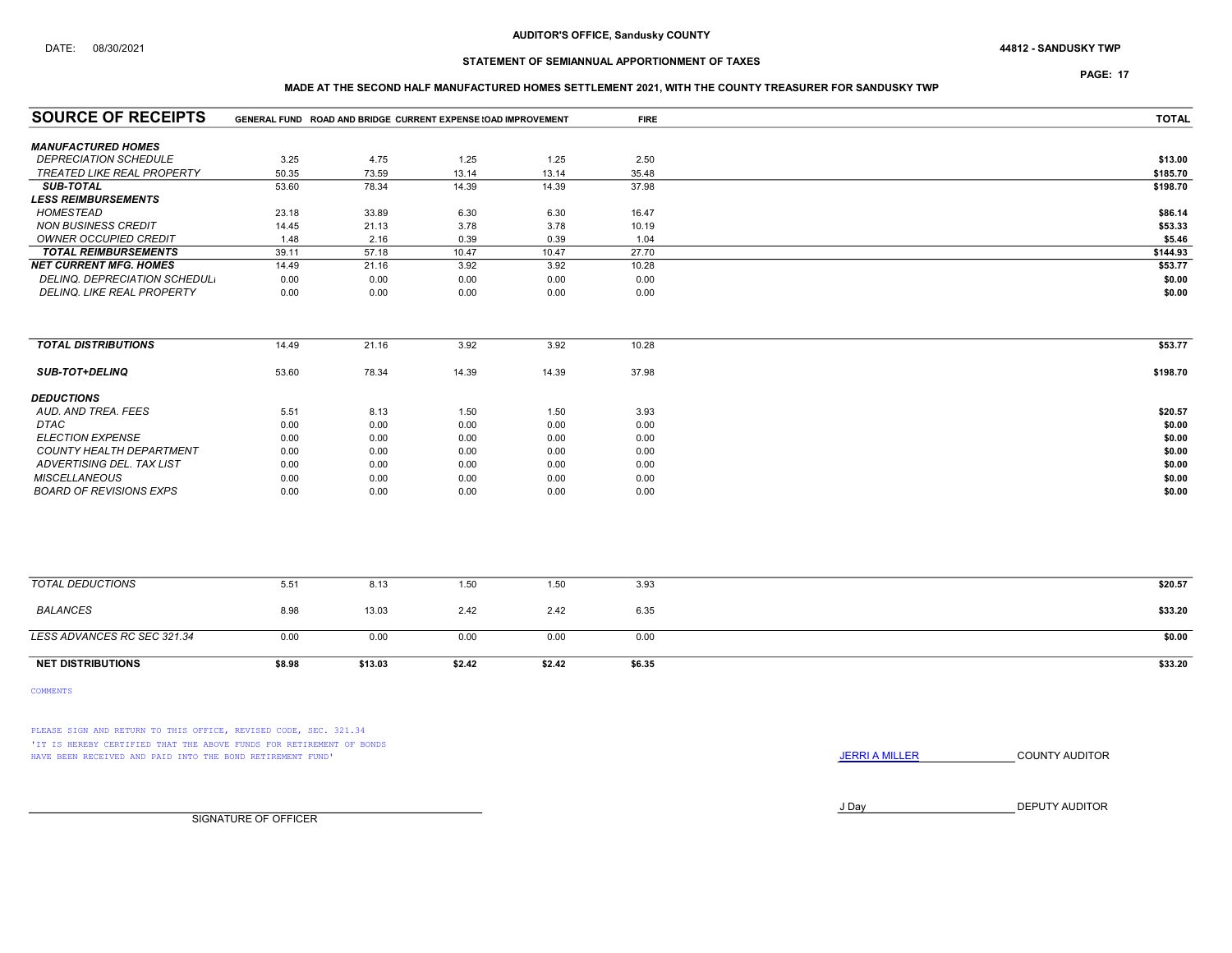PAGE: 18

### MADE AT THE SECOND HALF MANUFACTURED HOMES SETTLEMENT 2021, WITH THE COUNTY TREASURER FOR SCOTT TWP

| <b>SOURCE OF RECEIPTS</b>      | FIRE & E.M.S. | GENERAL FUND ROAD AND BRIDGE |        | <b>FIRE</b> | <b>GARBAGE</b> | <b>TOTAL</b> |
|--------------------------------|---------------|------------------------------|--------|-------------|----------------|--------------|
| <b>MANUFACTURED HOMES</b>      |               |                              |        |             |                |              |
| <b>DEPRECIATION SCHEDULE</b>   | 41.23         | 30.23                        | 8.25   | 13.74       | 6.87           | \$100.32     |
| TREATED LIKE REAL PROPERTY     | 40.43         | 36.21                        | 9.88   | 5.79        | 6.63           | \$98.94      |
| <b>SUB-TOTAL</b>               | 81.66         | 66.44                        | 18.13  | 19.53       | 13.50          | \$199.26     |
| <b>LESS REIMBURSEMENTS</b>     |               |                              |        |             |                |              |
| <b>HOMESTEAD</b>               | 19.64         | 17.10                        | 4.66   | 3.38        | 3.22           | \$48.00      |
| <b>NON BUSINESS CREDIT</b>     | 0.00          | 12.27                        | 3.35   | 1.96        | 2.25           | \$19.83      |
| <b>OWNER OCCUPIED CREDIT</b>   | 0.00          | 1.68                         | 0.46   | 0.26        | 0.31           | \$2.71       |
| <b>TOTAL REIMBURSEMENTS</b>    | 19.64         | 31.05                        | 8.47   | 5.60        | 5.78           | \$70.54      |
| <b>NET CURRENT MFG. HOMES</b>  | 62.02         | 35.39                        | 9.66   | 13.93       | 7.72           | \$128.72     |
| DELINQ. DEPRECIATION SCHEDUL.  | 0.00          | 0.00                         | 0.00   | 0.00        | 0.00           | \$0.00       |
| DELINQ. LIKE REAL PROPERTY     | 0.00          | 0.00                         | 0.00   | 0.00        | 0.00           | \$0.00       |
|                                |               |                              |        |             |                |              |
| <b>TOTAL DISTRIBUTIONS</b>     | 62.02         | 35.39                        | 9.66   | 13.93       | 7.72           | \$128.72     |
| <b>SUB-TOT+DELINQ</b>          | 81.66         | 66.44                        | 18.13  | 19.53       | 13.50          | \$199.26     |
| <b>DEDUCTIONS</b>              |               |                              |        |             |                |              |
| AUD. AND TREA. FEES            | 8.16          | 6.62                         | 1.80   | 1.96        | 1.37           | \$19.91      |
| <b>DTAC</b>                    | 0.00          | 0.00                         | 0.00   | 0.00        | 0.00           | \$0.00       |
| <b>ELECTION EXPENSE</b>        | 0.00          | 0.00                         | 0.00   | 0.00        | 0.00           | \$0.00       |
| COUNTY HEALTH DEPARTMENT       | 0.00          | 0.00                         | 0.00   | 0.00        | 0.00           | \$0.00       |
| ADVERTISING DEL. TAX LIST      | 0.00          | 0.00                         | 0.00   | 0.00        | 0.00           | \$0.00       |
| <b>MISCELLANEOUS</b>           | 0.00          | 0.00                         | 0.00   | 0.00        | 0.00           | \$0.00       |
| <b>BOARD OF REVISIONS EXPS</b> | 0.00          | 0.00                         | 0.00   | 0.00        | 0.00           | \$0.00       |
|                                |               |                              |        |             |                |              |
| <b>TOTAL DEDUCTIONS</b>        | 8.16          | 6.62                         | 1.80   | 1.96        | 1.37           | \$19.91      |
|                                |               |                              |        |             |                |              |
| <b>BALANCES</b>                | 53.86         | 28.77                        | 7.86   | 11.97       | 6.35           | \$108.81     |
| LESS ADVANCES RC SEC 321.34    | 0.00          | 0.00                         | 0.00   | 0.00        | 0.00           | \$0.00       |
| <b>NET DISTRIBUTIONS</b>       | \$53.86       | \$28.77                      | \$7.86 | \$11.97     | \$6.35         | \$108.81     |

COMMENTS

PLEASE SIGN AND RETURN TO THIS OFFICE, REVISED CODE, SEC. 321.34 'IT IS HEREBY CERTIFIED THAT THE ABOVE FUNDS FOR RETIREMENT OF BONDS HAVE BEEN RECEIVED AND PAID INTO THE BOND RETIREMENT FUND' **JERRIA MILLER COUNTY AUDITOR** 

J Day DEPUTY AUDITOR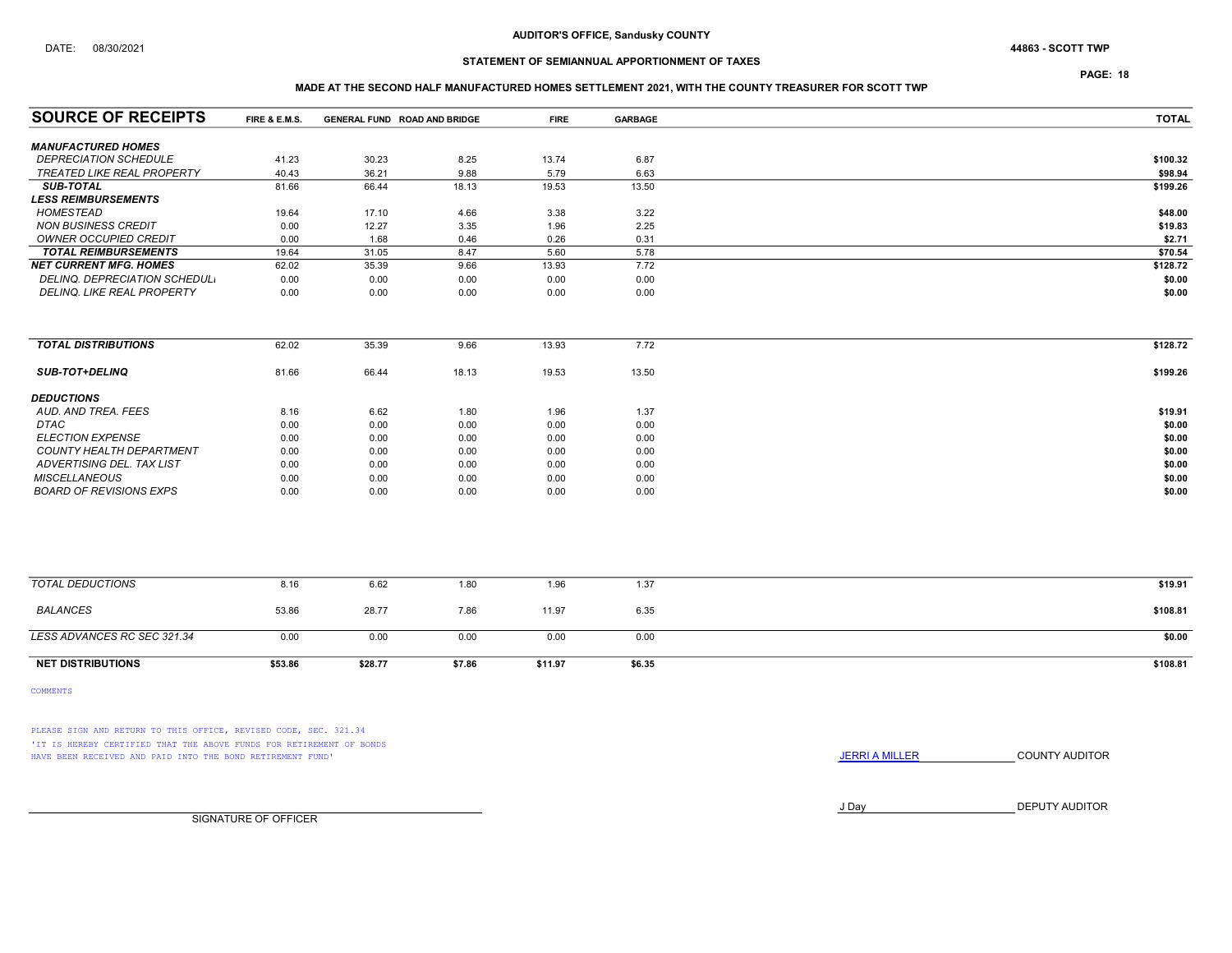PAGE: 19

### MADE AT THE SECOND HALF MANUFACTURED HOMES SETTLEMENT 2021, WITH THE COUNTY TREASURER FOR TOWNSEND TWP

| <b>SOURCE OF RECEIPTS</b>                                 | <b>FIRE</b> | <b>FIRE</b> | GENERAL FUND ROAD AND BRIDGE (OAD IMPROVEMENT |         |          | <b>TOTAL</b> |
|-----------------------------------------------------------|-------------|-------------|-----------------------------------------------|---------|----------|--------------|
|                                                           |             |             |                                               |         |          |              |
| <b>MANUFACTURED HOMES</b><br><b>DEPRECIATION SCHEDULE</b> | 19.87       | 26.49       | 14.56                                         | 7.95    | 19.87    | \$88.74      |
| <b>TREATED LIKE REAL PROPERTY</b>                         | 136.03      | 209.26      | 115.41                                        | 62.95   | 133.78   | \$657.43     |
| <b>SUB-TOTAL</b>                                          | 155.90      | 235.75      | 129.97                                        | 70.90   | 153.65   | \$746.17     |
| <b>LESS REIMBURSEMENTS</b>                                |             |             |                                               |         |          |              |
| HOMESTEAD                                                 | 16.56       | 23.84       | 13.14                                         | 7.16    | 16.42    | \$77.12      |
| <b>NON BUSINESS CREDIT</b>                                | 0.00        | 0.00        | 32.12                                         | 17.52   | 37.24    | \$86.88      |
| <b>OWNER OCCUPIED CREDIT</b>                              | 0.00        | 0.00        | 4.06                                          | 2.21    | 4.72     | \$10.99      |
| <b>TOTAL REIMBURSEMENTS</b>                               | 16.56       | 23.84       | 49.32                                         | 26.89   | 58.38    | \$174.99     |
| <b>NET CURRENT MFG. HOMES</b>                             | 139.34      | 211.91      | 80.65                                         | 44.01   | 95.27    | \$571.18     |
| DELINQ. DEPRECIATION SCHEDUL.                             | 31.86       | 42.48       | 23.37                                         | 12.75   | 31.86    | \$142.32     |
| DELINQ. LIKE REAL PROPERTY                                | 35.45       | 54.54       | 30.08                                         | 16.40   | 34.86    | \$171.33     |
|                                                           |             |             |                                               |         |          |              |
| <b>TOTAL DISTRIBUTIONS</b>                                | 206.65      | 308.93      | 134.10                                        | 73.16   | 161.99   | \$884.83     |
| <b>SUB-TOT+DELINQ</b>                                     | 223.21      | 332.77      | 183.42                                        | 100.05  | 220.37   | \$1,059.82   |
| <b>DEDUCTIONS</b>                                         |             |             |                                               |         |          |              |
| AUD. AND TREA. FEES                                       | 22.31       | 33.28       | 18.36                                         | 10.01   | 22.02    | \$105.98     |
| <b>DTAC</b>                                               | 6.73        | 9.70        | 5.34                                          | 2.91    | 6.68     | \$31.36      |
| <b>ELECTION EXPENSE</b>                                   | 0.00        | 0.00        | 0.00                                          | 0.00    | 0.00     | \$0.00       |
| <b>COUNTY HEALTH DEPARTMENT</b>                           | 0.00        | 0.00        | 0.00                                          | 0.00    | 0.00     | \$0.00       |
| ADVERTISING DEL. TAX LIST                                 | 0.00        | 0.00        | 0.00                                          | 0.00    | 0.00     | \$0.00       |
| <b>MISCELLANEOUS</b>                                      | 0.00        | 0.00        | 0.00                                          | 0.00    | 0.00     | \$0.00       |
| <b>BOARD OF REVISIONS EXPS</b>                            | 0.00        | 0.00        | 0.00                                          | 0.00    | 0.00     | \$0.00       |
|                                                           |             |             |                                               |         |          |              |
| <b>TOTAL DEDUCTIONS</b>                                   | 29.04       | 42.98       | 23.70                                         | 12.92   | 28.70    | \$137.34     |
| <b>BALANCES</b>                                           | 177.61      | 265.95      | 110.40                                        | 60.24   | 133.29   | \$747.49     |
| LESS ADVANCES RC SEC 321.34                               | 0.00        | 0.00        | 0.00                                          | 0.00    | 0.00     | \$0.00       |
| <b>NET DISTRIBUTIONS</b>                                  | \$177.61    | \$265.95    | \$110.40                                      | \$60.24 | \$133.29 | \$747.49     |

COMMENTS

PLEASE SIGN AND RETURN TO THIS OFFICE, REVISED CODE, SEC. 321.34 'IT IS HEREBY CERTIFIED THAT THE ABOVE FUNDS FOR RETIREMENT OF BONDS HAVE BEEN RECEIVED AND PAID INTO THE BOND RETIREMENT FUND' **SECULTS** THE COUNTY AUDITOR

J Day DEPUTY AUDITOR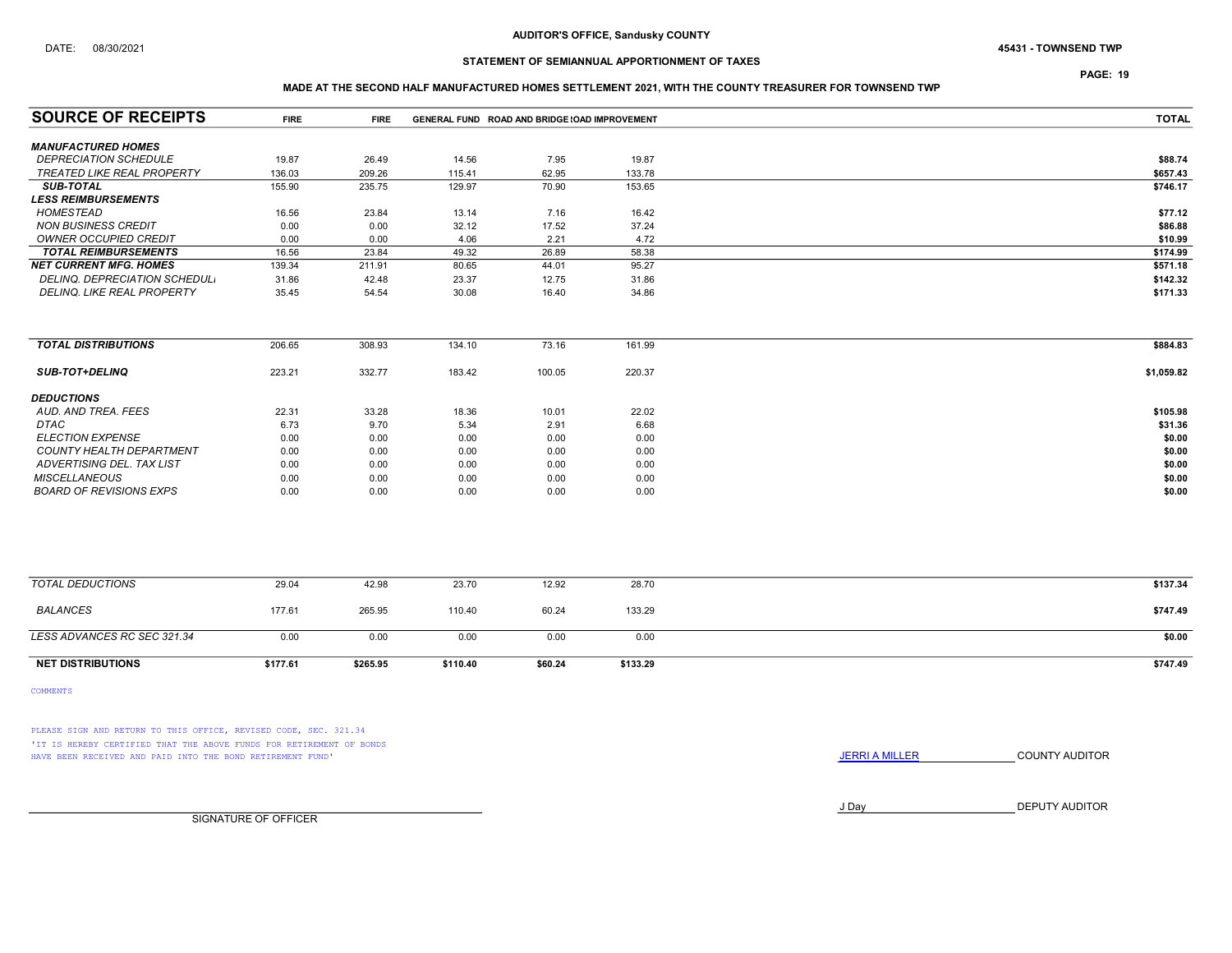## DATE: 08/30/2021 46090 - WOODVILLE TWP

## STATEMENT OF SEMIANNUAL APPORTIONMENT OF TAXES

PAGE: 20

### MADE AT THE SECOND HALF MANUFACTURED HOMES SETTLEMENT 2021, WITH THE COUNTY TREASURER FOR WOODVILLE TWP

| <b>SOURCE OF RECEIPTS</b>       | <b>CEMETERY Y MEDICAL SERVICE</b> |        | <b>GENERAL FUND</b> |        | FIRE Y MEDICAL SERVICE ROAD AND BRIDGE |        | <b>TOTAL</b> |
|---------------------------------|-----------------------------------|--------|---------------------|--------|----------------------------------------|--------|--------------|
| <b>MANUFACTURED HOMES</b>       |                                   |        |                     |        |                                        |        |              |
| <b>DEPRECIATION SCHEDULE</b>    | 0.00                              | 0.00   | 0.00                | 0.00   | 0.00                                   | 0.00   | \$0.00       |
| TREATED LIKE REAL PROPERTY      | 1.42                              | 0.00   | 2.02                | 6.43   | 9.63                                   | 7.80   | \$27.30      |
| <b>SUB-TOTAL</b>                | 1.42                              | 0.00   | 2.02                | 6.43   | 9.63                                   | 7.80   | \$27.30      |
| <b>LESS REIMBURSEMENTS</b>      |                                   |        |                     |        |                                        |        |              |
| <b>HOMESTEAD</b>                | 0.00                              | 0.00   | 0.00                | 0.00   | 0.00                                   | 0.00   | \$0.00       |
| <b>NON BUSINESS CREDIT</b>      | 0.00                              | 0.00   | 2.01                | 6.39   | 9.56                                   | 7.74   | \$25.70      |
| <b>OWNER OCCUPIED CREDIT</b>    | 0.00                              | 0.00   | 0.11                | 0.35   | 0.52                                   | 0.42   | \$1.40       |
| <b>TOTAL REIMBURSEMENTS</b>     | 0.00                              | 0.00   | 2.12                | 6.74   | 10.08                                  | 8.16   | \$27.10      |
| <b>NET CURRENT MFG. HOMES</b>   | 1.42                              | 0.00   | (0.10)              | (0.31) | (0.45)                                 | (0.36) | \$0.20       |
| DELINQ. DEPRECIATION SCHEDUL.   | 0.00                              | 0.00   | 0.00                | 0.00   | 0.00                                   | 0.00   | \$0.00       |
| DELINQ. LIKE REAL PROPERTY      | 0.41                              | 0.00   | 0.59                | 1.86   | 2.79                                   | 2.26   | \$7.91       |
|                                 |                                   |        |                     |        |                                        |        |              |
| <b>TOTAL DISTRIBUTIONS</b>      | 1.83                              | 0.00   | 0.49                | 1.55   | 2.34                                   | 1.90   | \$8.11       |
| <b>SUB-TOT+DELINQ</b>           | 1.83                              | 0.00   | 2.61                | 8.29   | 12.42                                  | 10.06  | \$35.21      |
| <b>DEDUCTIONS</b>               |                                   |        |                     |        |                                        |        |              |
| AUD, AND TREA, FEES             | 0.20                              | 0.00   | 0.25                | 0.80   | 1.25                                   | 1.01   | \$3.51       |
| <b>DTAC</b>                     | 0.04                              | 0.00   | 0.06                | 0.19   | 0.28                                   | 0.23   | \$0.80       |
| <b>ELECTION EXPENSE</b>         | 0.00                              | 0.00   | 0.00                | 0.00   | 0.00                                   | 0.00   | \$0.00       |
| <b>COUNTY HEALTH DEPARTMENT</b> | 0.00                              | 0.00   | 0.00                | 0.00   | 0.00                                   | 0.00   | \$0.00       |
| ADVERTISING DEL. TAX LIST       | 0.00                              | 0.00   | 0.00                | 0.00   | 0.00                                   | 0.00   | \$0.00       |
| <b>MISCELLANEOUS</b>            | 0.00                              | 0.00   | 0.00                | 0.00   | 0.00                                   | 0.00   | \$0.00       |
| <b>BOARD OF REVISIONS EXPS</b>  | 0.00                              | 0.00   | 0.00                | 0.00   | 0.00                                   | 0.00   | \$0.00       |
|                                 |                                   |        |                     |        |                                        |        |              |
| <b>TOTAL DEDUCTIONS</b>         | 0.24                              | 0.00   | 0.31                | 0.99   | 1.53                                   | 1.24   | \$4.31       |
| <b>BALANCES</b>                 | 1.59                              | 0.00   | 0.18                | 0.56   | 0.81                                   | 0.66   | \$3.80       |
| LESS ADVANCES RC SEC 321.34     | 0.00                              | 0.00   | 0.00                | 0.00   | 0.00                                   | 0.00   | \$0.00       |
| <b>NET DISTRIBUTIONS</b>        | \$1.59                            | \$0.00 | \$0.18              | \$0.56 | \$0.81                                 | \$0.66 | \$3.80       |

COMMENTS

PLEASE SIGN AND RETURN TO THIS OFFICE, REVISED CODE, SEC. 321.34 'IT IS HEREBY CERTIFIED THAT THE ABOVE FUNDS FOR RETIREMENT OF BONDS HAVE BEEN RECEIVED AND PAID INTO THE BOND RETIREMENT FUND' **SECULTS** THE COUNTY AUDITOR

J Day DEPUTY AUDITOR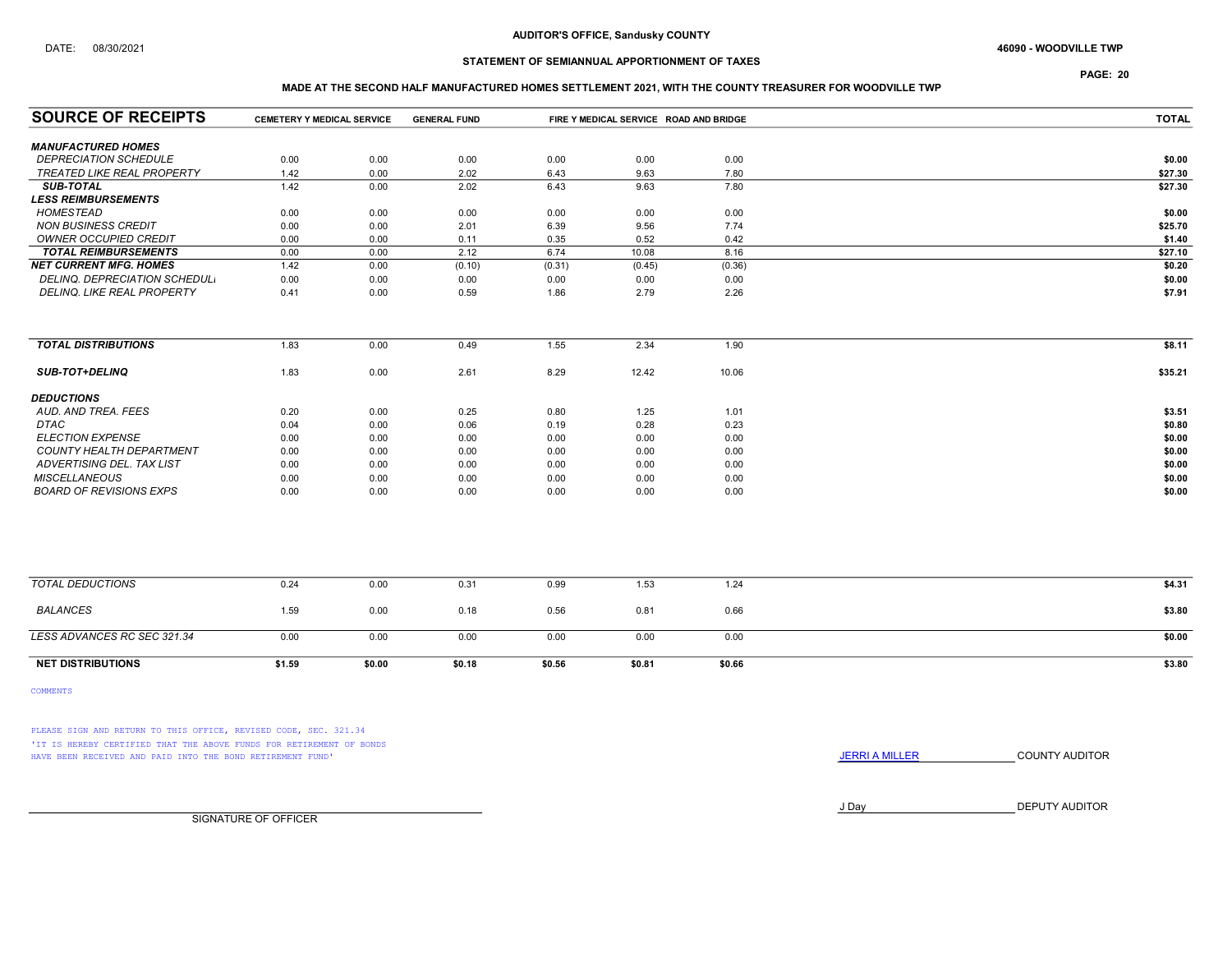PAGE: 21

### MADE AT THE SECOND HALF MANUFACTURED HOMES SETTLEMENT 2021, WITH THE COUNTY TREASURER FOR YORK TWP

| <b>SOURCE OF RECEIPTS</b>            | GENERAL FUND ROAD AND BRIDGE |         | <b>FIRE</b> |         | FIRE (OAD IMPROVEMENT | <b>TOTAL</b> |
|--------------------------------------|------------------------------|---------|-------------|---------|-----------------------|--------------|
| <b>MANUFACTURED HOMES</b>            |                              |         |             |         |                       |              |
| <b>DEPRECIATION SCHEDULE</b>         | 16.11                        | 11.82   | 10.75       | 10.75   | 21.50                 | \$70.93      |
| TREATED LIKE REAL PROPERTY           | 22.90                        | 16.80   | 6.33        | 12.44   | 28.14                 | \$86.61      |
| <b>SUB-TOTAL</b>                     | 39.01                        | 28.62   | 17.08       | 23.19   | 49.64                 | \$157.54     |
| <b>LESS REIMBURSEMENTS</b>           |                              |         |             |         |                       |              |
| <b>HOMESTEAD</b>                     | 0.42                         | 0.31    | 0.28        | 0.28    | 0.56                  | \$1.85       |
| <b>NON BUSINESS CREDIT</b>           | 11.40                        | 8.36    | 3.15        | 6.20    | 14.01                 | \$43.12      |
| <b>OWNER OCCUPIED CREDIT</b>         | 1.26                         | 0.93    | 0.35        | 0.69    | 1.55                  | \$4.78       |
| <b>TOTAL REIMBURSEMENTS</b>          | 13.08                        | 9.60    | 3.78        | 7.17    | 16.12                 | \$49.75      |
| <b>NET CURRENT MFG. HOMES</b>        | 25.93                        | 19.02   | 13.30       | 16.02   | 33.52                 | \$107.79     |
| <b>DELINQ. DEPRECIATION SCHEDUL.</b> | 0.00                         | 0.00    | 0.00        | 0.00    | 0.00                  | \$0.00       |
| DELINQ. LIKE REAL PROPERTY           | 1.29                         | 0.94    | 0.36        | 0.70    | 1.58                  | \$4.87       |
|                                      |                              |         |             |         |                       |              |
| <b>TOTAL DISTRIBUTIONS</b>           | 27.22                        | 19.96   | 13.66       | 16.72   | 35.10                 | \$112.66     |
| <b>SUB-TOT+DELINQ</b>                | 40.30                        | 29.56   | 17.44       | 23.89   | 51.22                 | \$162.41     |
| <b>DEDUCTIONS</b>                    |                              |         |             |         |                       |              |
| AUD. AND TREA. FEES                  | 4.04                         | 2.95    | 1.74        | 2.40    | 5.12                  | \$16.25      |
| <b>DTAC</b>                          | 0.12                         | 0.10    | 0.04        | 0.07    | 0.16                  | \$0.49       |
| <b>ELECTION EXPENSE</b>              | 0.00                         | 0.00    | 0.00        | 0.00    | 0.00                  | \$0.00       |
| COUNTY HEALTH DEPARTMENT             | 0.00                         | 0.00    | 0.00        | 0.00    | 0.00                  | \$0.00       |
| ADVERTISING DEL. TAX LIST            | 0.00                         | 0.00    | 0.00        | 0.00    | 0.00                  | \$0.00       |
| <b>MISCELLANEOUS</b>                 | 0.00                         | 0.00    | 0.00        | 0.00    | 0.00                  | \$0.00       |
| <b>BOARD OF REVISIONS EXPS</b>       | 0.00                         | 0.00    | 0.00        | 0.00    | 0.00                  | \$0.00       |
|                                      |                              |         |             |         |                       |              |
| <b>TOTAL DEDUCTIONS</b>              | 4.16                         | 3.05    | 1.78        | 2.47    | 5.28                  | \$16.74      |
| <b>BALANCES</b>                      | 23.06                        | 16.91   | 11.88       | 14.25   | 29.82                 | \$95.92      |
| LESS ADVANCES RC SEC 321.34          | 0.00                         | 0.00    | 0.00        | 0.00    | 0.00                  | \$0.00       |
| <b>NET DISTRIBUTIONS</b>             | \$23.06                      | \$16.91 | \$11.88     | \$14.25 | \$29.82               | \$95.92      |

COMMENTS

PLEASE SIGN AND RETURN TO THIS OFFICE, REVISED CODE, SEC. 321.34 'IT IS HEREBY CERTIFIED THAT THE ABOVE FUNDS FOR RETIREMENT OF BONDS HAVE BEEN RECEIVED AND PAID INTO THE BOND RETIREMENT FUND' **JERRIA MILLER COUNTY AUDITOR** 

J Day DEPUTY AUDITOR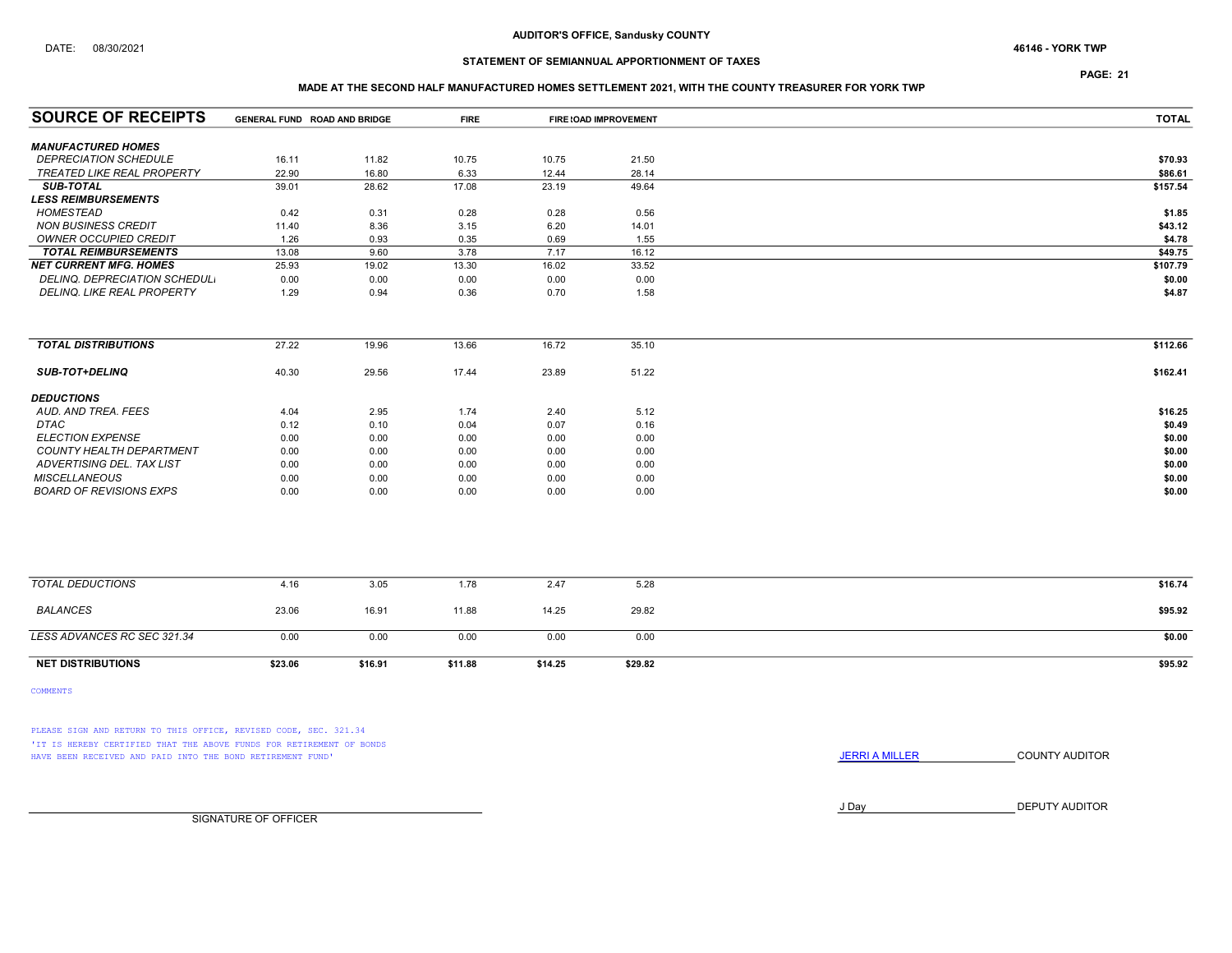PAGE: 22

### MADE AT THE SECOND HALF MANUFACTURED HOMES SETTLEMENT 2021, WITH THE COUNTY TREASURER FOR JACKSON TWP

| <b>SOURCE OF RECEIPTS</b> CURRENT EXPENSE DGE (OUTSIDE MUN.) |         |        | <b>GENERAL FUND</b> | <b>FIRE</b> | <b>TOTAL</b> |
|--------------------------------------------------------------|---------|--------|---------------------|-------------|--------------|
| <b>MANUFACTURED HOMES</b>                                    |         |        |                     |             |              |
| <b>DEPRECIATION SCHEDULE</b>                                 | 1.59    | 2.12   | 0.85                | 2.12        | \$6.68       |
| TREATED LIKE REAL PROPERTY                                   | 29.22   | 12.64  | 15.59               | 31.83       | \$89.28      |
| <b>SUB-TOTAL</b>                                             | 30.81   | 14.76  | 16.44               | 33.95       | \$95.96      |
| <b>LESS REIMBURSEMENTS</b>                                   |         |        |                     |             |              |
| <b>HOMESTEAD</b>                                             | 6.65    | 0.00   | 3.55                | 7.24        | \$17.44      |
| <b>NON BUSINESS CREDIT</b>                                   | 0.00    | 5.02   | 3.70                | 7.54        | \$16.26      |
| OWNER OCCUPIED CREDIT                                        | 0.00    | 0.23   | 0.48                | 0.98        | \$1.69       |
| <b>TOTAL REIMBURSEMENTS</b>                                  | 6.65    | 5.25   | 7.73                | 15.76       | \$35.39      |
| <b>NET CURRENT MFG. HOMES</b>                                | 24.16   | 9.51   | 8.71                | 18.19       | \$60.57      |
| DELINQ. DEPRECIATION SCHEDUL.                                | 0.84    | 1.12   | 0.44                | 1.12        | \$3.52       |
| DELINQ. LIKE REAL PROPERTY                                   | 0.00    | 0.00   | 0.00                | 0.00        | \$0.00       |
|                                                              |         |        |                     |             |              |
| <b>TOTAL DISTRIBUTIONS</b>                                   | 25.00   | 10.63  | 9.15                | 19.31       | \$64.09      |
| SUB-TOT+DELINQ                                               | 31.65   | 15.88  | 16.88               | 35.07       | \$99.48      |
| <b>DEDUCTIONS</b>                                            |         |        |                     |             |              |
| AUD. AND TREA. FEES                                          | 3.15    | 1.57   | 1.70                | 3.50        | \$9.92       |
| <b>DTAC</b>                                                  | 0.08    | 0.11   | 0.05                | 0.11        | \$0.35       |
| <b>ELECTION EXPENSE</b>                                      | 0.00    | 0.00   | 0.00                | 0.00        | \$0.00       |
| <b>COUNTY HEALTH DEPARTMENT</b>                              | 0.00    | 0.00   | 0.00                | 0.00        | \$0.00       |
| ADVERTISING DEL. TAX LIST                                    | 0.00    | 0.00   | 0.00                | 0.00        | \$0.00       |
| <b>MISCELLANEOUS</b>                                         | 0.00    | 0.00   | 0.00                | 0.00        | \$0.00       |
| <b>BOARD OF REVISIONS EXPS</b>                               | 0.00    | 0.00   | 0.00                | 0.00        | \$0.00       |
|                                                              |         |        |                     |             |              |
|                                                              |         |        |                     |             |              |
| <b>TOTAL DEDUCTIONS</b>                                      | 3.23    | 1.68   | 1.75                | 3.61        | \$10.27      |
| <b>BALANCES</b>                                              | 21.77   | 8.95   | 7.40                | 15.70       | \$53.82      |
| LESS ADVANCES RC SEC 321.34                                  | 0.00    | 0.00   | 0.00                | 0.00        | \$0.00       |
| <b>NET DISTRIBUTIONS</b>                                     | \$21.77 | \$8.95 | \$7.40              | \$15.70     | \$53.82      |

COMMENTS

PLEASE SIGN AND RETURN TO THIS OFFICE, REVISED CODE, SEC. 321.34 'IT IS HEREBY CERTIFIED THAT THE ABOVE FUNDS FOR RETIREMENT OF BONDS HAVE BEEN RECEIVED AND PAID INTO THE BOND RETIREMENT FUND' **SECULTS** THE COUNTY AUDITOR

J Day DEPUTY AUDITOR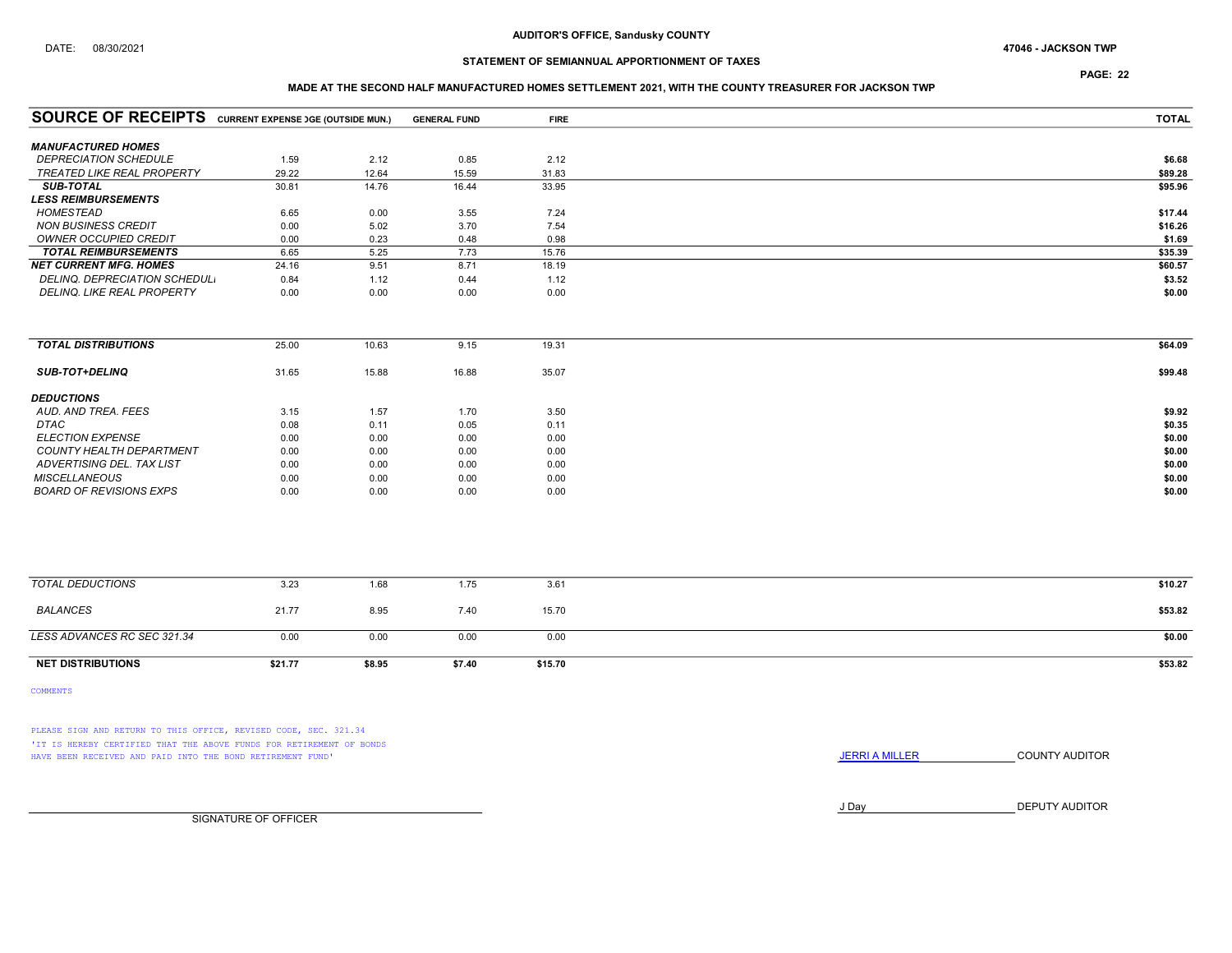PAGE: 23

### MADE AT THE SECOND HALF MANUFACTURED HOMES SETTLEMENT 2021, WITH THE COUNTY TREASURER FOR MADISON TWP

| <b>SOURCE OF RECEIPTS</b>            |         | FIRE ROAD AND BRIDGE | <b>GENERAL FUND CURRENT EXPENSE</b> |        | <b>CEMETERY</b> | <b>TOTAL</b> |
|--------------------------------------|---------|----------------------|-------------------------------------|--------|-----------------|--------------|
| <b>MANUFACTURED HOMES</b>            |         |                      |                                     |        |                 |              |
| <b>DEPRECIATION SCHEDULE</b>         | 12.09   | 14.04                | 2.63                                | 5.26   | 5.26            | \$39.28      |
| <b>TREATED LIKE REAL PROPERTY</b>    | 46.95   | 58.63                | 10.21                               | 8.27   | 12.49           | \$136.55     |
| <b>SUB-TOTAL</b>                     | 59.04   | 72.67                | 12.84                               | 13.53  | 17.75           | \$175.83     |
| <b>LESS REIMBURSEMENTS</b>           |         |                      |                                     |        |                 |              |
| HOMESTEAD                            | 2.78    | 3.51                 | 0.60                                | 1.21   | 1.21            | \$9.31       |
| <b>NON BUSINESS CREDIT</b>           | 0.00    | 14.79                | 2.66                                | 2.16   | 3.26            | \$22.87      |
| <b>OWNER OCCUPIED CREDIT</b>         | 0.00    | 2.74                 | 0.47                                | 0.39   | 0.58            | \$4.18       |
| <b>TOTAL REIMBURSEMENTS</b>          | 2.78    | 21.04                | 3.73                                | 3.76   | 5.05            | \$36.36      |
| <b>NET CURRENT MFG. HOMES</b>        | 56.26   | 51.63                | 9.11                                | 9.77   | 12.70           | \$139.47     |
| <b>DELINQ. DEPRECIATION SCHEDUL.</b> | 0.00    | 0.00                 | 0.00                                | 0.00   | 0.00            | \$0.00       |
| <b>DELINQ. LIKE REAL PROPERTY</b>    | 0.00    | 0.00                 | 0.00                                | 0.00   | 0.00            | \$0.00       |
|                                      |         |                      |                                     |        |                 |              |
| <b>TOTAL DISTRIBUTIONS</b>           | 56.26   | 51.63                | 9.11                                | 9.77   | 12.70           | \$139.47     |
| <b>SUB-TOT+DELINQ</b>                | 59.04   | 72.67                | 12.84                               | 13.53  | 17.75           | \$175.83     |
| <b>DEDUCTIONS</b>                    |         |                      |                                     |        |                 |              |
| AUD. AND TREA. FEES                  | 5.91    | 7.27                 | 1.30                                | 1.33   | 1.76            | \$17.57      |
| <b>DTAC</b>                          | 0.00    | 0.00                 | 0.00                                | 0.00   | 0.00            | \$0.00       |
| <b>ELECTION EXPENSE</b>              | 0.00    | 0.00                 | 0.00                                | 0.00   | 0.00            | \$0.00       |
| COUNTY HEALTH DEPARTMENT             | 0.00    | 0.00                 | 0.00                                | 0.00   | 0.00            | \$0.00       |
| ADVERTISING DEL. TAX LIST            | 0.00    | 0.00                 | 0.00                                | 0.00   | 0.00            | \$0.00       |
| <b>MISCELLANEOUS</b>                 | 0.00    | 0.00                 | 0.00                                | 0.00   | 0.00            | \$0.00       |
| <b>BOARD OF REVISIONS EXPS</b>       | 0.00    | 0.00                 | 0.00                                | 0.00   | 0.00            | \$0.00       |
|                                      |         |                      |                                     |        |                 |              |
|                                      |         |                      |                                     |        |                 |              |
| <b>TOTAL DEDUCTIONS</b>              | 5.91    | 7.27                 | 1.30                                | 1.33   | 1.76            | \$17.57      |
| <b>BALANCES</b>                      | 50.35   | 44.36                | 7.81                                | 8.44   | 10.94           | \$121.90     |
| LESS ADVANCES RC SEC 321.34          | 0.00    | 0.00                 | 0.00                                | 0.00   | 0.00            | \$0.00       |
| <b>NET DISTRIBUTIONS</b>             | \$50.35 | \$44.36              | \$7.81                              | \$8.44 | \$10.94         | \$121.90     |

COMMENTS

PLEASE SIGN AND RETURN TO THIS OFFICE, REVISED CODE, SEC. 321.34 'IT IS HEREBY CERTIFIED THAT THE ABOVE FUNDS FOR RETIREMENT OF BONDS HAVE BEEN RECEIVED AND PAID INTO THE BOND RETIREMENT FUND' **SECULTS** THE COUNTY AUDITOR

J Day DEPUTY AUDITOR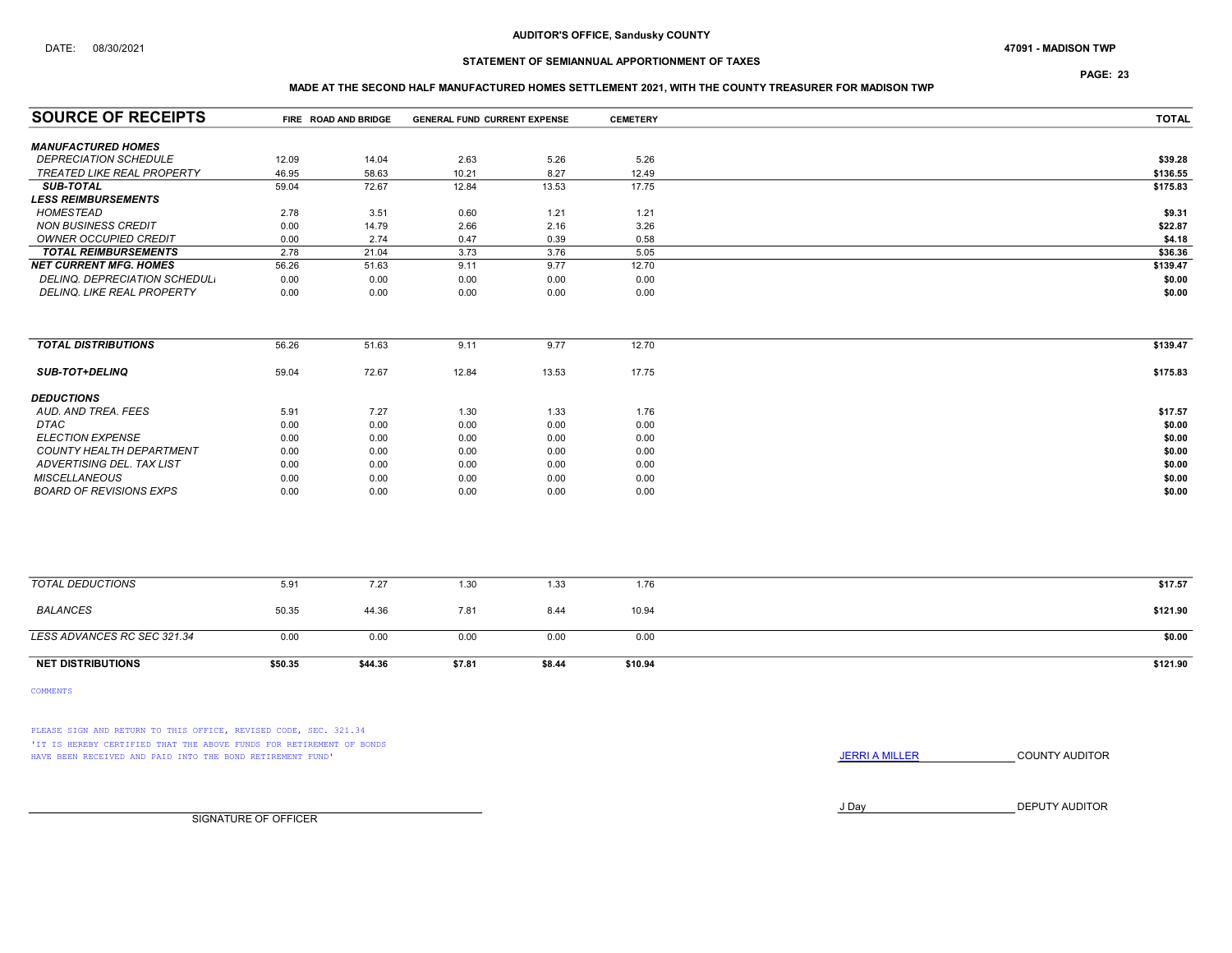### DATE: 08/30/2021 47178 - WASHINGTON TWP

## STATEMENT OF SEMIANNUAL APPORTIONMENT OF TAXES

PAGE: 24

### MADE AT THE SECOND HALF MANUFACTURED HOMES SETTLEMENT 2021, WITH THE COUNTY TREASURER FOR WASHINGTON TWP

| <b>SOURCE OF RECEIPTS</b>         | <b>FIRE</b> |         | FIRE ROAD AND BRIDGE | <b>GENERAL FUND</b> | <b>TOTAL</b> |
|-----------------------------------|-------------|---------|----------------------|---------------------|--------------|
|                                   |             |         |                      |                     |              |
| <b>MANUFACTURED HOMES</b>         |             |         |                      |                     |              |
| <b>DEPRECIATION SCHEDULE</b>      | 14.00       | 8.86    | 26.14                | 3.74                | \$52.74      |
| <b>TREATED LIKE REAL PROPERTY</b> | 41.56       | 30.49   | 76.22                | 12.85               | \$161.12     |
| <b>SUB-TOTAL</b>                  | 55.56       | 39.35   | 102.36               | 16.59               | \$213.86     |
| <b>LESS REIMBURSEMENTS</b>        |             |         |                      |                     |              |
| <b>HOMESTEAD</b>                  | 11.32       | 7.78    | 19.56                | 3.27                | \$41.93      |
| <b>NON BUSINESS CREDIT</b>        | 0.00        | 0.00    | 22.67                | 3.81                | \$26.48      |
| OWNER OCCUPIED CREDIT             | 0.00        | 0.00    | 4.49                 | 0.75                | \$5.24       |
| <b>TOTAL REIMBURSEMENTS</b>       | 11.32       | 7.78    | 46.72                | 7.83                | \$73.65      |
| <b>NET CURRENT MFG. HOMES</b>     | 44.24       | 31.57   | 55.64                | 8.76                | \$140.21     |
| DELINQ. DEPRECIATION SCHEDUL.     | 24.35       | 15.42   | 45.46                | 6.50                | \$91.73      |
| DELINQ. LIKE REAL PROPERTY        | 0.00        | 0.00    | 0.00                 | 0.00                | \$0.00       |
|                                   |             |         |                      |                     |              |
| <b>TOTAL DISTRIBUTIONS</b>        | 68.59       | 46.99   | 101.10               | 15.26               | \$231.94     |
|                                   |             |         |                      |                     |              |
| <b>SUB-TOT+DELINQ</b>             | 79.91       | 54.77   | 147.82               | 23.09               | \$305.59     |
| <b>DEDUCTIONS</b>                 |             |         |                      |                     |              |
| AUD. AND TREA. FEES               | 7.95        | 5.46    | 14.80                | 2.38                | \$30.59      |
| <b>DTAC</b>                       | 2.44        | 1.54    | 4.55                 | 0.65                | \$9.18       |
| <b>ELECTION EXPENSE</b>           | 0.00        | 0.00    | 0.00                 | 0.00                | \$0.00       |
| <b>COUNTY HEALTH DEPARTMENT</b>   | 0.00        | 0.00    | 0.00                 | 0.00                | \$0.00       |
| ADVERTISING DEL. TAX LIST         | 0.00        | 0.00    | 0.00                 | 0.00                | \$0.00       |
| <b>MISCELLANEOUS</b>              | 0.00        | 0.00    | 0.00                 | 0.00                | \$0.00       |
| <b>BOARD OF REVISIONS EXPS</b>    | 0.00        | 0.00    | 0.00                 | 0.00                | \$0.00       |
|                                   |             |         |                      |                     |              |
| <b>TOTAL DEDUCTIONS</b>           | 10.39       | 7.00    | 19.35                | 3.03                | \$39.77      |
|                                   |             |         |                      |                     |              |
| <b>BALANCES</b>                   | 58.20       | 39.99   | 81.75                | 12.23               | \$192.17     |
| LESS ADVANCES RC SEC 321.34       | 0.00        | 0.00    | 0.00                 | 0.00                | \$0.00       |
| <b>NET DISTRIBUTIONS</b>          | \$58.20     | \$39.99 | \$81.75              | \$12.23             | \$192.17     |
|                                   |             |         |                      |                     |              |

COMMENTS

PLEASE SIGN AND RETURN TO THIS OFFICE, REVISED CODE, SEC. 321.34 'IT IS HEREBY CERTIFIED THAT THE ABOVE FUNDS FOR RETIREMENT OF BONDS HAVE BEEN RECEIVED AND PAID INTO THE BOND RETIREMENT FUND' **SECULTS** THE COUNTY AUDITOR

J Day DEPUTY AUDITOR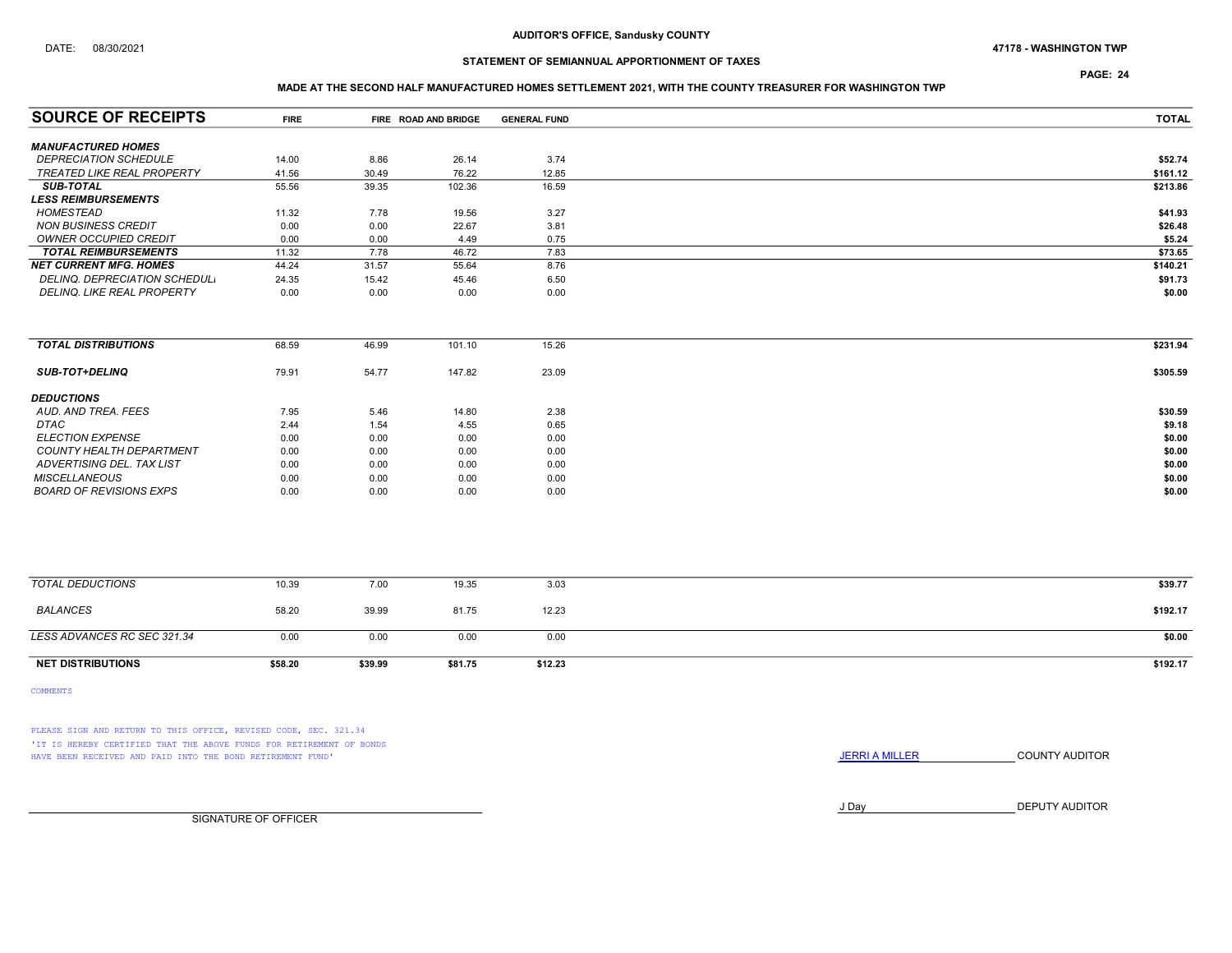### AUDITOR'S OFFICE, Sandusky COUNTY

## STATEMENT OF SEMIANNUAL APPORTIONMENT OF TAXES

PAGE: 25

### MADE AT THE SECOND HALF MANUFACTURED HOMES SETTLEMENT 2021, WITH THE COUNTY TREASURER FOR BELLEVUE CITY

| <b>SOURCE OF RECEIPTS</b>         | <b>FIREMAN'S FUND</b> | <b>GENERAL FUND</b> | POLICE PENSION MBULANCE & E.M.S. |         | <b>RECREATIONAL</b> | <b>RECREATIONAL</b> | <b>RECREATIONAL</b> | <b>TOTAL</b> |
|-----------------------------------|-----------------------|---------------------|----------------------------------|---------|---------------------|---------------------|---------------------|--------------|
| <b>MANUFACTURED HOMES</b>         |                       |                     |                                  |         |                     |                     |                     |              |
| <b>DEPRECIATION SCHEDULE</b>      | 0.82                  | 5.55                | 0.83                             | 5.55    | 1.39                | 2.77                | 1.39                | \$18.30      |
| <b>TREATED LIKE REAL PROPERTY</b> | 21.56                 | 143.76              | 21.56                            | 71.67   | 32.95               | 65.90               | 32.95               | \$390.35     |
| <b>SUB-TOTAL</b>                  | 22.38                 | 149.31              | 22.39                            | 77.22   | 34.34               | 68.67               | 34.34               | \$408.65     |
| <b>LESS REIMBURSEMENTS</b>        |                       |                     |                                  |         |                     |                     |                     |              |
| <b>HOMESTEAD</b>                  | 9.58                  | 63.91               | 9.59                             | 31.86   | 14.65               | 29.30               | 14.65               | \$173.54     |
| <b>NON BUSINESS CREDIT</b>        | 4.92                  | 32.78               | 4.92                             | 16.34   | 7.51                | 15.03               | 7.51                | \$89.01      |
| <b>OWNER OCCUPIED CREDIT</b>      | 0.81                  | 5.40                | 0.81                             | 2.69    | 1.24                | 2.48                | 1.24                | \$14.67      |
| <b>TOTAL REIMBURSEMENTS</b>       | 15.31                 | 102.09              | 15.32                            | 50.89   | 23.40               | 46.81               | 23.40               | \$277.22     |
| <b>NET CURRENT MFG. HOMES</b>     | 7.07                  | 47.22               | 7.07                             | 26.33   | 10.94               | 21.86               | 10.94               | \$131.43     |
| DELINQ. DEPRECIATION SCHEDUL.     | 0.00                  | 0.00                | 0.00                             | 0.00    | 0.00                | 0.00                | 0.00                | \$0.00       |
| DELINQ. LIKE REAL PROPERTY        | 3.77                  | 25.16               | 3.77                             | 12.54   | 5.77                | 11.53               | 5.77                | \$68.31      |
| <b>TOTAL DISTRIBUTIONS</b>        | 10.84                 | 72.38               | 10.84                            | 38.87   | 16.71               | 33.39               | 16.71               | \$199.74     |
|                                   |                       |                     |                                  |         |                     |                     |                     |              |
| <b>SUB-TOT+DELINQ</b>             | 26.15                 | 174.47              | 26.16                            | 89.76   | 40.11               | 80.20               | 40.11               | \$476.96     |
| <b>DEDUCTIONS</b>                 |                       |                     |                                  |         |                     |                     |                     |              |
| AUD. AND TREA. FEES               | 2.57                  | 17.45               | 2.61                             | 8.97    | 4.03                | 8.03                | 4.03                | \$47.69      |
| DTAC                              | 0.37                  | 2.52                | 0.38                             | 1.25    | 0.58                | 1.15                | 0.58                | \$6.83       |
| <b>ELECTION EXPENSE</b>           | 0.00                  | 0.00                | 0.00                             | 0.00    | 0.00                | 0.00                | 0.00                | \$0.00       |
| COUNTY HEALTH DEPARTMENT          | 0.00                  | 0.00                | 0.00                             | 0.00    | 0.00                | 0.00                | 0.00                | \$0.00       |
| ADVERTISING DEL. TAX LIST         | 0.00                  | 0.00                | 0.00                             | 0.00    | 0.00                | 0.00                | 0.00                | \$0.00       |
| <b>MISCELLANEOUS</b>              | 0.00                  | 0.00                | 0.00                             | 0.00    | 0.00                | 0.00                | 0.00                | \$0.00       |
| <b>BOARD OF REVISIONS EXPS</b>    | 0.00                  | 0.00                | 0.00                             | 0.00    | 0.00                | 0.00                | 0.00                | \$0.00       |
|                                   |                       |                     |                                  |         |                     |                     |                     |              |
| <b>TOTAL DEDUCTIONS</b>           | 2.94                  | 19.97               | 2.99                             | 10.22   | 4.61                | 9.18                | 4.61                | \$54.52      |
| <b>BALANCES</b>                   | 7.90                  | 52.41               | 7.85                             | 28.65   | 12.10               | 24.21               | 12.10               | \$145.22     |
| LESS ADVANCES RC SEC 321.34       | 0.00                  | 0.00                | 0.00                             | 0.00    | 0.00                | 0.00                | 0.00                | \$0.00       |
| <b>NET DISTRIBUTIONS</b>          | \$7.90                | \$52.41             | \$7.85                           | \$28.65 | \$12.10             | \$24.21             | \$12.10             | \$145.22     |

COMMENTS

PLEASE SIGN AND RETURN TO THIS OFFICE, REVISED CODE, SEC. 321.34 'IT IS HEREBY CERTIFIED THAT THE ABOVE FUNDS FOR RETIREMENT OF BONDS HAVE BEEN RECEIVED AND PAID INTO THE BOND RETIREMENT FUND' **SECULTS** THE COUNTY AUDITOR

J Day DEPUTY AUDITOR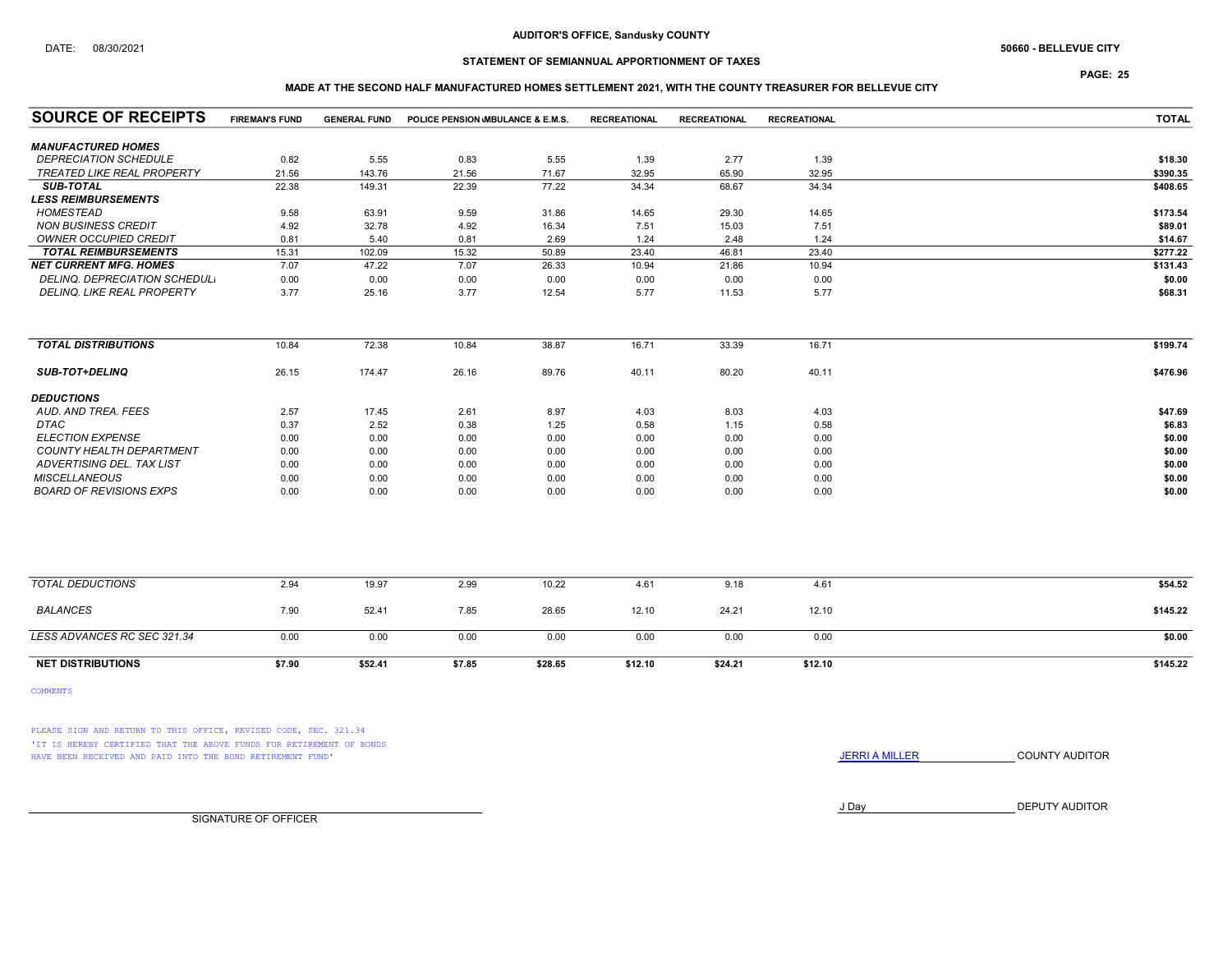PAGE: 26

### MADE AT THE SECOND HALF MANUFACTURED HOMES SETTLEMENT 2021, WITH THE COUNTY TREASURER FOR BURGOON CORP

| <b>SOURCE OF RECEIPTS</b>           | <b>GENERAL FUND</b> | <b>TOTAL</b> |
|-------------------------------------|---------------------|--------------|
| <b>MANUFACTURED HOMES</b>           |                     |              |
| <i><b>DEPRECIATION SCHEDULE</b></i> | 0.00                | \$0.00       |
| TREATED LIKE REAL PROPERTY          | 26.21               | \$26.21      |
| <b>SUB-TOTAL</b>                    | 26.21               | \$26.21      |
| <i><b>LESS REIMBURSEMENTS</b></i>   |                     |              |
| HOMESTEAD                           | 8.87                | \$8.87       |
| <b>NON BUSINESS CREDIT</b>          | 4.08                | \$4.08       |
| OWNER OCCUPIED CREDIT               | 0.97                | \$0.97       |
| <b>TOTAL REIMBURSEMENTS</b>         | 13.92               | \$13.92      |
| NET CURRENT MFG. HOMES              | 12.29               | \$12.29      |
| DELINQ. DEPRECIATION SCHEDUL.       | 0.00                | \$0.00       |
| <b>DELINQ. LIKE REAL PROPERTY</b>   | 0.00                | \$0.00       |
|                                     |                     |              |

| <b>TOTAL DISTRIBUTIONS</b> | 12.29 | \$12.29 |
|----------------------------|-------|---------|
| <b>SUB-TOT+DELINQ</b>      | 26.21 | \$26.21 |
| <b>DEDUCTIONS</b>          |       |         |
| AUD. AND TREA. FEES        | 2.62  | \$2.62  |
| DTAC                       | 0.00  | \$0.00  |
| ELECTION EXPENSE           | 0.00  | \$0.00  |
| COUNTY HEALTH DEPARTMENT   | 0.00  | \$0.00  |
| ADVERTISING DEL. TAX LIST  | 0.00  | \$0.00  |
| <b>MISCELLANEOUS</b>       | 0.00  | \$0.00  |
| BOARD OF REVISIONS EXPS    | 0.00  | \$0.00  |

| <b>TOTAL DEDUCTIONS</b>     | 2.62   | \$2.62 |
|-----------------------------|--------|--------|
| BALANCES                    | 9.67   | \$9.67 |
| LESS ADVANCES RC SEC 321.34 | 0.00   | \$0.00 |
| <b>NET DISTRIBUTIONS</b>    | \$9.67 | \$9.67 |

COMMENTS

PLEASE SIGN AND RETURN TO THIS OFFICE, REVISED CODE, SEC. 321.34 'IT IS HEREBY CERTIFIED THAT THE ABOVE FUNDS FOR RETIREMENT OF BONDS HAVE BEEN RECEIVED AND PAID INTO THE BOND RETIREMENT FUND' **SECULTS** THE COUNTY AUDITOR

J Day DEPUTY AUDITOR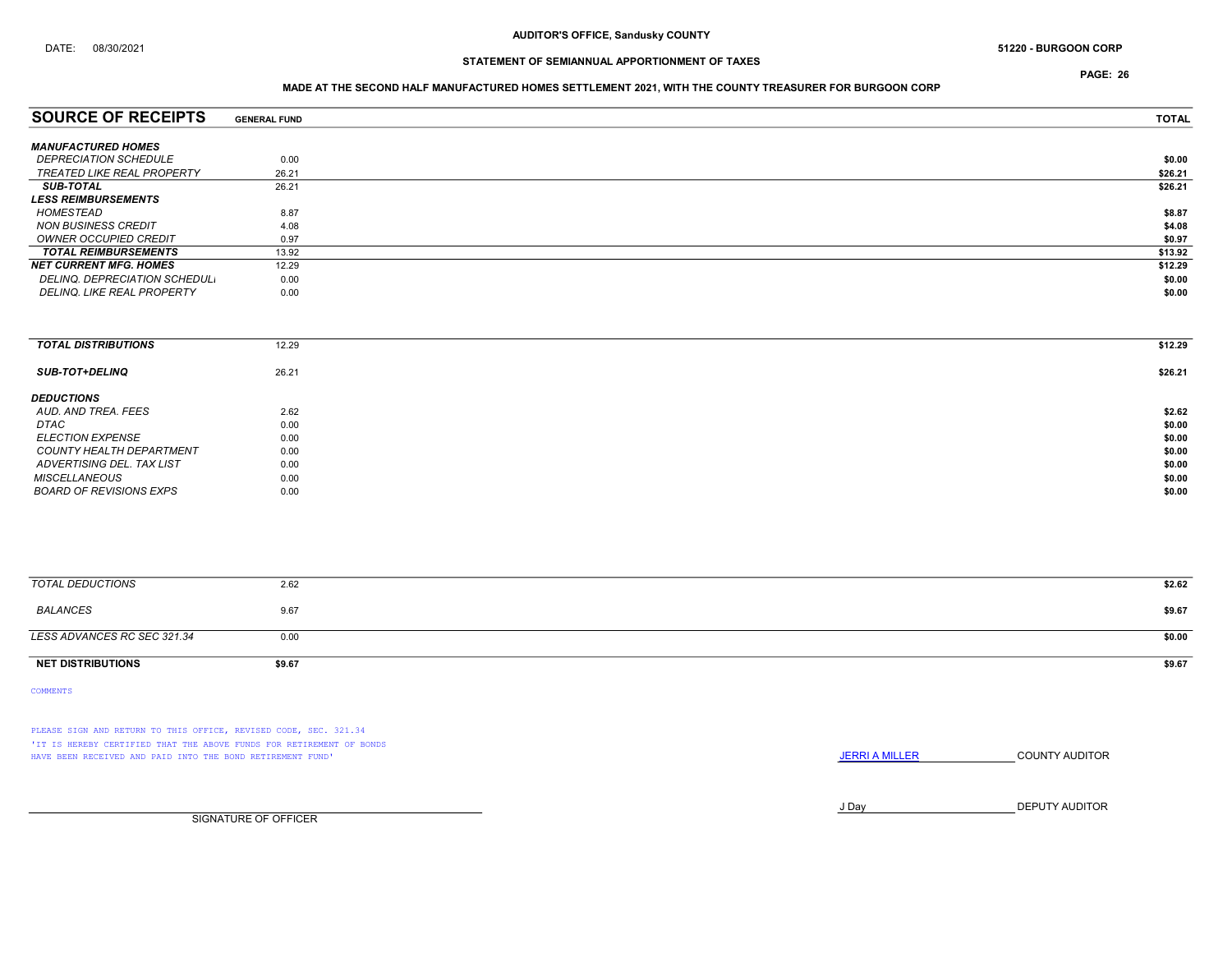PAGE: 27

### MADE AT THE SECOND HALF MANUFACTURED HOMES SETTLEMENT 2021, WITH THE COUNTY TREASURER FOR CLYDE CITY

| <b>SOURCE OF RECEIPTS</b>         | <b>GENERAL FUND</b> | <b>POLICE PENSION</b> | <b>TOTAL</b> |
|-----------------------------------|---------------------|-----------------------|--------------|
|                                   |                     |                       |              |
| <b>MANUFACTURED HOMES</b>         |                     |                       |              |
| <b>DEPRECIATION SCHEDULE</b>      | 37.92               | 3.92                  | \$41.84      |
| TREATED LIKE REAL PROPERTY        | 1.069.62            | 110.65                | \$1,180.27   |
| <b>SUB-TOTAL</b>                  | 1,107.54            | 114.57                | \$1,222.11   |
| <i><b>LESS REIMBURSEMENTS</b></i> |                     |                       |              |
| HOMESTEAD                         | 392.35              | 40.59                 | \$432.94     |
| NON BUSINESS CREDIT               | 212.23              | 21.96                 | \$234.19     |
| OWNER OCCUPIED CREDIT             | 37.49               | 3.87                  | \$41.36      |
| <b>TOTAL REIMBURSEMENTS</b>       | 642.07              | 66.42                 | \$708.49     |
| <b>NET CURRENT MFG. HOMES</b>     | 465.47              | 48.15                 | \$513.62     |
| DELINQ. DEPRECIATION SCHEDUL.     | 118.97              | 12.31                 | \$131.28     |
| DELINQ. LIKE REAL PROPERTY        | 174.53              | 18.05                 | \$192.58     |
|                                   |                     |                       |              |

| <b>TOTAL DISTRIBUTIONS</b>     | 758.97   | 78.51  | \$837.48   |
|--------------------------------|----------|--------|------------|
|                                |          |        |            |
| <b>SUB-TOT+DELINQ</b>          | 1,401.04 | 144.93 | \$1,545.97 |
|                                |          |        |            |
| <b>DEDUCTIONS</b>              |          |        |            |
| AUD. AND TREA. FEES            | 140.09   | 14.50  | \$154.59   |
| DTAC                           | 29.35    | 3.04   | \$32.39    |
|                                |          |        |            |
| <b>ELECTION EXPENSE</b>        | 0.00     | 0.00   | \$0.00     |
| COUNTY HEALTH DEPARTMENT       | 0.00     | 0.00   | \$0.00     |
| ADVERTISING DEL. TAX LIST      | 0.00     | 0.00   | \$0.00     |
| <b>MISCELLANEOUS</b>           | 0.00     | 0.00   | \$0.00     |
| <b>BOARD OF REVISIONS EXPS</b> | 0.00     | 0.00   | \$0.00     |
|                                |          |        |            |

| TOTAL DEDUCTIONS            | 169.44   | 17.54   | \$186.98 |
|-----------------------------|----------|---------|----------|
| <b>BALANCES</b>             | 589.53   | 60.97   | \$650.50 |
| LESS ADVANCES RC SEC 321.34 | 0.00     | 0.00    | \$0.00   |
| <b>NET DISTRIBUTIONS</b>    | \$589.53 | \$60.97 | \$650.50 |

COMMENTS

PLEASE SIGN AND RETURN TO THIS OFFICE, REVISED CODE, SEC. 321.34 'IT IS HEREBY CERTIFIED THAT THE ABOVE FUNDS FOR RETIREMENT OF BONDS HAVE BEEN RECEIVED AND PAID INTO THE BOND RETIREMENT FUND' **SECULTS** THE COUNTY AUDITOR

J Day DEPUTY AUDITOR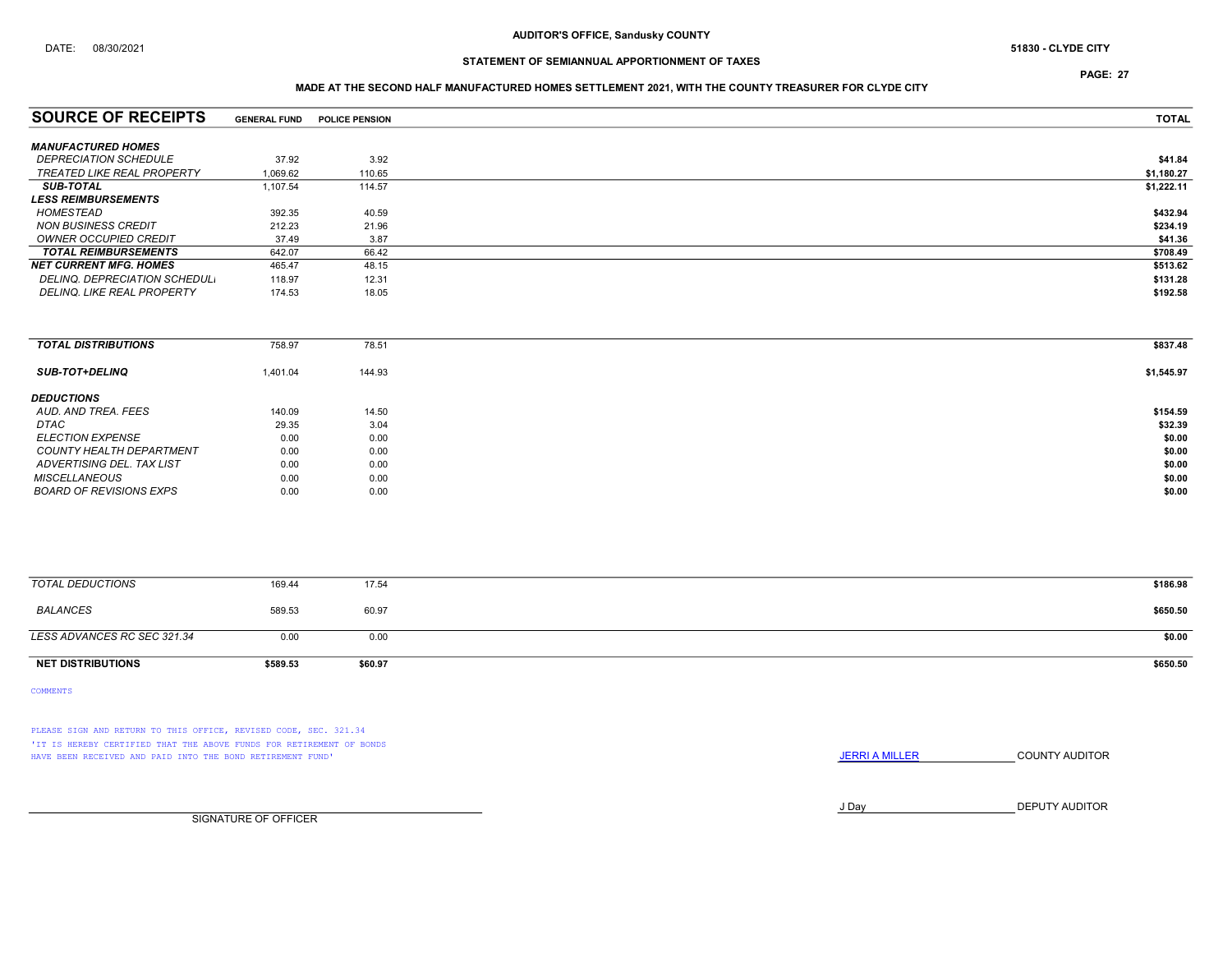PAGE: 28

### MADE AT THE SECOND HALF MANUFACTURED HOMES SETTLEMENT 2021, WITH THE COUNTY TREASURER FOR FREMONT CITY

| <b>GENERAL FUND</b> | <b>TOTAL</b> |
|---------------------|--------------|
|                     |              |
| 107.29              | \$107.29     |
| 2,003.55            | \$2,003.55   |
| 2.110.84            | \$2,110.84   |
|                     |              |
| 829.46              | \$829.46     |
| 436.27              | \$436.27     |
| 88.45               | \$88.45      |
| 1,354.18            | \$1,354.18   |
| 756.66              | \$756.66     |
| 0.00                | \$0.00       |
| 381.64              | \$381.64     |
|                     |              |

| <b>TOTAL DISTRIBUTIONS</b>     | 1,138.30 | \$1,138.30 |
|--------------------------------|----------|------------|
| <b>SUB-TOT+DELINQ</b>          | 2,492.48 | \$2,492.48 |
| <b>DEDUCTIONS</b>              |          |            |
| AUD, AND TREA, FEES            | 250.05   | \$250.05   |
| DTAC                           | 38.16    | \$38.16    |
| <b>ELECTION EXPENSE</b>        | 0.00     | \$0.00     |
| COUNTY HEALTH DEPARTMENT       | 0.00     | \$0.00     |
| ADVERTISING DEL. TAX LIST      | 0.00     | \$0.00     |
| <b>MISCELLANEOUS</b>           | 0.00     | \$0.00     |
| <b>BOARD OF REVISIONS EXPS</b> | 0.00     | \$0.00     |

| TOTAL DEDUCTIONS            | 288.21   | \$288.21 |
|-----------------------------|----------|----------|
| BALANCES                    | 850.09   | \$850.09 |
| LESS ADVANCES RC SEC 321.34 | 0.00     | \$0.00   |
| <b>NET DISTRIBUTIONS</b>    | \$850.09 | \$850.09 |

COMMENTS

PLEASE SIGN AND RETURN TO THIS OFFICE, REVISED CODE, SEC. 321.34 'IT IS HEREBY CERTIFIED THAT THE ABOVE FUNDS FOR RETIREMENT OF BONDS HAVE BEEN RECEIVED AND PAID INTO THE BOND RETIREMENT FUND' **JERRIA MILLER COUNTY AUDITOR** 

J Day DEPUTY AUDITOR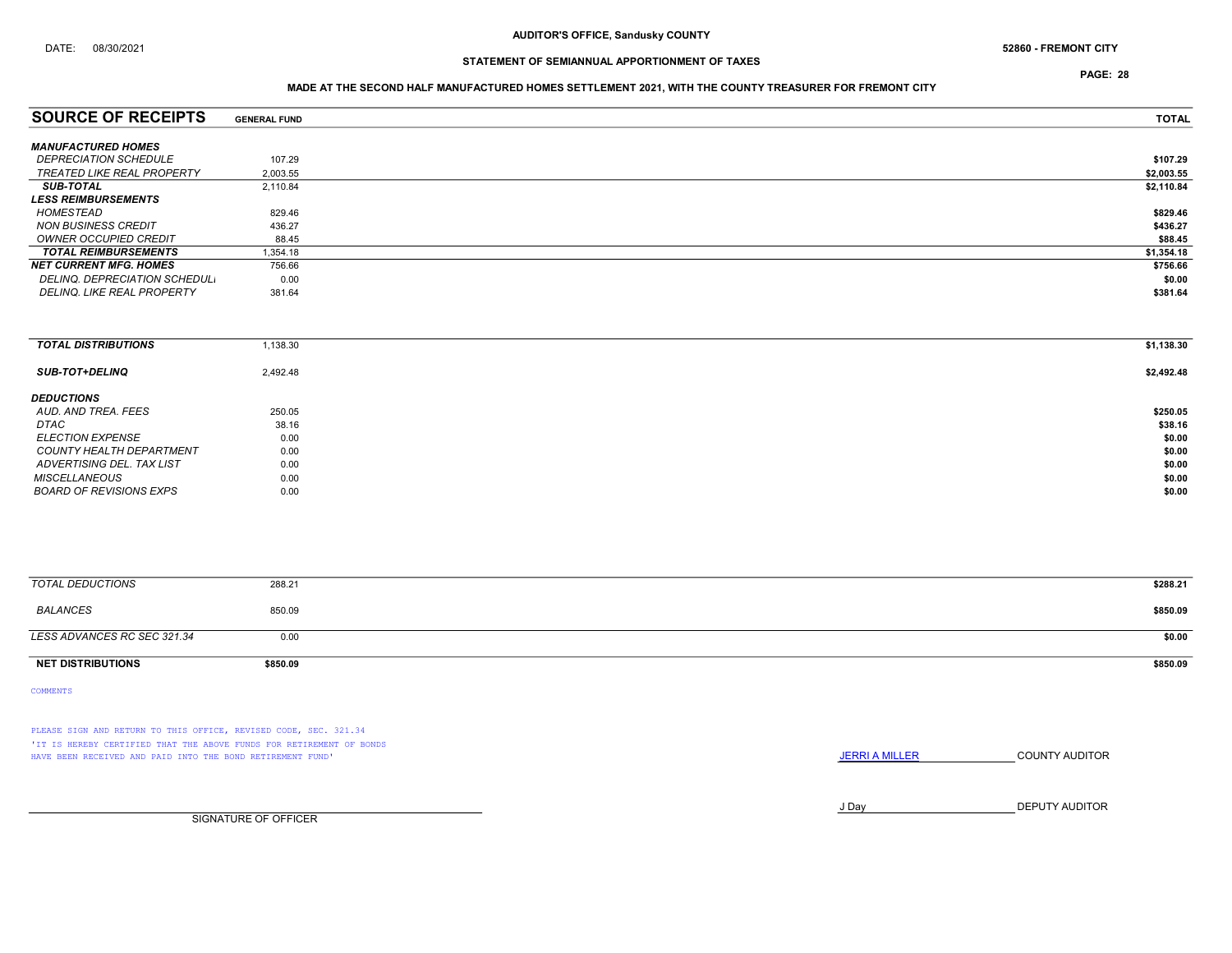PAGE: 29

### MADE AT THE SECOND HALF MANUFACTURED HOMES SETTLEMENT 2021, WITH THE COUNTY TREASURER FOR GIBSONBURG CORP

| <b>SOURCE OF RECEIPTS</b>         | <b>GENERAL FUND</b> | <b>TOTAL</b> |
|-----------------------------------|---------------------|--------------|
| <b>MANUFACTURED HOMES</b>         |                     |              |
| <b>DEPRECIATION SCHEDULE</b>      | 1.39                | \$1.39       |
| <b>TREATED LIKE REAL PROPERTY</b> | 0.66                | \$0.66       |
| <b>SUB-TOTAL</b>                  | 2.05                | \$2.05       |
| <b>LESS REIMBURSEMENTS</b>        |                     |              |
| HOMESTEAD                         | 0.00                | \$0.00       |
| <b>NON BUSINESS CREDIT</b>        | 0.73                | \$0.73       |
| OWNER OCCUPIED CREDIT             | 0.00                | \$0.00       |
| <b>TOTAL REIMBURSEMENTS</b>       | 0.73                | \$0.73       |
| <b>NET CURRENT MFG. HOMES</b>     | 1.32                | \$1.32       |
| DELINQ. DEPRECIATION SCHEDUL.     | 0.00                | \$0.00       |
| DELINQ, LIKE REAL PROPERTY        | 0.00                | \$0.00       |

| <b>TOTAL DISTRIBUTIONS</b> | 1.32 | \$1.32 |
|----------------------------|------|--------|
| <b>SUB-TOT+DELINQ</b>      | 2.05 | \$2.05 |
| <b>DEDUCTIONS</b>          |      |        |
| AUD. AND TREA. FEES        | 0.22 | \$0.22 |
| <b>DTAC</b>                | 0.00 | \$0.00 |
| <b>ELECTION EXPENSE</b>    | 0.00 | \$0.00 |
| COUNTY HEALTH DEPARTMENT   | 0.00 | \$0.00 |
| ADVERTISING DEL. TAX LIST  | 0.00 | \$0.00 |
| <b>MISCELLANEOUS</b>       | 0.00 | \$0.00 |
| BOARD OF REVISIONS EXPS    | 0.00 | \$0.00 |
|                            |      |        |

| TOTAL DEDUCTIONS            | 0.22   | \$0.22 |
|-----------------------------|--------|--------|
| BALANCES                    | 1.10   | \$1.10 |
| LESS ADVANCES RC SEC 321.34 | 0.00   | \$0.00 |
| <b>NET DISTRIBUTIONS</b>    | \$1.10 | \$1.10 |

COMMENTS

PLEASE SIGN AND RETURN TO THIS OFFICE, REVISED CODE, SEC. 321.34 'IT IS HEREBY CERTIFIED THAT THE ABOVE FUNDS FOR RETIREMENT OF BONDS HAVE BEEN RECEIVED AND PAID INTO THE BOND RETIREMENT FUND' **JERRIA MILLER COUNTY AUDITOR** 

J Day DEPUTY AUDITOR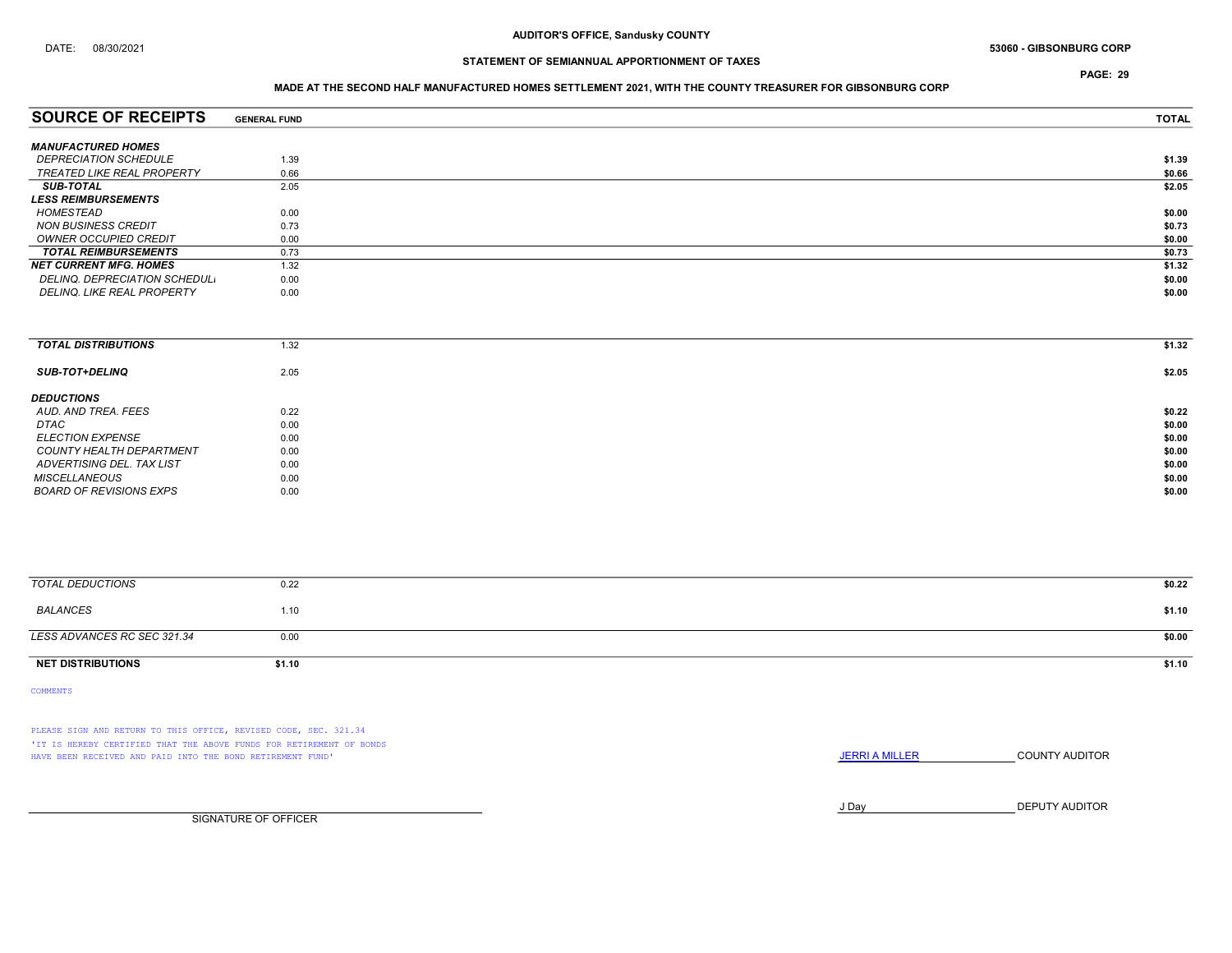### DATE: 08/30/2021 53280 - GREEN SPRINGS CORP

## STATEMENT OF SEMIANNUAL APPORTIONMENT OF TAXES

PAGE: 30

## MADE AT THE SECOND HALF MANUFACTURED HOMES SETTLEMENT 2021, WITH THE COUNTY TREASURER FOR GREEN SPRINGS CORP

| <b>SOURCE OF RECEIPTS</b>            | <b>FIRE &amp; E.M.S.</b> | <b>POLICE</b> | <b>GENERAL FUND</b> | <b>POLICE</b> | <b>TOTAL</b> |
|--------------------------------------|--------------------------|---------------|---------------------|---------------|--------------|
|                                      |                          |               |                     |               |              |
| <b>MANUFACTURED HOMES</b>            |                          |               |                     |               |              |
| <b>DEPRECIATION SCHEDULE</b>         | 57.28                    | 77.69         | 42.90               | 34.78         | \$212.65     |
| <b>TREATED LIKE REAL PROPERTY</b>    | 1,271.48                 | 1,724.49      | 969.24              | 697.08        | \$4,662.29   |
| <b>SUB-TOTAL</b>                     | 1,328.76                 | 1,802.18      | 1,012.14            | 731.86        | \$4,874.94   |
| <b>LESS REIMBURSEMENTS</b>           |                          |               |                     |               |              |
| <b>HOMESTEAD</b>                     | 303.18                   | 411.20        | 230.49              | 168.95        | \$1,113.82   |
| <b>NON BUSINESS CREDIT</b>           | 0.00                     | 0.00          | 208.91              | 150.25        | \$359.16     |
| <b>OWNER OCCUPIED CREDIT</b>         | 0.00                     | 0.00          | 35.96               | 25.86         | \$61.82      |
| <b>TOTAL REIMBURSEMENTS</b>          | 303.18                   | 411.20        | 475.36              | 345.06        | \$1,534.80   |
| <b>NET CURRENT MFG. HOMES</b>        | 1,025.58                 | 1,390.98      | 536.78              | 386.80        | \$3,340.14   |
| <b>DELINQ. DEPRECIATION SCHEDUL.</b> | 0.00                     | 0.00          | 0.00                | 0.00          | \$0.00       |
| DELINQ. LIKE REAL PROPERTY           | 191.11                   | 259.20        | 145.68              | 104.77        | \$700.76     |
|                                      |                          |               |                     |               |              |
| <b>TOTAL DISTRIBUTIONS</b>           | 1,216.69                 | 1,650.18      | 682.46              | 491.57        | \$4,040.90   |
| <b>SUB-TOT+DELINQ</b>                | 1,519.87                 | 2,061.38      | 1,157.82            | 836.63        | \$5,575.70   |
| <b>DEDUCTIONS</b>                    |                          |               |                     |               |              |
| AUD. AND TREA. FEES                  | 151.97                   | 206.15        | 115.79              | 83.66         | \$557.57     |
| <b>DTAC</b>                          | 19.11                    | 25.92         | 14.57               | 10.48         | \$70.08      |
| <b>ELECTION EXPENSE</b>              | 0.00                     | 0.00          | 0.00                | 0.00          | \$0.00       |
| <b>COUNTY HEALTH DEPARTMENT</b>      | 0.00                     | 0.00          | 0.00                | 0.00          | \$0.00       |
| ADVERTISING DEL. TAX LIST            | 0.00                     | 0.00          | 0.00                | 0.00          | \$0.00       |
| <b>MISCELLANEOUS</b>                 | 0.00                     | 0.00          | 0.00                | 0.00          | \$0.00       |
| <b>BOARD OF REVISIONS EXPS</b>       | 0.00                     | 0.00          | 0.00                | 0.00          | \$0.00       |
|                                      |                          |               |                     |               |              |
|                                      |                          |               |                     |               |              |
| <b>TOTAL DEDUCTIONS</b>              |                          |               |                     |               |              |
|                                      | 171.08                   | 232.07        | 130.36              | 94.14         | \$627.65     |
| <b>BALANCES</b>                      | 1,045.61                 | 1,418.11      | 552.10              | 397.43        | \$3,413.25   |

| LESS ADVANCES RC SEC 321.34     | 0.00       | 0.00       | 0.00     | 0.00     | \$0.00     |
|---------------------------------|------------|------------|----------|----------|------------|
|                                 |            |            |          |          |            |
| <b>DISTRIBUTIONS</b><br>NET DIS | \$1,045.61 | \$1,418.11 | \$552.10 | \$397.43 | \$3,413.25 |
|                                 |            |            |          |          |            |

COMMENTS

PLEASE SIGN AND RETURN TO THIS OFFICE, REVISED CODE, SEC. 321.34 'IT IS HEREBY CERTIFIED THAT THE ABOVE FUNDS FOR RETIREMENT OF BONDS HAVE BEEN RECEIVED AND PAID INTO THE BOND RETIREMENT FUND' **SECULTS** THE COUNTY AUDITOR

J Day DEPUTY AUDITOR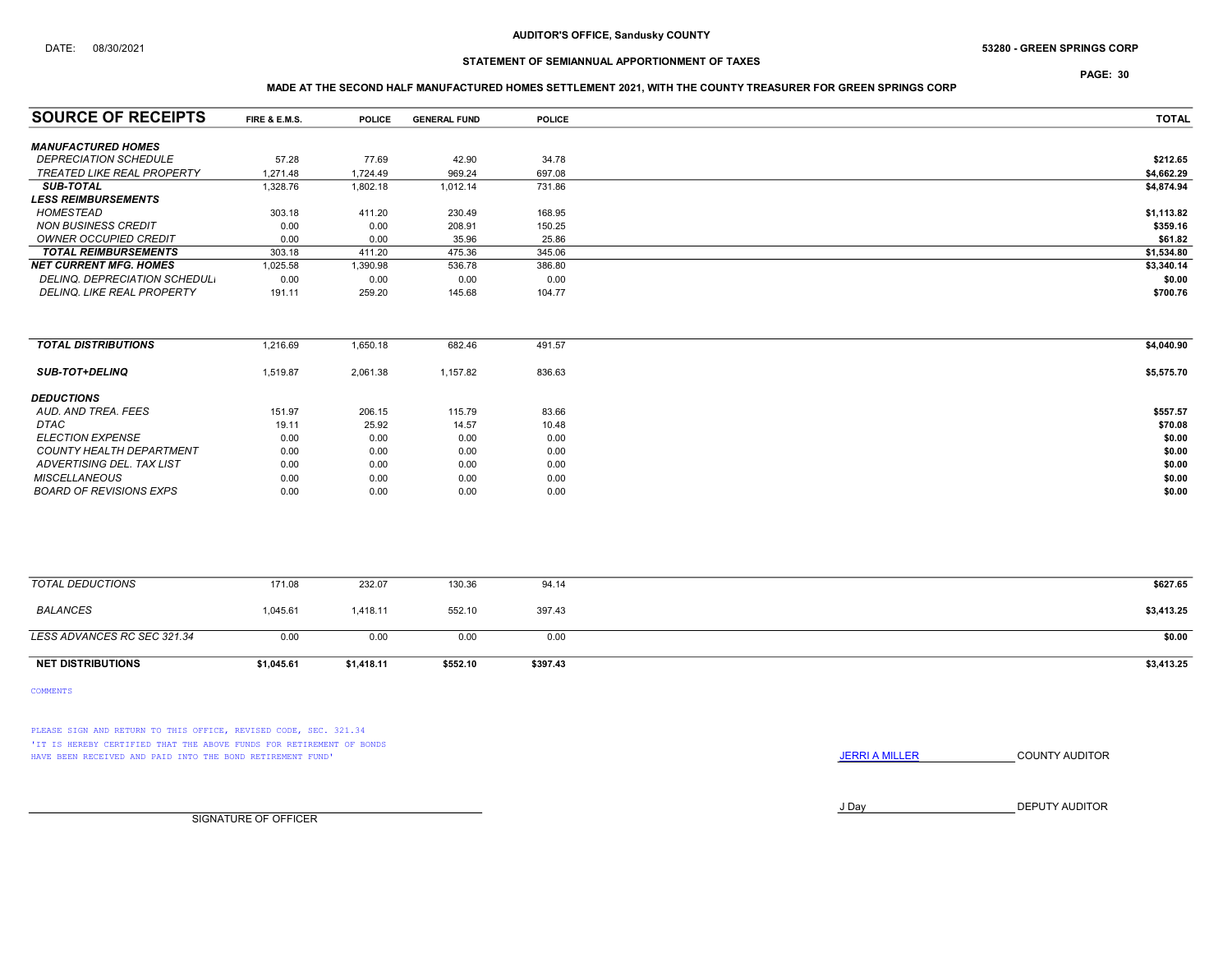PAGE: 31

### MADE AT THE SECOND HALF MANUFACTURED HOMES SETTLEMENT 2021, WITH THE COUNTY TREASURER FOR HELENA CORP

| <b>SOURCE OF RECEIPTS CURRENT EXPENSE</b> |       | <b>GENERAL FUND CURRENT EXPENSE</b> |      | <b>TOTAL</b> |
|-------------------------------------------|-------|-------------------------------------|------|--------------|
| <b>MANUFACTURED HOMES</b>                 |       |                                     |      |              |
| <b>DEPRECIATION SCHEDULE</b>              | 0.00  | 0.00                                | 0.00 | \$0.00       |
| <b>TREATED LIKE REAL PROPERTY</b>         | 10.68 | 10.75                               | 7.12 | \$28.55      |
| <b>SUB-TOTAL</b>                          | 10.68 | 10.75                               | 7.12 | \$28.55      |
| <b>LESS REIMBURSEMENTS</b>                |       |                                     |      |              |
| HOMESTEAD                                 | 0.00  | 0.00                                | 0.00 | \$0.00       |
| <b>NON BUSINESS CREDIT</b>                | 0.00  | 3.90                                | 2.58 | \$6.48       |
| OWNER OCCUPIED CREDIT                     | 0.00  | 0.69                                | 0.45 | \$1.14       |
| <b>TOTAL REIMBURSEMENTS</b>               | 0.00  | 4.59                                | 3.03 | \$7.62       |
| <b>NET CURRENT MFG. HOMES</b>             | 10.68 | 6.16                                | 4.09 | \$20.93      |
| DELINQ. DEPRECIATION SCHEDUL.             | 0.00  | 0.00                                | 0.00 | \$0.00       |
| DELINQ. LIKE REAL PROPERTY                | 0.00  | 0.00                                | 0.00 | \$0.00       |
|                                           |       |                                     |      |              |
| <b>TOTAL DISTRIBUTIONS</b>                | 10.68 | 6.16                                | 4.09 | \$20.93      |
| <b>SUB-TOT+DELINQ</b>                     | 10.68 | 10.75                               | 7.12 | \$28.55      |

| $0000 - 101 - 00000$            | 10.00 | 1 U.I U | 1.14 |  |
|---------------------------------|-------|---------|------|--|
| <b>DEDUCTIONS</b>               |       |         |      |  |
| AUD, AND TREA, FEES             | 1.07  | 1.08    | 0.70 |  |
| <b>DTAC</b>                     | 0.00  | 0.00    | 0.00 |  |
| <b>ELECTION EXPENSE</b>         | 0.00  | 0.00    | 0.00 |  |
| <b>COUNTY HEALTH DEPARTMENT</b> | 0.00  | 0.00    | 0.00 |  |
| ADVERTISING DEL. TAX LIST       | 0.00  | 0.00    | 0.00 |  |
| <b>MISCELLANEOUS</b>            | 0.00  | 0.00    | 0.00 |  |
| <b>BOARD OF REVISIONS EXPS</b>  | 0.00  | 0.00    | 0.00 |  |
|                                 |       |         |      |  |

| <b>NET DISTRIBUTIONS</b>    | \$9.61 | \$5.08 | \$3.39 | \$18.08 |
|-----------------------------|--------|--------|--------|---------|
| LESS ADVANCES RC SEC 321.34 | 0.00   | 0.00   | 0.00   | \$0.00  |
| BALANCES                    | 9.61   | 5.08   | 3.39   | \$18.08 |
| TOTAL DEDUCTIONS            | 1.07   | 1.08   | 0.70   | \$2.85  |
|                             |        |        |        |         |

COMMENTS

PLEASE SIGN AND RETURN TO THIS OFFICE, REVISED CODE, SEC. 321.34 'IT IS HEREBY CERTIFIED THAT THE ABOVE FUNDS FOR RETIREMENT OF BONDS HAVE BEEN RECEIVED AND PAID INTO THE BOND RETIREMENT FUND' **SECULTS** THE COUNTY AUDITOR

J Day DEPUTY AUDITOR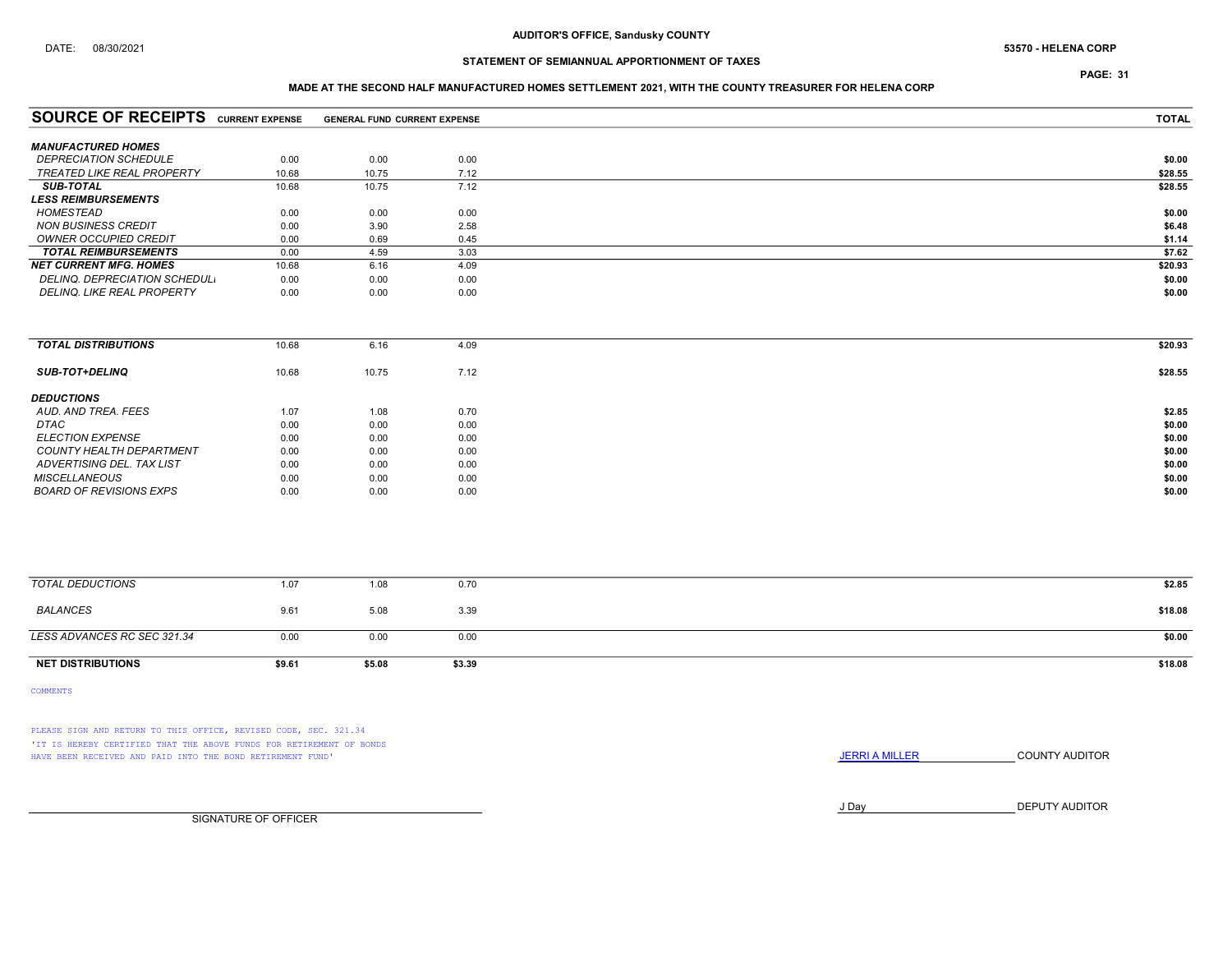PAGE: 32

### MADE AT THE SECOND HALF MANUFACTURED HOMES SETTLEMENT 2021, WITH THE COUNTY TREASURER FOR LINDSEY CORP

| <b>SOURCE OF RECEIPTS</b>           | <b>CURRENT EXPENSE</b> | <b>GENERAL FUND</b> | <b>TOTAL</b> |
|-------------------------------------|------------------------|---------------------|--------------|
| <b>MANUFACTURED HOMES</b>           |                        |                     |              |
|                                     |                        |                     |              |
| <i><b>DEPRECIATION SCHEDULE</b></i> | 0.00                   | 0.00                | \$0.00       |
| TREATED LIKE REAL PROPERTY          | 5.58                   | 3.91                | \$9.49       |
| <b>SUB-TOTAL</b>                    | 5.58                   | 3.91                | \$9.49       |
| <b>LESS REIMBURSEMENTS</b>          |                        |                     |              |
| HOMESTEAD                           | 4.82                   | 3.38                | \$8.20       |
| <b>NON BUSINESS CREDIT</b>          | 0.00                   | 0.57                | \$0.57       |
| OWNER OCCUPIED CREDIT               | 0.00                   | 0.14                | \$0.14       |
| <b>TOTAL REIMBURSEMENTS</b>         | 4.82                   | 4.09                | \$8.91       |
| <b>NET CURRENT MFG. HOMES</b>       | 0.76                   | (0.18)              | \$0.58       |
| DELINQ, DEPRECIATION SCHEDUL.       | 0.00                   | 0.00                | \$0.00       |
| <b>DELINQ. LIKE REAL PROPERTY</b>   | 0.00                   | 0.00                | \$0.00       |
|                                     |                        |                     |              |

| <b>TOTAL DISTRIBUTIONS</b> | 0.76 | (0.18) | \$0.58 |
|----------------------------|------|--------|--------|
| <b>SUB-TOT+DELINQ</b>      | 5.58 | 3.91   | \$9.49 |
| <b>DEDUCTIONS</b>          |      |        |        |
| AUD. AND TREA. FEES        | 0.55 | 0.40   | \$0.95 |
| DTAC                       | 0.00 | 0.00   | \$0.00 |
| <b>ELECTION EXPENSE</b>    | 0.00 | 0.00   | \$0.00 |
| COUNTY HEALTH DEPARTMENT   | 0.00 | 0.00   | \$0.00 |
| ADVERTISING DEL. TAX LIST  | 0.00 | 0.00   | \$0.00 |
| <b>MISCELLANEOUS</b>       | 0.00 | 0.00   | \$0.00 |
| BOARD OF REVISIONS EXPS    | 0.00 | 0.00   | \$0.00 |

| TOTAL DEDUCTIONS            | 0.55   | 0.40     | \$0.95   |
|-----------------------------|--------|----------|----------|
| BALANCES                    | 0.21   | (0.58)   | (\$0.37) |
| LESS ADVANCES RC SEC 321.34 | 0.00   | 0.00     | \$0.00   |
| <b>NET DISTRIBUTIONS</b>    | \$0.21 | (\$0.58) | (\$0.37) |

COMMENTS

PLEASE SIGN AND RETURN TO THIS OFFICE, REVISED CODE, SEC. 321.34 'IT IS HEREBY CERTIFIED THAT THE ABOVE FUNDS FOR RETIREMENT OF BONDS HAVE BEEN RECEIVED AND PAID INTO THE BOND RETIREMENT FUND' **SECULTS** THE COUNTY AUDITOR

J Day DEPUTY AUDITOR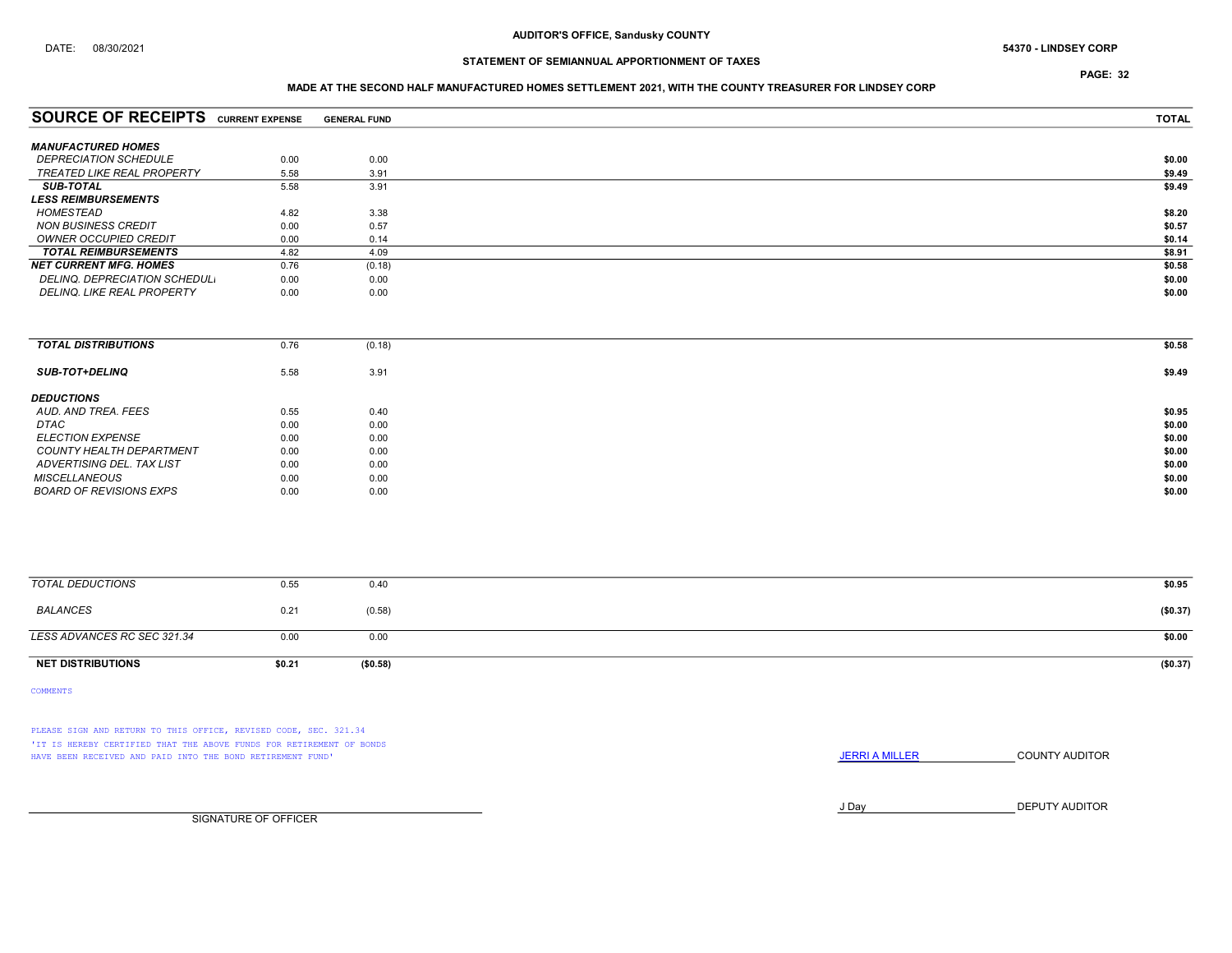## DATE: 08/30/2021 59280 - WOODVILLE CORP

## STATEMENT OF SEMIANNUAL APPORTIONMENT OF TAXES

PAGE: 33

### MADE AT THE SECOND HALF MANUFACTURED HOMES SETTLEMENT 2021, WITH THE COUNTY TREASURER FOR WOODVILLE CORP

| <b>SOURCE OF RECEIPTS</b>         | <b>CURRENT EXPENSE</b> | <b>GENERAL FUND</b> | <b>POLICE PENSION</b> | <b>TOTAL</b> |
|-----------------------------------|------------------------|---------------------|-----------------------|--------------|
|                                   |                        |                     |                       |              |
| <b>MANUFACTURED HOMES</b>         |                        |                     |                       |              |
| <b>DEPRECIATION SCHEDULE</b>      | 0.00                   | 0.00                | 0.00                  | \$0.00       |
| <b>TREATED LIKE REAL PROPERTY</b> | 0.00                   | 0.00                | 0.00                  | \$0.00       |
| <b>SUB-TOTAL</b>                  | 0.00                   | 0.00                | 0.00                  | \$0.00       |
| <b>LESS REIMBURSEMENTS</b>        |                        |                     |                       |              |
| <b>HOMESTEAD</b>                  | 0.00                   | 0.00                | 0.00                  | \$0.00       |
| <b>NON BUSINESS CREDIT</b>        | 0.00                   | 0.00                | 0.00                  | \$0.00       |
| <b>OWNER OCCUPIED CREDIT</b>      | 0.00                   | 0.00                | 0.00                  | \$0.00       |
| <b>TOTAL REIMBURSEMENTS</b>       | 0.00                   | 0.00                | 0.00                  | \$0.00       |
| <b>NET CURRENT MFG. HOMES</b>     | 0.00                   | 0.00                | 0.00                  | \$0.00       |
| DELINQ, DEPRECIATION SCHEDUL,     | 0.00                   | 0.00                | 0.00                  | \$0.00       |
| <b>DELINQ. LIKE REAL PROPERTY</b> | 0.00                   | 0.00                | 0.00                  | \$0.00       |

| 0.00 | 0.00 | 0.00 | \$0.00 |
|------|------|------|--------|
| 0.00 | 0.00 | 0.00 | \$0.00 |
|      |      |      |        |
| 0.00 | 0.00 | 0.00 | \$0.00 |
| 0.00 | 0.00 | 0.00 | \$0.00 |
| 0.00 | 0.00 | 0.00 | \$0.00 |
| 0.00 | 0.00 | 0.00 | \$0.00 |
| 0.00 | 0.00 | 0.00 | \$0.00 |
| 0.00 | 0.00 | 0.00 | \$0.00 |
| 0.00 | 0.00 | 0.00 | \$0.00 |
|      |      |      |        |

| <b>NET DISTRIBUTIONS</b>    | \$0.00 | \$0.00 | \$0.00 | \$0.00 |
|-----------------------------|--------|--------|--------|--------|
| LESS ADVANCES RC SEC 321.34 | 0.00   | 0.00   | 0.00   | \$0.00 |
| BALANCES                    | 0.00   | 0.00   | 0.00   | \$0.00 |
| TOTAL DEDUCTIONS            | 0.00   | 0.00   | 0.00   | \$0.00 |
|                             |        |        |        |        |

COMMENTS

PLEASE SIGN AND RETURN TO THIS OFFICE, REVISED CODE, SEC. 321.34 'IT IS HEREBY CERTIFIED THAT THE ABOVE FUNDS FOR RETIREMENT OF BONDS HAVE BEEN RECEIVED AND PAID INTO THE BOND RETIREMENT FUND' **SECULTS** THE COUNTY AUDITOR

J Day DEPUTY AUDITOR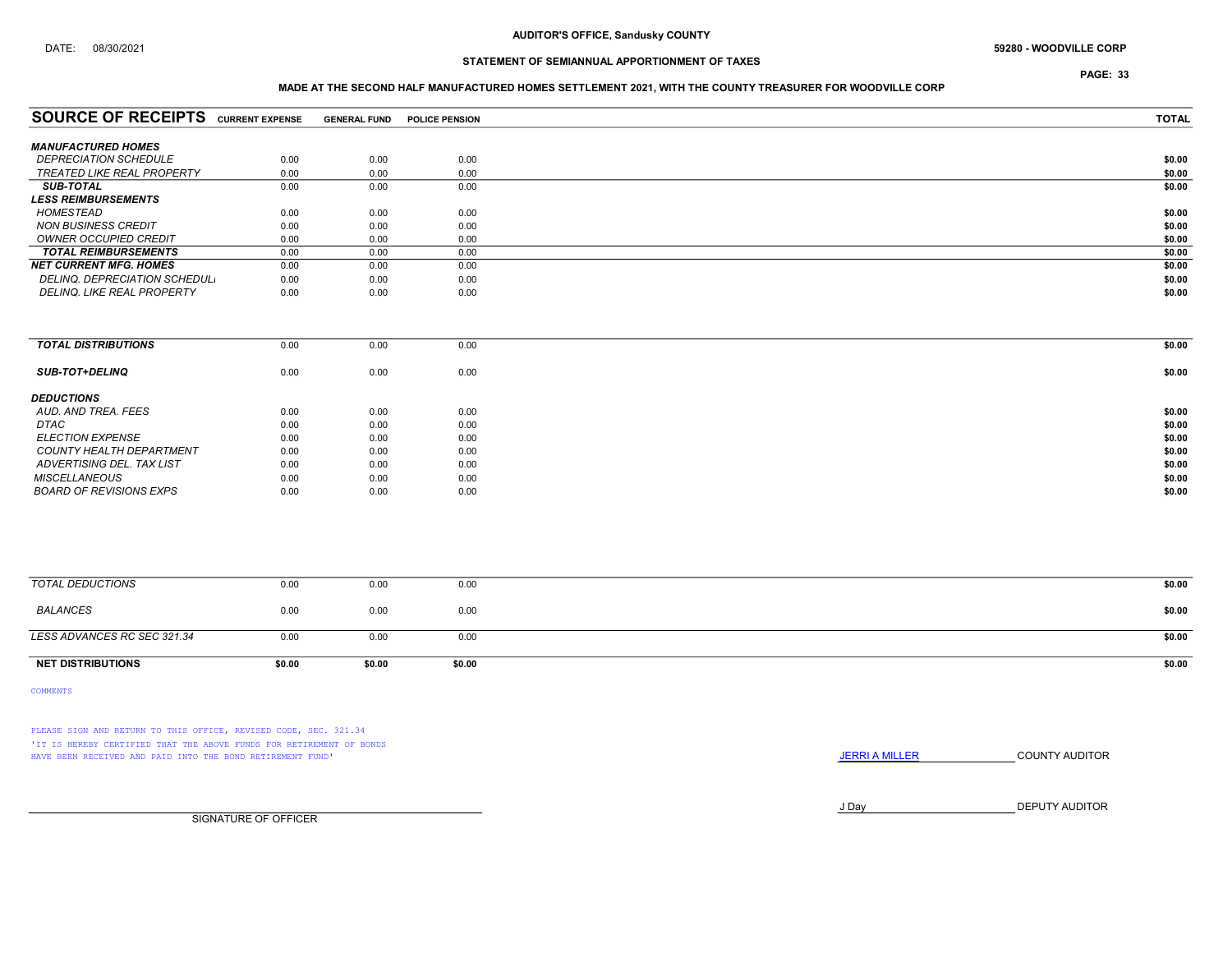PAGE: 34

### MADE AT THE SECOND HALF MANUFACTURED HOMES SETTLEMENT 2021, WITH THE COUNTY TREASURER FOR BIRCHARD PUBLIC LIBRARY

| <b>SOURCE OF RECEIPTS</b>         | <b>CURRENT EXPENSE</b> | <b>TOTAL</b> |
|-----------------------------------|------------------------|--------------|
| <b>MANUFACTURED HOMES</b>         |                        |              |
|                                   |                        |              |
| <b>DEPRECIATION SCHEDULE</b>      | 106.15                 | \$106.15     |
| TREATED LIKE REAL PROPERTY        | 1.380.72               | \$1,380.72   |
| <b>SUB-TOTAL</b>                  | 1,486.87               | \$1,486.87   |
| <i><b>LESS REIMBURSEMENTS</b></i> |                        |              |
| HOMESTEAD                         | 407.66                 | \$407.66     |
| <b>NON BUSINESS CREDIT</b>        | 304.49                 | \$304.49     |
| OWNER OCCUPIED CREDIT             | 47.21                  | \$47.21      |
| <b>TOTAL REIMBURSEMENTS</b>       | 759.36                 | \$759.36     |
| <b>NET CURRENT MFG. HOMES</b>     | 727.51                 | \$727.51     |
| DELINQ. DEPRECIATION SCHEDUL.     | 51.11                  | \$51.11      |
| <b>DELINQ. LIKE REAL PROPERTY</b> | 177.54                 | \$177.54     |
|                                   |                        |              |

| <b>TOTAL DISTRIBUTIONS</b> | 956.16   | \$956.16   |
|----------------------------|----------|------------|
|                            |          |            |
| <b>SUB-TOT+DELINQ</b>      | 1,715.52 | \$1,715.52 |
|                            |          |            |
| <b>DEDUCTIONS</b>          |          |            |
| AUD. AND TREA. FEES        | 171.83   | \$171.83   |
| DTAC                       | 22.87    | \$22.87    |
| <b>ELECTION EXPENSE</b>    | 0.00     | \$0.00     |
| COUNTY HEALTH DEPARTMENT   | 0.00     | \$0.00     |
| ADVERTISING DEL. TAX LIST  | 0.00     | \$0.00     |
| <b>MISCELLANEOUS</b>       | 0.00     | \$0.00     |
| BOARD OF REVISIONS EXPS    | 0.00     | \$0.00     |
|                            |          |            |

| <b>TOTAL DEDUCTIONS</b>     | 194.70   | \$194.70 |
|-----------------------------|----------|----------|
| BALANCES                    | 761.46   | \$761.46 |
| LESS ADVANCES RC SEC 321.34 | 0.00     | \$0.00   |
| <b>NET DISTRIBUTIONS</b>    | \$761.46 | \$761.46 |

COMMENTS

PLEASE SIGN AND RETURN TO THIS OFFICE, REVISED CODE, SEC. 321.34 'IT IS HEREBY CERTIFIED THAT THE ABOVE FUNDS FOR RETIREMENT OF BONDS HAVE BEEN RECEIVED AND PAID INTO THE BOND RETIREMENT FUND' **SECULTS** THE COUNTY AUDITOR

J Day DEPUTY AUDITOR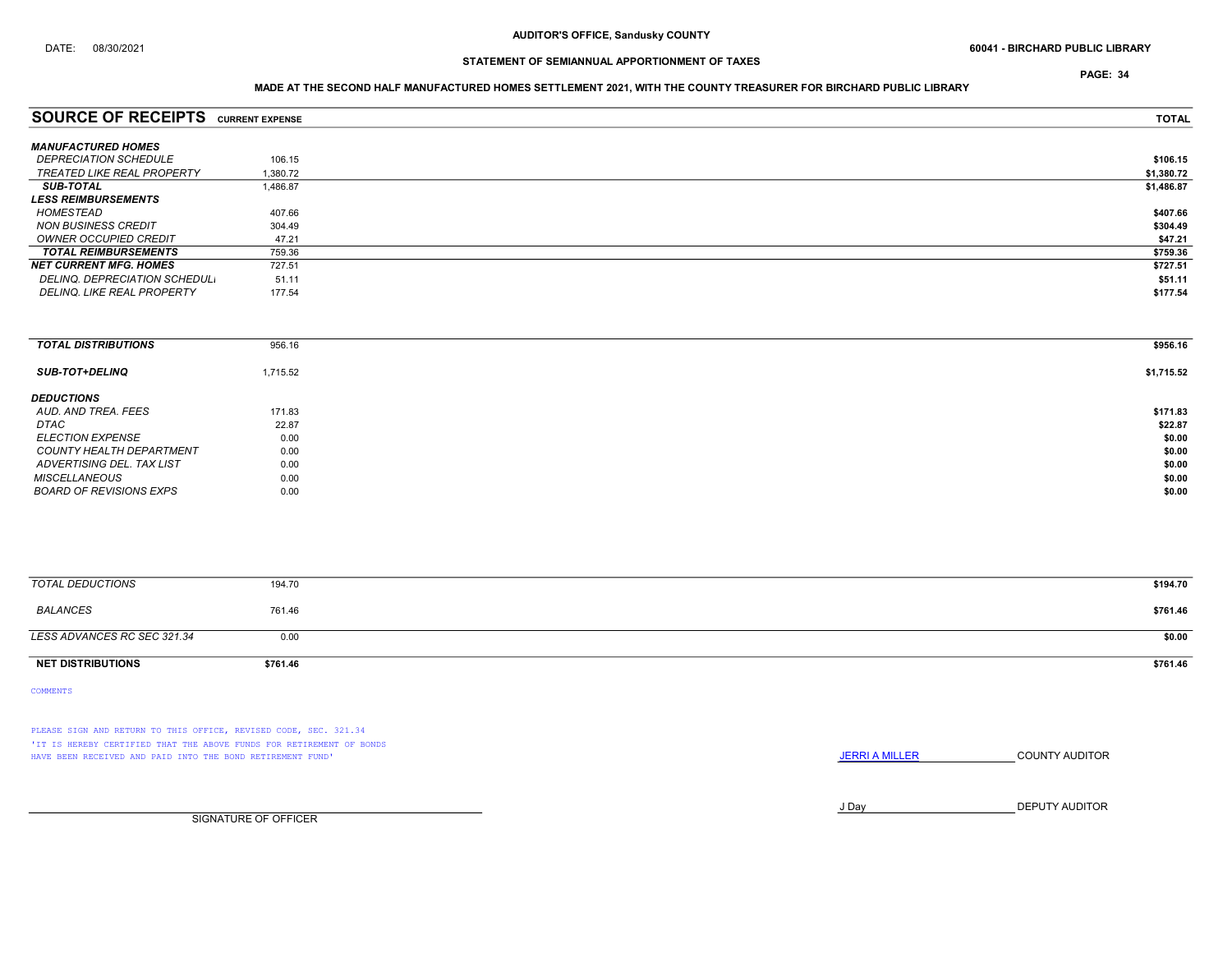## STATEMENT OF SEMIANNUAL APPORTIONMENT OF TAXES

### MADE AT THE SECOND HALF MANUFACTURED HOMES SETTLEMENT 2021, WITH THE COUNTY TREASURER FOR SANDUSKY COUNTY HEALTH DISTRIC

| <b>SOURCE OF RECEIPTS</b>           | <b>CURRENT EXPENSE</b> | <b>TOTAL</b> |
|-------------------------------------|------------------------|--------------|
|                                     |                        |              |
| <b>MANUFACTURED HOMES</b>           |                        |              |
| <i><b>DEPRECIATION SCHEDULE</b></i> | 82.92                  | \$82.92      |
| TREATED LIKE REAL PROPERTY          | 1.100.51               | \$1,100.51   |
| <b>SUB-TOTAL</b>                    | 1,183.43               | \$1,183.43   |
| <b>LESS REIMBURSEMENTS</b>          |                        |              |
| HOMESTEAD                           | 352.86                 | \$352.86     |
| NON BUSINESS CREDIT                 | 240.84                 | \$240.84     |
| OWNER OCCUPIED CREDIT               | 39.60                  | \$39.60      |
| <b>TOTAL REIMBURSEMENTS</b>         | 633.30                 | \$633.30     |
| <b>NET CURRENT MFG. HOMES</b>       | 550.13                 | \$550.13     |
| DELINQ. DEPRECIATION SCHEDUL.       | 46.07                  | \$46.07      |
| DELINQ, LIKE REAL PROPERTY          | 155.74                 | \$155.74     |
|                                     |                        |              |

| <b>TOTAL DISTRIBUTIONS</b> | 751.94   | \$751.94   |
|----------------------------|----------|------------|
| <b>SUB-TOT+DELINQ</b>      | 1,385.24 | \$1,385.24 |
| <b>DEDUCTIONS</b>          |          |            |
| AUD. AND TREA. FEES        | 138.69   | \$138.69   |
| DTAC                       | 20.18    | \$20.18    |
| <i>ELECTION EXPENSE</i>    | 0.00     | \$0.00     |
| COUNTY HEALTH DEPARTMENT   | 0.00     | \$0.00     |
| ADVERTISING DEL. TAX LIST  | 0.00     | \$0.00     |
| <b>MISCELLANEOUS</b>       | 0.00     | \$0.00     |
| BOARD OF REVISIONS EXPS    | 0.00     | \$0.00     |

| <b>TOTAL DEDUCTIONS</b>     | 158.87   | \$158.87 |
|-----------------------------|----------|----------|
| BALANCES                    | 593.07   | \$593.07 |
| LESS ADVANCES RC SEC 321.34 | 0.00     | \$0.00   |
| <b>NET DISTRIBUTIONS</b>    | \$593.07 | \$593.07 |

COMMENTS

PLEASE SIGN AND RETURN TO THIS OFFICE, REVISED CODE, SEC. 321.34 'IT IS HEREBY CERTIFIED THAT THE ABOVE FUNDS FOR RETIREMENT OF BONDS HAVE BEEN RECEIVED AND PAID INTO THE BOND RETIREMENT FUND' **SECULTS** THE COUNTY AUDITOR

J Day DEPUTY AUDITOR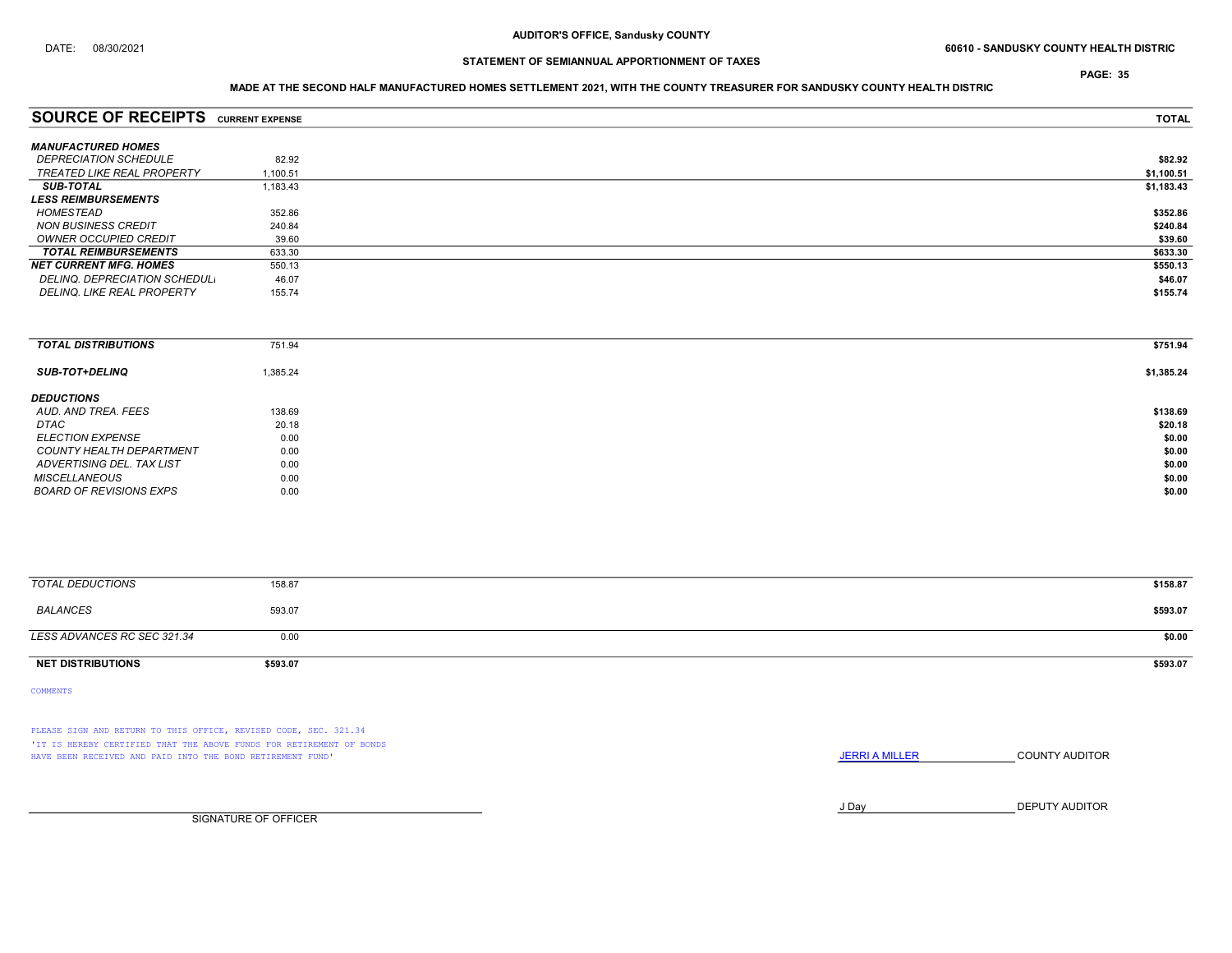PAGE: 36

### MADE AT THE SECOND HALF MANUFACTURED HOMES SETTLEMENT 2021, WITH THE COUNTY TREASURER FOR SANDUSKY COUNTY 911

| <b>SOURCE OF RECEIPT SOTENANCE/OPERATION</b> | <b>TOTAL</b> |          |
|----------------------------------------------|--------------|----------|
| <b>MANUFACTURED HOMES</b>                    |              |          |
| <b>DEPRECIATION SCHEDULE</b>                 | 46.28        | \$46.28  |
| <b>TREATED LIKE REAL PROPERTY</b>            | 589.18       | \$589.18 |
| <b>SUB-TOTAL</b>                             | 635.46       | \$635.46 |
| <i><b>LESS REIMBURSEMENTS</b></i>            |              |          |
| HOMESTEAD                                    | 194.50       | \$194.50 |
| <b>NON BUSINESS CREDIT</b>                   | 129.16       | \$129.16 |
| OWNER OCCUPIED CREDIT                        | 21.12        | \$21.12  |
| <b>TOTAL REIMBURSEMENTS</b>                  | 344.78       | \$344.78 |
| <b>NET CURRENT MFG. HOMES</b>                | 290.68       | \$290.68 |
| DELINQ. DEPRECIATION SCHEDUL.                | 27.64        | \$27.64  |
| <b>DELINQ. LIKE REAL PROPERTY</b>            | 82.75        | \$82.75  |
|                                              |              |          |

| <b>TOTAL DISTRIBUTIONS</b> | 401.07 | \$401.07 |
|----------------------------|--------|----------|
|                            |        |          |
| <b>SUB-TOT+DELINQ</b>      | 745.85 | \$745.85 |
|                            |        |          |
| <b>DEDUCTIONS</b>          |        |          |
| AUD. AND TREA. FEES        | 74.74  | \$74.74  |
| DTAC                       | 11.04  | \$11.04  |
| <i>ELECTION EXPENSE</i>    | 0.00   | \$0.00   |
| COUNTY HEALTH DEPARTMENT   | 0.00   | \$0.00   |
| ADVERTISING DEL. TAX LIST  | 0.00   | \$0.00   |
| <b>MISCELLANEOUS</b>       | 0.00   | \$0.00   |
| BOARD OF REVISIONS EXPS    | 0.00   | \$0.00   |
|                            |        |          |

| TOTAL DEDUCTIONS            | 85.78    | \$85.78  |
|-----------------------------|----------|----------|
| BALANCES                    | 315.29   | \$315.29 |
| LESS ADVANCES RC SEC 321.34 | 0.00     | \$0.00   |
| <b>NET DISTRIBUTIONS</b>    | \$315.29 | \$315.29 |

COMMENTS

PLEASE SIGN AND RETURN TO THIS OFFICE, REVISED CODE, SEC. 321.34 'IT IS HEREBY CERTIFIED THAT THE ABOVE FUNDS FOR RETIREMENT OF BONDS HAVE BEEN RECEIVED AND PAID INTO THE BOND RETIREMENT FUND' **SECULTS** THE COUNTY AUDITOR

J Day DEPUTY AUDITOR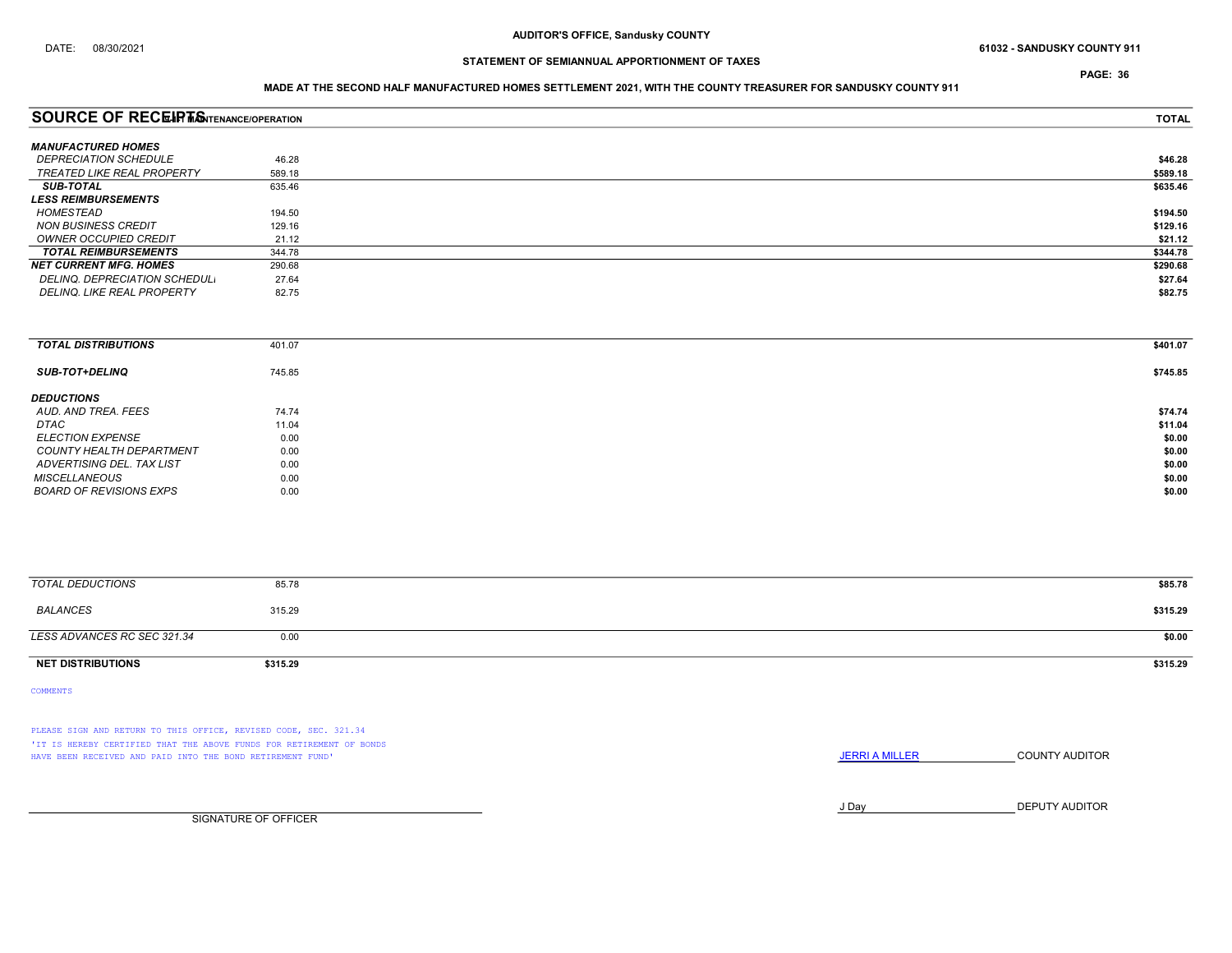## STATEMENT OF SEMIANNUAL APPORTIONMENT OF TAXES

# MADE AT THE SECOND HALF MANUFACTURED HOMES SETTLEMENT 2021, WITH THE COUNTY TREASURER FOR CLYDE PUBLIC LIBRARY DISTRICT

| <b>SOURCE OF RECEIPTS</b> CURRENT EXPENSE |          | <b>TOTAL</b> |
|-------------------------------------------|----------|--------------|
| <b>MANUFACTURED HOMES</b>                 |          |              |
| <b>DEPRECIATION SCHEDULE</b>              | 82.38    | \$82.38      |
| TREATED LIKE REAL PROPERTY                | 1.217.40 | \$1,217.40   |
| <b>SUB-TOTAL</b>                          | 1,299.78 | \$1,299.78   |
| <b>LESS REIMBURSEMENTS</b>                |          |              |
| HOMESTEAD                                 | 447.71   | \$447.71     |
| <b>NON BUSINESS CREDIT</b>                | 0.00     | \$0.00       |
| OWNER OCCUPIED CREDIT                     | 0.00     | \$0.00       |
| <b>TOTAL REIMBURSEMENTS</b>               | 447.71   | \$447.71     |
| <b>NET CURRENT MFG. HOMES</b>             | 852.07   | \$852.07     |
| DELINQ. DEPRECIATION SCHEDUL.             | 61.54    | \$61.54      |
| <b>DELINQ. LIKE REAL PROPERTY</b>         | 200.24   | \$200.24     |

| <b>TOTAL DISTRIBUTIONS</b>     | 1,113.85 | \$1,113.85 |
|--------------------------------|----------|------------|
| <b>SUB-TOT+DELINQ</b>          | 1,561.56 | \$1,561.56 |
| <b>DEDUCTIONS</b>              |          |            |
| AUD. AND TREA. FEES            | 156.12   | \$156.12   |
| DTAC                           | 26.17    | \$26.17    |
| <b>ELECTION EXPENSE</b>        | 0.00     | \$0.00     |
| COUNTY HEALTH DEPARTMENT       | 0.00     | \$0.00     |
| ADVERTISING DEL. TAX LIST      | 0.00     | \$0.00     |
| <b>MISCELLANEOUS</b>           | 0.00     | \$0.00     |
| <b>BOARD OF REVISIONS EXPS</b> | 0.00     | \$0.00     |

| TOTAL DEDUCTIONS            | 182.29   | \$182.29 |
|-----------------------------|----------|----------|
| BALANCES                    | 931.56   | \$931.56 |
| LESS ADVANCES RC SEC 321.34 | 0.00     | \$0.00   |
| <b>NET DISTRIBUTIONS</b>    | \$931.56 | \$931.56 |

COMMENTS

PLEASE SIGN AND RETURN TO THIS OFFICE, REVISED CODE, SEC. 321.34 'IT IS HEREBY CERTIFIED THAT THE ABOVE FUNDS FOR RETIREMENT OF BONDS HAVE BEEN RECEIVED AND PAID INTO THE BOND RETIREMENT FUND' **SECULTS** THE COUNTY AUDITOR

J Day DEPUTY AUDITOR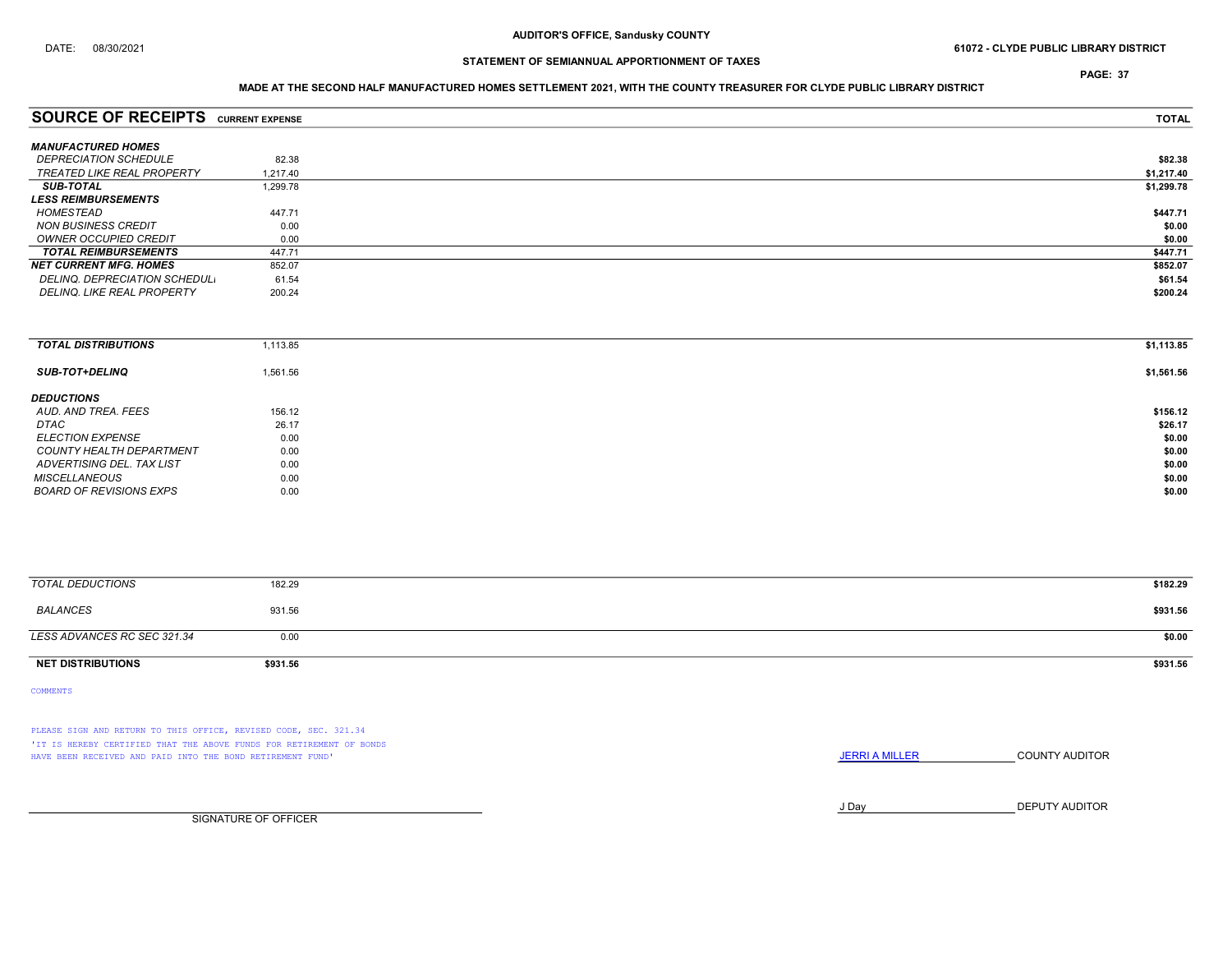## STATEMENT OF SEMIANNUAL APPORTIONMENT OF TAXES

### MADE AT THE SECOND HALF MANUFACTURED HOMES SETTLEMENT 2021, WITH THE COUNTY TREASURER FOR BELLEVUE PUBLIC LIBRARY DISTRI

| <b>SOURCE OF RECEIPTS CURRENT EXPENSE</b> |       | <b>TOTAL</b> |
|-------------------------------------------|-------|--------------|
| <b>MANUFACTURED HOMES</b>                 |       |              |
| <i><b>DEPRECIATION SCHEDULE</b></i>       | 7.53  | \$7.53       |
| <b>TREATED LIKE REAL PROPERTY</b>         | 71.72 | \$71.72      |
| <b>SUB-TOTAL</b>                          | 79.25 | \$79.25      |
| <b>LESS REIMBURSEMENTS</b>                |       |              |
| HOMESTEAD                                 | 27.31 | \$27.31      |
| <b>NON BUSINESS CREDIT</b>                | 19.18 | \$19.18      |
| OWNER OCCUPIED CREDIT                     | 2.92  | \$2.92       |
| <b>TOTAL REIMBURSEMENTS</b>               | 49.41 | \$49.41      |
| <b>NET CURRENT MFG. HOMES</b>             | 29.84 | \$29.84      |
| DELINQ. DEPRECIATION SCHEDUL.             | 0.00  | \$0.00       |
| <b>DELINQ. LIKE REAL PROPERTY</b>         | 11.38 | \$11.38      |
|                                           |       |              |

| <b>TOTAL DISTRIBUTIONS</b> | 41.22 | \$41.22 |
|----------------------------|-------|---------|
| <b>SUB-TOT+DELINQ</b>      | 90.63 | \$90.63 |
| <b>DEDUCTIONS</b>          |       |         |
| AUD. AND TREA. FEES        | 9.06  | \$9.06  |
| DTAC                       | 1.14  | \$1.14  |
| <b>ELECTION EXPENSE</b>    | 0.00  | \$0.00  |
| COUNTY HEALTH DEPARTMENT   | 0.00  | \$0.00  |
| ADVERTISING DEL. TAX LIST  | 0.00  | \$0.00  |
| <b>MISCELLANEOUS</b>       | 0.00  | \$0.00  |
| BOARD OF REVISIONS EXPS    | 0.00  | \$0.00  |
|                            |       |         |

| TOTAL DEDUCTIONS            | 10.20   | \$10.20 |
|-----------------------------|---------|---------|
| BALANCES                    | 31.02   | \$31.02 |
| LESS ADVANCES RC SEC 321.34 | 0.00    | \$0.00  |
| <b>NET DISTRIBUTIONS</b>    | \$31.02 | \$31.02 |

COMMENTS

PLEASE SIGN AND RETURN TO THIS OFFICE, REVISED CODE, SEC. 321.34 'IT IS HEREBY CERTIFIED THAT THE ABOVE FUNDS FOR RETIREMENT OF BONDS HAVE BEEN RECEIVED AND PAID INTO THE BOND RETIREMENT FUND' **SECULTS** THE COUNTY AUDITOR

J Day DEPUTY AUDITOR